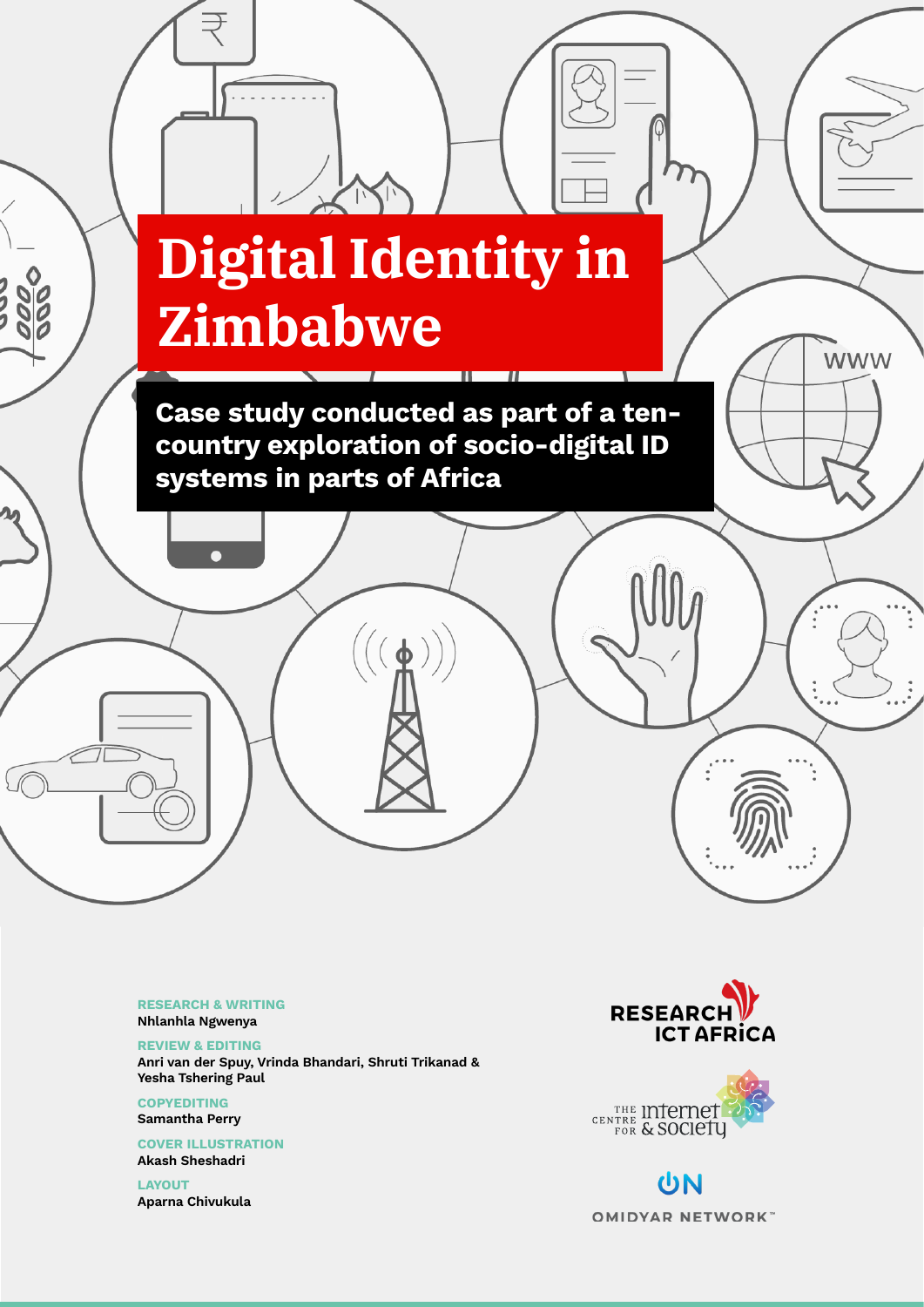# **Digital Identity in Zimbabwe**

# Case study conducted as part of a tencountry exploration of socio-digital ID systems in parts of Africa

A project of the Centre for Internet and Society (CIS), and Research ICT Africa (RIA)

→ [digitalid.design](http://digitalid.design) ← → [cis-india.org](http://cis-india.org) ← → [researchictafrica.net](http://researchictafrica.net) ←

Co <sup>Shared</sup> under<br>Commons Attribution 4.0 International license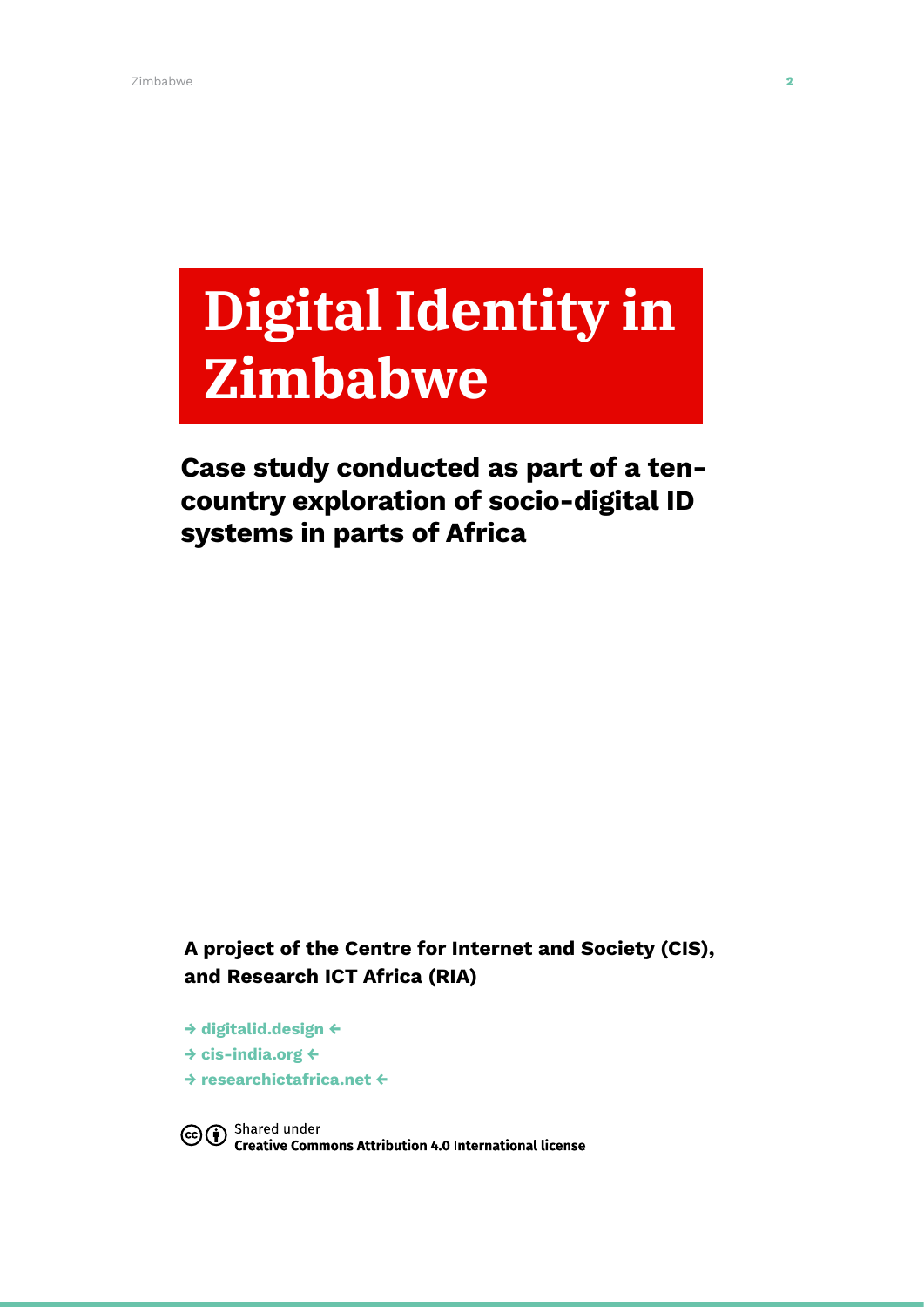# **Digital Identity in Zimbabwe**

By Nhlanhla Ngwenya, independent consultant

# **PREAMBLE**

With an estimated 500 million people in Africa living without any form of legal identification (birth certificate or national ID),<sup>1</sup> the use of digital forms of identification has become increasingly popular because of their relative ease, low cost, and convenience compared to more analogue systems.

The Covid-19 pandemic has, if anything, increased the appetite for digital identification platforms and technologies.<sup>2</sup> The African Union Commission is currently working on a continental initiative to develop an interoperability framework for digital ID. Among other policy instruments, this effort draws its mandate from the *Digital Transformation Strategy* (DTS) *for Africa (2020-2030)*, which emphasises the importance of digitised legal identification mechanisms on the continent. The DTS highlights both the potential social and economic implications of digital IDs for Africans, noting that digital IDs not only support social development, but also enable meaningful participation in productive processes to generate economic growth, spur innovation, and support entrepreneurship. Besides being viewed as an enabler for realising all these policy objectives, digital IDs are seen as critical for the successful implementation of the African Continental Free Trade Area (AfCFTA).

With the growing enthusiasm for digital ID in Africa and across the world, there is a need to examine their impact on human rights, the rule of law, and the people who will be included (and excluded) from related systems. More critical analyses of digital ID's impacts in the global South, as well as the actors involved in designing and implementing them, are needed because digital identity programmes create an inherent power imbalance between the State and its people. The collection of personal data leave residents with little ability to exert

1 ID4D global dataset, 2018. See: *[https://datacatalog.worldbank.org/dataset/identification-development](https://datacatalog.worldbank.org/dataset/identification-development-global-dataset)[global-dataset](https://datacatalog.worldbank.org/dataset/identification-development-global-dataset)*

2 Martin, Schoemaker, Weitzberg & Cheesman, 2021.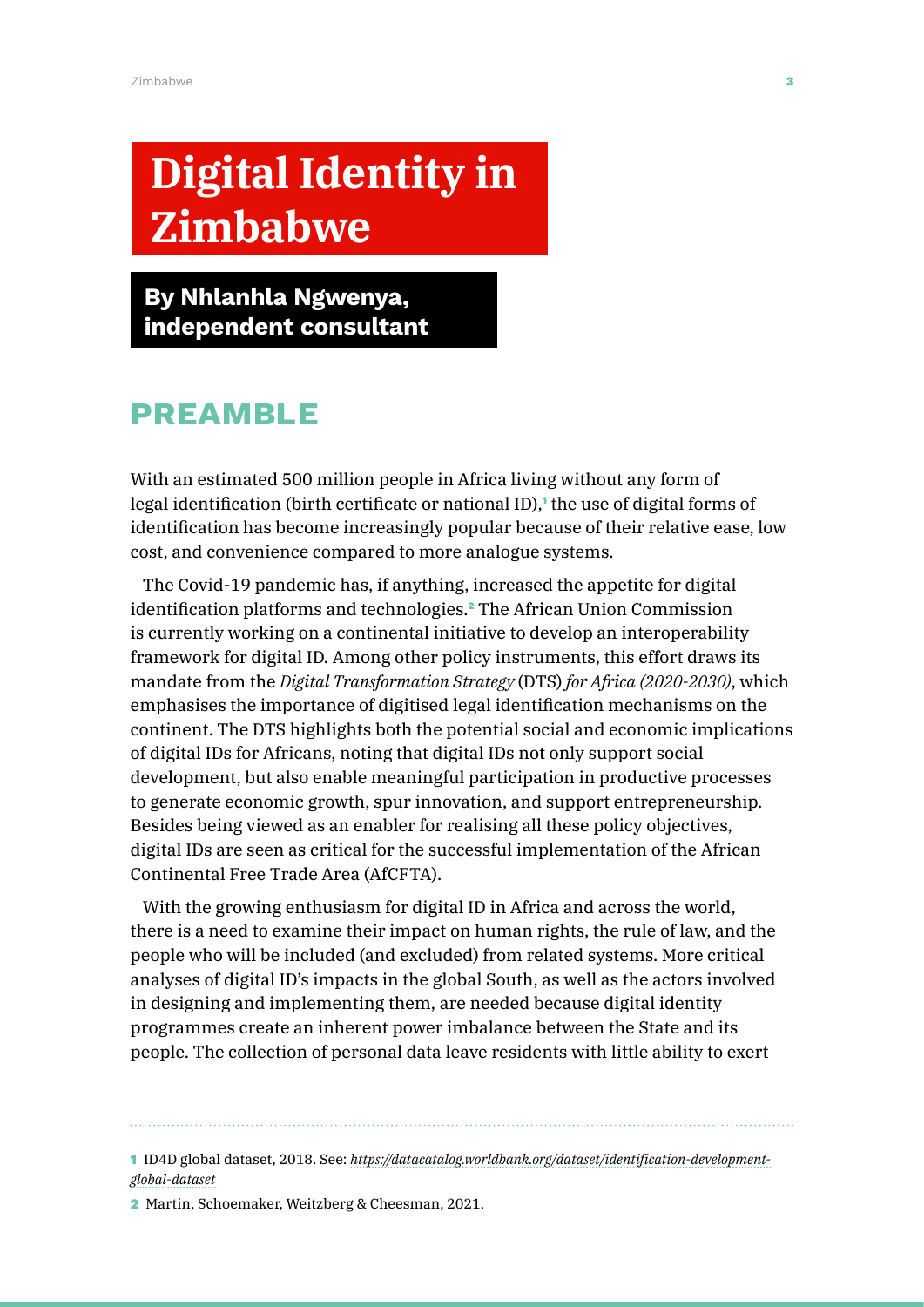agency in its collection, storage and use, particularly when their right to privacy is not safeguarded or their personal data protected. And while increasing access to legal identification might appear to be a positive development for countries, this is not unequivocally the case.

In addition to the very real challenges of living without legal identification – whether digitised or analogue – those who *do* have digital do have digital identity may face other challenges. Experiences depend on (historical) context,<sup>3</sup> with some digital identities being developed in an attempt to segregate or even coerce people, while others are designed under the guise of national security concerns. Some countries have IDs that are no longer fit for purpose in a digital age,<sup>4</sup> while digitisation can also introduce novel harms. These include not only the direct risks associated with the collection and storage of personal data but arguably greater harms of exclusion or discrimination. Unless active measures are taken to counter such harms far from improving lives and potentially livelihoods, the introduction of digital ID systems could exacerbate inequality when analogue options are discarded – especially in African contexts with low connectivity levels.

On the other hand, digital identity systems, like all ICTs, are actively designed and shaped and therefore not inevitably detrimental from a developmental, human rights, and/or inclusion perspective.<sup>5</sup> If digital identities are conceived and designed with human rights, developmental goals, sustainability, and safety at the forefront, they might have a more transformative impact for the continent.<sup>6</sup> Critically examining the design, development, and implementation of these evolving systems remains crucial therefore, along with whether policymakers are doing enough (from a governance perspective) to ensure the positive outcomes of engagement with these socio-digital systems, while mitigating the risks that accompany many digital identities on the continent.

## **The Project**

With this background in mind, Research ICT Africa (RIA) and the Centre for Internet and Society (CIS) partnered in 2020 and 2021 to investigate, map and report on aspects related to the state of digital identity in ten countries in Africa. The project looked at local (and digitised, in full or partially) foundational ID

- 4 African Union Commission, 2021.
- 5 e.g., Lievrouw, 2014; Parikka, 2012; Freedman, 2002; Wacjman, 2000; Williams, 1985.
- 6 c.f., Weitzberg, Cheesman, Martin, & Schoemaker, 2021.

<sup>3</sup> Breckenridge, 2014.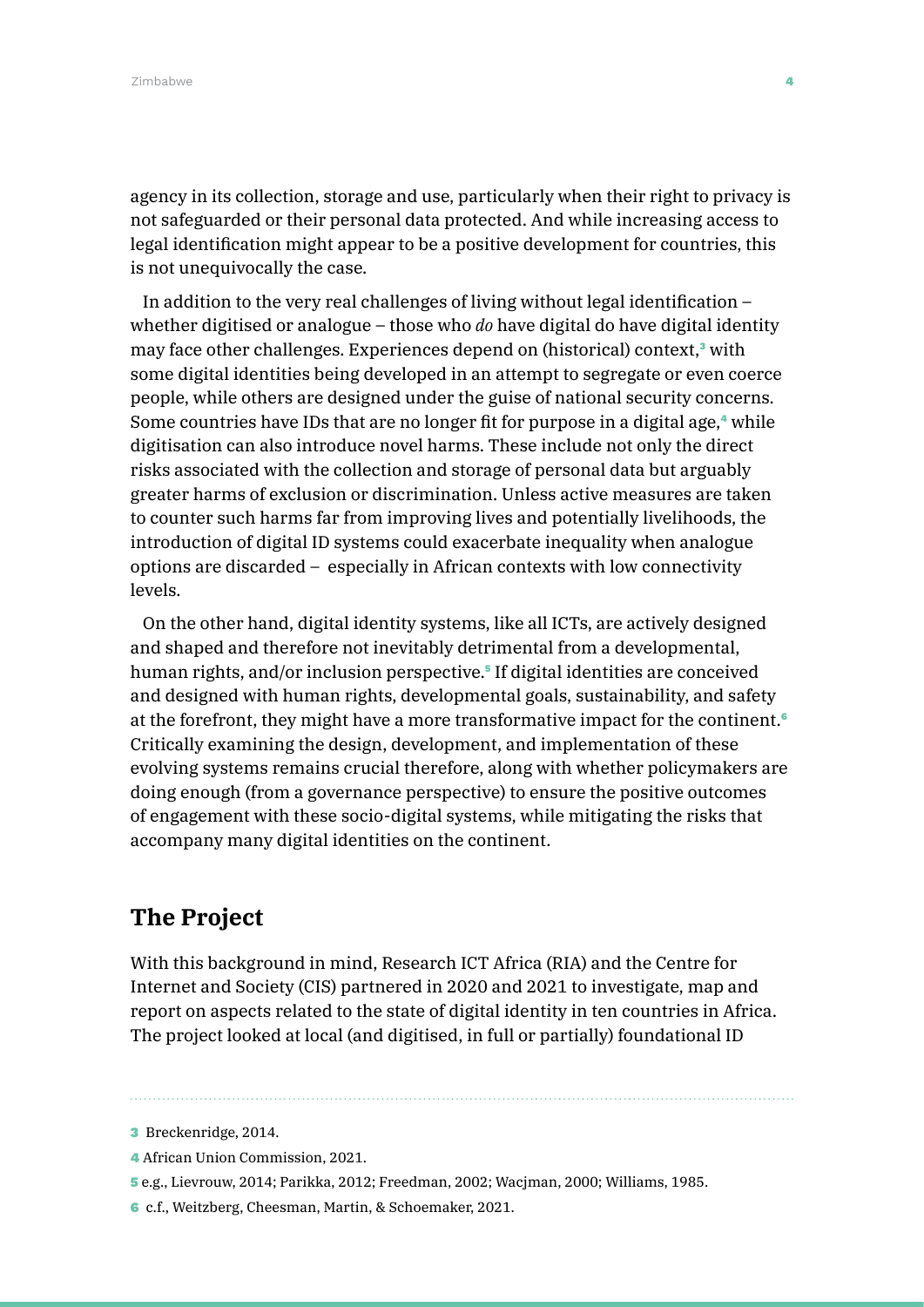systems in Ghana, Kenya, Lesotho, Mozambique, Nigeria, Rwanda, South Africa, Tanzania, Uganda, and Zimbabwe.

The research took place within parameters set by an Evaluation Framework for Digital Identities<sup>7</sup> (the 'Framework'), which was developed by CIS with the purpose of assessing the alignment of digital identity systems for compliance with international rights and data protection norms. (CIS initially developed the Framework with a view of using it to assess India's Aadhar system, but the Framework has since been used in other contexts too.)<sup>8</sup> By using this Framework, the ten country partners evaluated certain aspects of the existing governance and implementation mechanisms of digital identity in their respective and unique contexts.

The Framework introduces a series of questions against which digital identity may be tested, aiming to address the various rights and freedoms that are potentially impacted by the state use of a biometric digital identity program. More detail about the Framework can be found in Annex II.

This report on the Zimbabwean case is one of the ten country case studies RIA and CIS commissioned in this project, and was researched and written by Nhlanhla Ngwenya. Besides being an independent case study, the findings from this report were also used to inform a comparative report put together by the RIA and CIS teams to analyse the similarities, differences, and other aspects across the ten case studies – including key recommendations for policymakers, researchers, civil society actors, and other stakeholders.

An important limitation of the research is that the country case studies were conducted using the analytical lenses provided by the Framework, partly with the aim of assessing whether the Framework is relevant in African contexts, and might therefore not cover all aspects pertaining to digital identity in the context concerned. We elaborate on this limitation – which we feel significant in the contextually rich and diverse African context – in the comparative report.

#### PREAMBLE REFERENCES

African Union Commission (2021). *Draft AU Interoperability Framework for Digital ID* (August, 2021). [not published.]

Breckenridge, K. (2014). *Biometric State: The Global Politics of Identification and Surveillance in South Africa, 1850 to the Present*. Cambridge: Cambridge University Press.

8 *<https://digitalid.design/evaluation-framework-case-studies/estonia.html>*, *[https://digitalid.design/evaluation](https://digitalid.design/evaluation-framework-case-studies/kenya.html)[framework-case-studies/kenya.html](https://digitalid.design/evaluation-framework-case-studies/kenya.html)*

<sup>7</sup> *<https://digitalid.design/evaluation-framework-02.html>*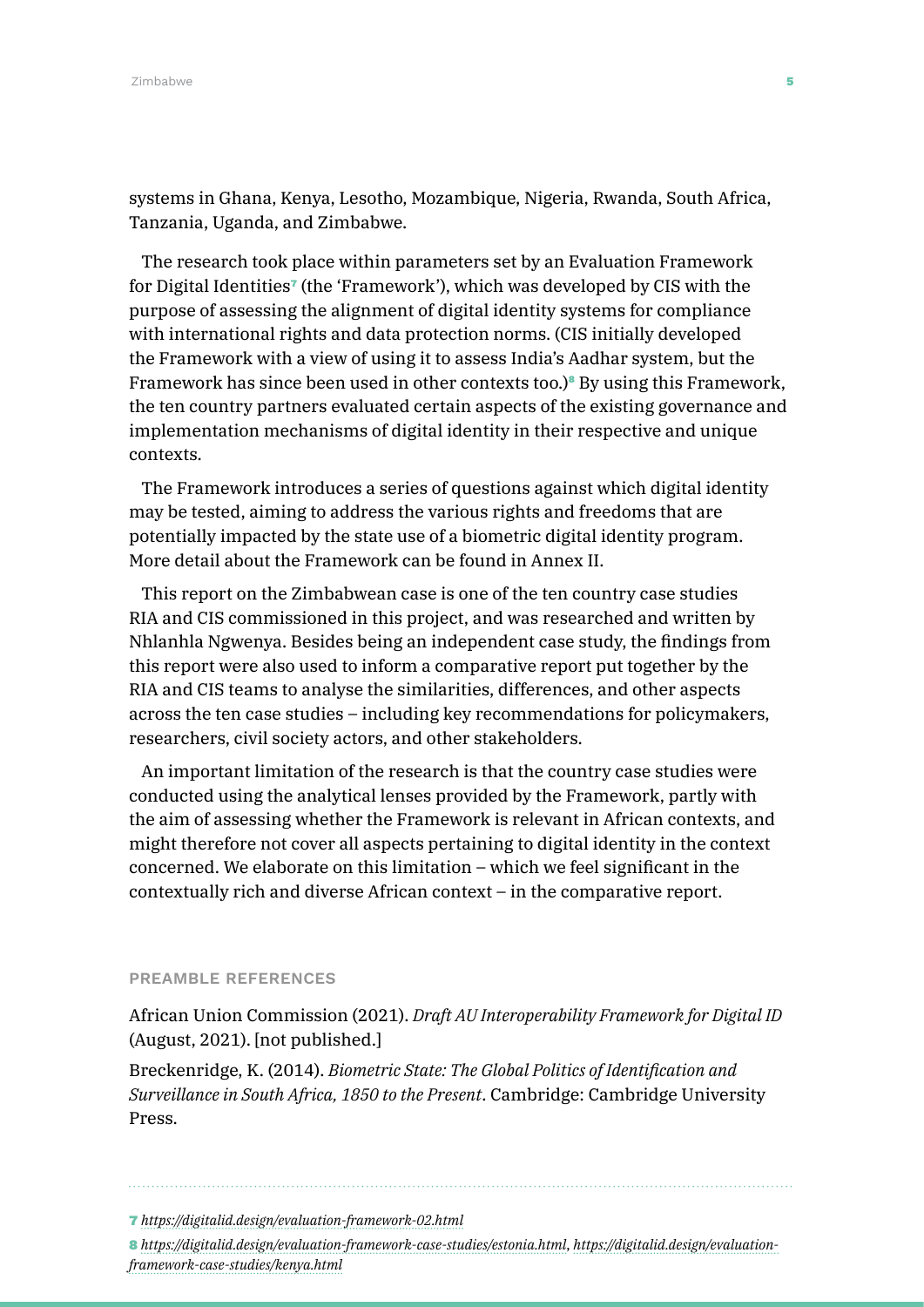Freedman, D. (2002) *A 'Technological Idiot'? Raymond Williams and Communications Technology, Information, Communication & Society*, vol. 5(3): 425-442.

Lievrouw, L.A. (2014) "*Materiality and media in communication and technology studies: An unfinished project*." In: Gillespie, T., Boczkowski, P.J., Foot, K.A. (Eds.) (2014) Media technologies: Essays on communication, materiality and society. London: MIT Press.

Martin, A.; Schoemaker, E.; Weitzberg, K. & Cheesman, M. (2021) *Researching digital identity in time of crisis (workshop report).* London: The Alan Turing Institute. Available at: [https://www.turing.ac.uk/sites/default/files/2021-08/3c\\_workshop\\_](https://www.turing.ac.uk/sites/default/files/2021-08/3c_workshop_reporttimes_of_crisis_.pdf) [reporttimes\\_of\\_crisis\\_.pdf](https://www.turing.ac.uk/sites/default/files/2021-08/3c_workshop_reporttimes_of_crisis_.pdf)

Parikka, J. (2012) *New Materialism as Media Theory: Medianatures and Dirty Matter, Communication and Critical/Cultural Studies, vol. 9*(1): 95-100.

Weitzberg, K.; Cheesman, M.; Martin, A. & Schoemaker, E. (2021) *Between surveillance and recognition: Rethinking digital identity in aid. Big Data & Society*, January-June: 1-7.

Williams, R. (1985) *Towards 2000*. Harmondsworth: Penguin.

#### ACKNOWLEDGEMENTS

This report was made possible by the support received from Omidyar Network. The Evaluation Framework referenced in this report was developed by the Centre for Internet and Society. The case study was conducted by Nhlanhla Ngwenya, with the support of Research ICT Africa (Anri van der Spuy and Naila Govan-Vassen) and the Centre for Internet and Society (Shruti Trikanad, Vrinda Bhandari and Yesha Tshering Paul). The RIA and CIS teams do not necessarily agree with the views expressed in this country case study. The authors thank the people who made their time and expertise available to contribute to and review this report.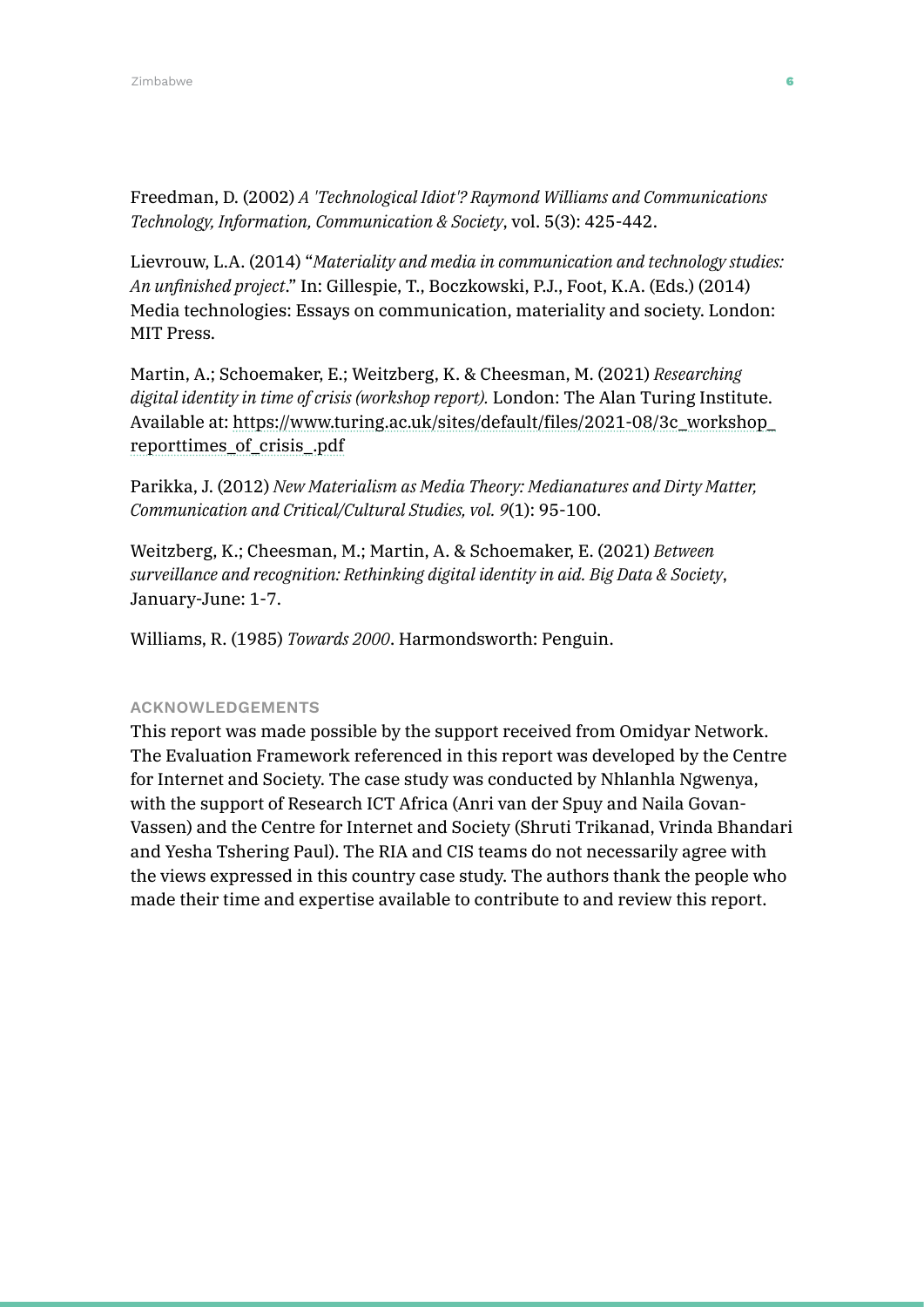# ABSTRACT

Countries are moving to adopt digital ID systems to help address the exclusion of their citizens under the traditional analogue registration frameworks as well as ensure access to basic services, including healthcare, education, social welfare and voting.

As this has progressed, challenges around full registration of citizens have persisted while new risks and threats to citizens' rights have emerged. This is more prevalent in some African countries, including Zimbabwe, whose digital ID programme is still at an introductory stage and only partially implemented.

Aside from the foundational ID framework, which many Zimbabweans have experienced, there is little information available on digital ID systems in the country. The few times that the topic has been publicly mentioned, it has been in the context of the government announcing sectoral and functional systems, such as registration of civil servants or updating the voters' roll. Even then, there is insufficient public awareness of the systems, let alone transparency around data collection, purpose, usage, storage and destruction.

This paper derives from research and analysis of the state of digital IDs in Zimbabwe and examines how the programme complies with principles and standards relating to data protection and the promotion of human rights. As there is no overarching law governing digital IDs in Zimbabwe, this case study used the Centre for Internet and Society's Evaluation Framework to test the extent to which the country's proposed Cyber Security and Data Protection Law complies with human rights principles on digital IDs. If enacted, this law will guide the storage and processing of data including digital IDs.

The research shows that the country's legislative framework is weak and largely fails the three-tier checks, namely rule of law tests, rights-based tests and risk-based tests. The paper then makes recommendations on how the situation could be improved, starting with ensuring mass and inclusive registration of all Zimbabweans, and progressing to enactment of an overarching law anchored on human rights principles to guide the governance of digital IDs.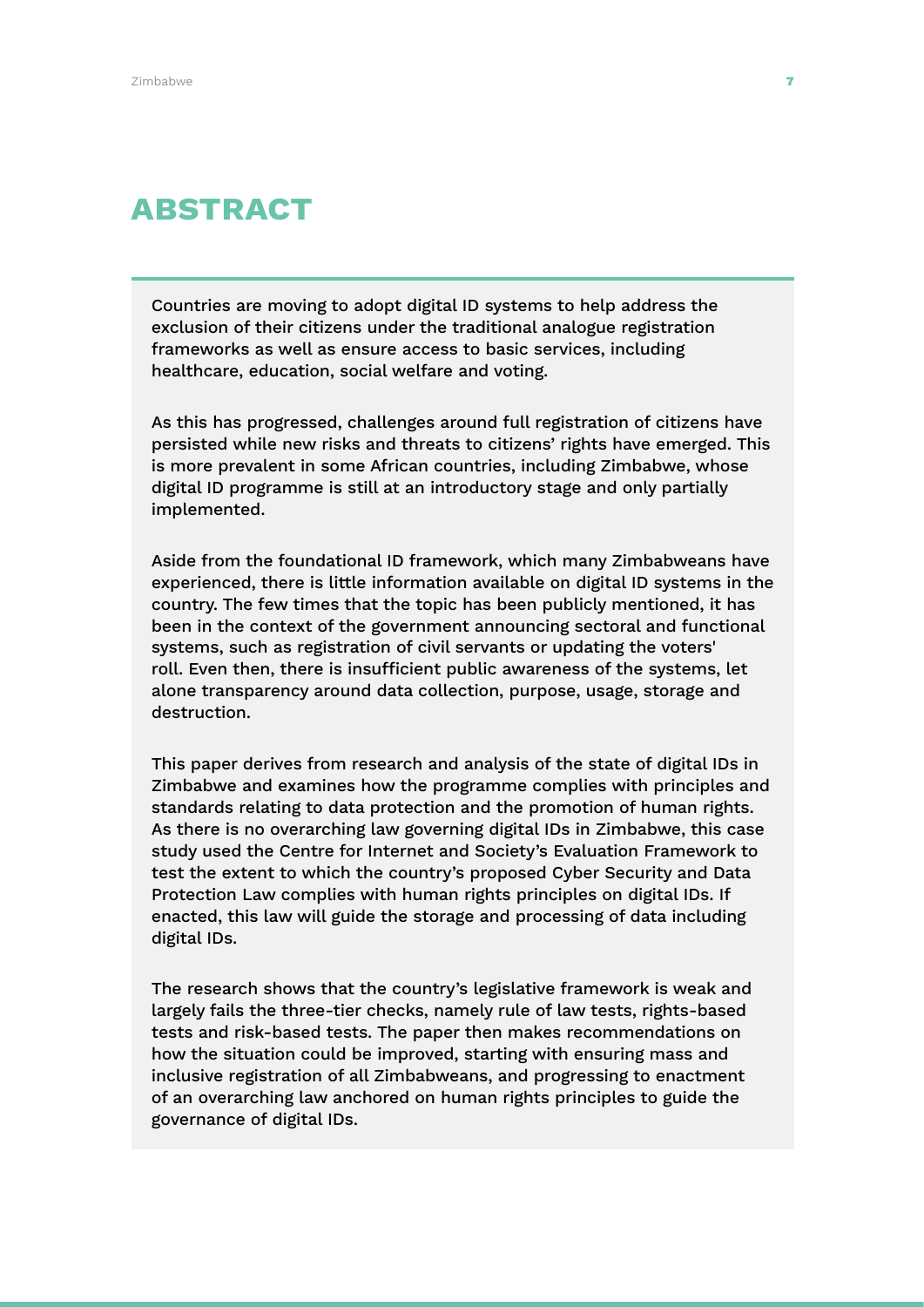#### ACRONYMS AND ABBREVIATIONS

| ΑI              | Artificial Intelligence                                |
|-----------------|--------------------------------------------------------|
| <b>BVR</b>      | <b>Biometric Voter Registration</b>                    |
| <b>CIS</b>      | Centre for Internet and Society                        |
| <b>DPA</b>      | Data Protection Authority                              |
| EU              | European Union                                         |
| <b>GDP</b>      | <b>Gross Domestic Product</b>                          |
| <b>GDPR</b>     | <b>General Data Protection Regulation</b>              |
| <b>ICT</b>      | <b>Information Communication Technology</b>            |
| <b>IMF</b>      | <b>International Monetary Fund</b>                     |
| <b>JFCT</b>     | <b>Justice For Children Trust</b>                      |
| <b>MISA</b>     | Media Institute of Southern Africa                     |
| <b>MNOs</b>     | <b>Mobile Network Operators</b>                        |
| <b>NDS1</b>     | National Development Strategy 1                        |
| <b>OECD</b>     | Organisation for Economic Co-operation and Development |
| <b>POTRAZ</b>   | Postal and Telecommunications Authority of Zimbabwe`   |
| <b>RBZ</b>      | Reserve Bank of Zimbabwe                               |
| RG              | Registrar General                                      |
| <b>SADC</b>     | Southern African Development Community                 |
| <b>ZANU PF</b>  | Zimbabwe African National Union Patriotic Front        |
| <b>ZEC</b>      | Zimbabwe Electoral Commission                          |
| <b>ZimStats</b> | Zimbabwe Statistics Agency`                            |
| <b>ZHRC</b>     | Zimbabwe Human Rights Commission                       |
| <b>ZPRS</b>     | Zimbabwe Population Registration System                |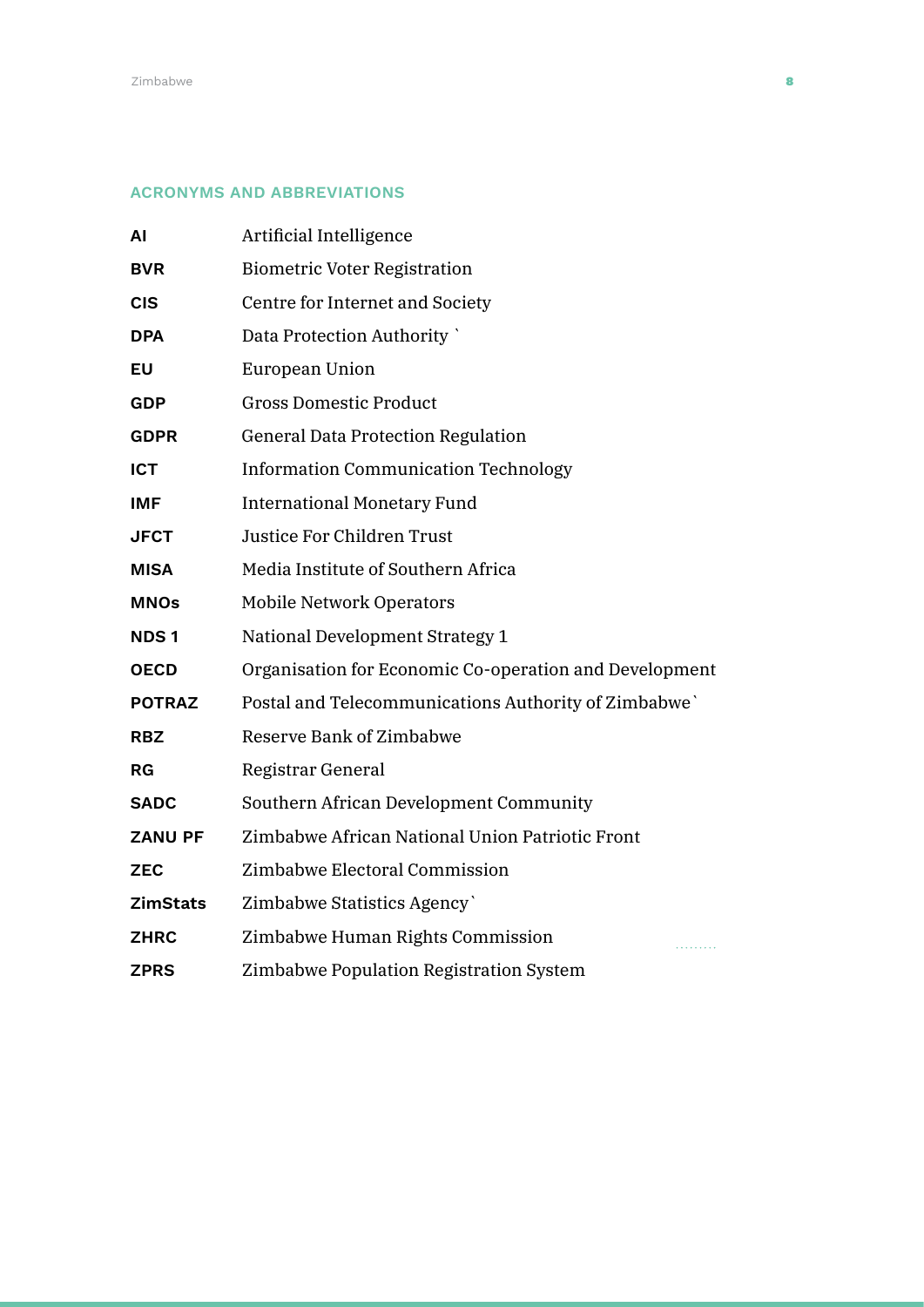# **CONTENTS**

| Acronyms and Abbreviations <b>Manual</b> Acronyms and Abbreviations                                                                                                                                                                                                               |    |
|-----------------------------------------------------------------------------------------------------------------------------------------------------------------------------------------------------------------------------------------------------------------------------------|----|
|                                                                                                                                                                                                                                                                                   | 8  |
| 1. Introduction <b>contracts</b> and <b>not all the set of the set of the set of the set of the set of the set of the set of the set of the set of the set of the set of the set of the set of the set of the set of the set of the s</b>                                         | 10 |
|                                                                                                                                                                                                                                                                                   | 25 |
|                                                                                                                                                                                                                                                                                   | 25 |
| 2.2 Legitimate aim manufacture and the state of the state aim and the state aim and the state and the state aim                                                                                                                                                                   | 34 |
|                                                                                                                                                                                                                                                                                   | 35 |
|                                                                                                                                                                                                                                                                                   | 36 |
|                                                                                                                                                                                                                                                                                   | 38 |
|                                                                                                                                                                                                                                                                                   | 40 |
|                                                                                                                                                                                                                                                                                   |    |
|                                                                                                                                                                                                                                                                                   | 42 |
|                                                                                                                                                                                                                                                                                   | 43 |
|                                                                                                                                                                                                                                                                                   | 44 |
|                                                                                                                                                                                                                                                                                   | 44 |
|                                                                                                                                                                                                                                                                                   | 47 |
|                                                                                                                                                                                                                                                                                   |    |
| 4.1 Risk assessment                                                                                                                                                                                                                                                               | 48 |
|                                                                                                                                                                                                                                                                                   | 49 |
|                                                                                                                                                                                                                                                                                   | 49 |
|                                                                                                                                                                                                                                                                                   | 50 |
| 5. Conclusion <b>Material Conclusion 5.</b> Conclusion <b>Material Conclusion 6.</b> Conclusion <b>6.</b> Conclusion <b>6.</b> Conclusion <b>6.</b> Conclusion <b>6.</b> Conclusion <b>6.</b> Conclusion <b>6.</b> Conclusion <b>6.</b> Conclusion <b>6.</b> Conclusion <b>6.</b> |    |
|                                                                                                                                                                                                                                                                                   |    |
|                                                                                                                                                                                                                                                                                   |    |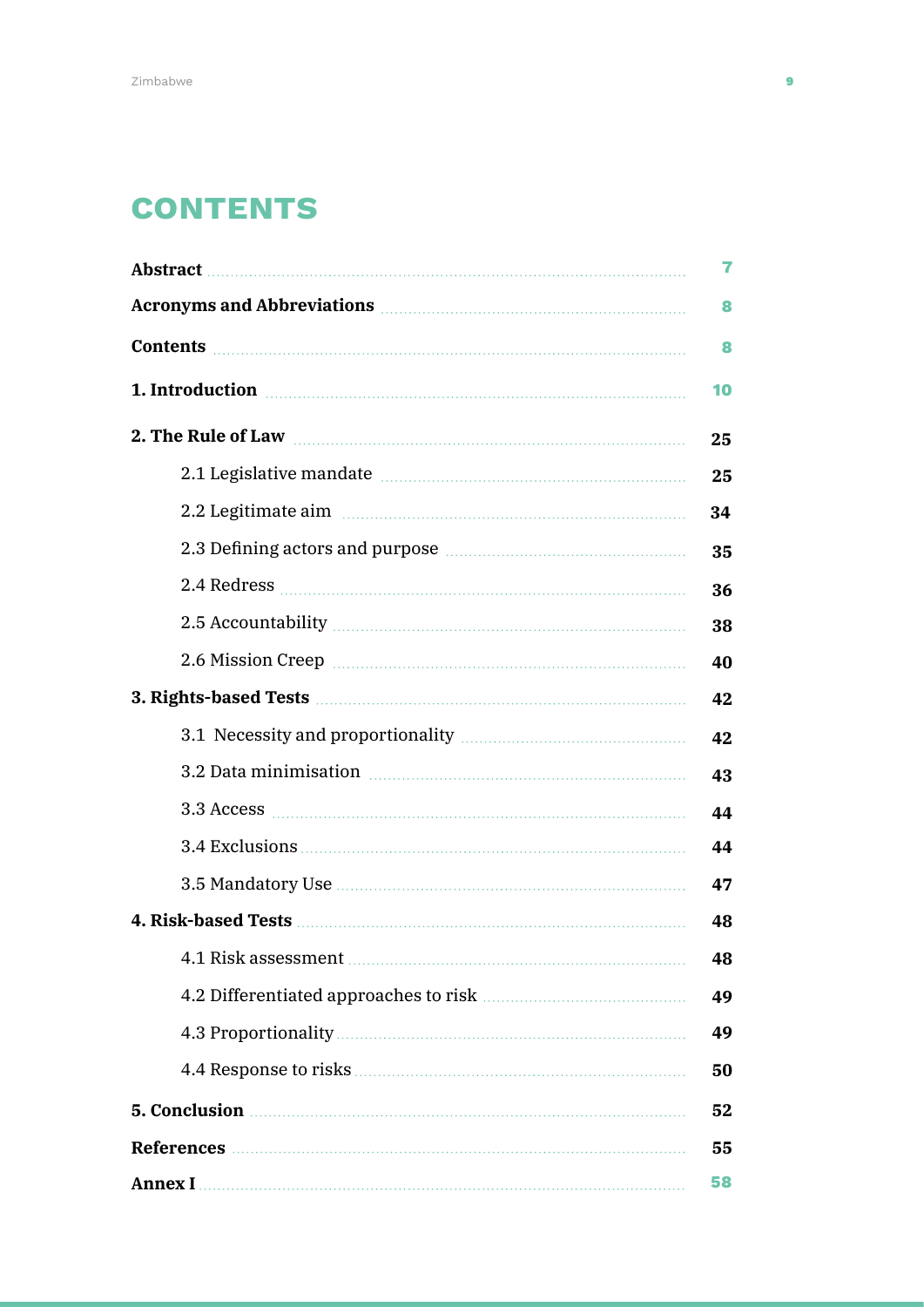# INTRODUCTION

Zimbabwe has a population of more than 14.86 million people.9 It is located in southern Africa and is a member of the Southern African Development Community (SADC). The country is landlocked and shares its borders with South Africa, Botswana, Mozambique and Zambia. Slightly more than a third of the country's population is estimated to be living in cities, while the majority resides in rural areas.<sup>10</sup>

Having gained independence in 1980 from British colonial rule, Zimbabwe is a constitutional democracy with a clear separation of powers exercised by three arms of the state - the Executive, the Legislature, and the Judiciary. This is anchored on the 2013 Constitution,<sup> $\eta$ </sup> which was voted by the majority of Zimbabweans to replace the 1979 post-colonial charter crafted at Lancaster House in the UK (popularly known as the Lancaster House Constitution) as part of the peace settlement between the liberation movement and the colonial regime.

Although the country now has a progressive constitution, since independence the security sector - particularly the military - has played a significant role in the governance of the country, to the extent of subverting constitutional authority in some cases.12 According to academic and former government minister Jonathan Moyo, the military is "the centre of state power in Zimbabwe. It is the system".<sup>13</sup>

The country's politics has had a negative effect on the economy. For instance, due to years of political instability, the Zimbabwean government borrowed huge amounts from the International Monetary Fund (IMF) in 2014, resulting in the national debt accounting for 50%of the country's GDP that year (expected to rise to above 7% in 2022).14 The outbreak of the Covid-19 pandemic has added a further strain to the three-digit inflationary economy already hit by a series of droughts and devastating cyclones.15 Like elsewhere in the world, the pandemic

- 10 See *<https://www.statista.com/topics/4353/zimbabwe/>* [accessed 1/06/2021]
- 11 See *[https://www.parlzim.gov.zw/component/k2/download/1290\\_da9279a81557040d47c3a2c27012f6e1](https://www.parlzim.gov.zw/component/k2/download/1290_da9279a81557040d47c3a2c27012f6e1)* [accessed 1/06/2021]
- 12 Rupiya, M (2011), The Military Factor in Zimbabwe's Political and Electoral Affairs: *[https://www.](about:blank) [semanticschol:ar.org/paper/The-Military-Factor-in-Zimbabwe%E2%80%99s-Political-%26/7287e99e7347cb](about:blank) [686a4b893e24888acb296c1f2a](about:blank)*
- 13 Moyo, J (2019), *Excelgate: How Zimbabwe's 2018 Presidential Election Was Stolen*, Sapes Books: Harare
- 14 See: *<https://www.statista.com/topics/4353/zimbabwe/>* [accessed 7/06/2021]
- 15 See: *<https://www.worldbank.org/en/country/zimbabwe/overview>* [accessed 7/6/2021]

<sup>9</sup> See *<https://worldpopulationreview.com/countries/zimbabwe-population>* [accessed 1/06/2021]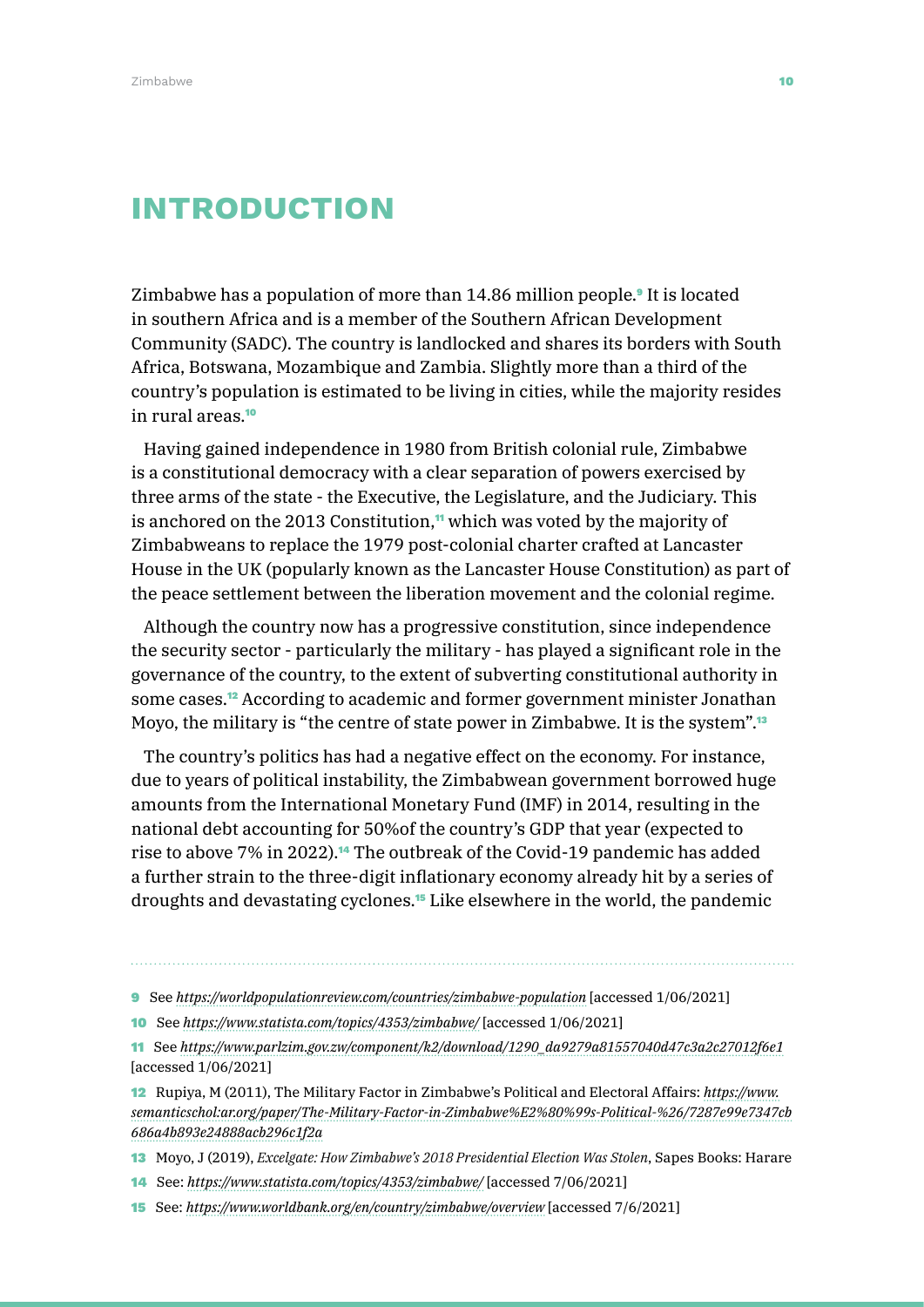has disrupted livelihoods and added 1.3 million to the number of people in extreme poverty in Zimbabwe, pushing the figure to 7.9 million in 2020, which represents 49% of the population.<sup>16</sup>

Although the government has repeatedly blamed the country's poor economic performance on targeted sanctions imposed on members of the ruling elite,17 civil society and the opposition have attributed the economic meltdown to autocratic rule, corruption and abuse of human rights.<sup>18</sup>

The government has attempted to address the economic malaise under its 2021-25 National Development Strategy 1 (NDS1), which it hopes will lay the groundwork for its ambitious plans to transform Zimbabwe into a middleincome country by 2030.19 According to the World Bank, for that to happen, the government will have to adopt domestic policies that support price stability, make optimal use of public resources, minimise wasteful spending, ensure greater transparency and accountability; and increase public financing, among other measures.<sup>20</sup>

It is under NDS1 that the government announced several technological developments, including the establishment of a repository of government data, the National Data Centre,<sup>21</sup> and plans to set up a National Biometric Database for the production of e-passports, national IDs and birth certificates.<sup>22</sup> According to the government, the National Biometric Database project is designed to help increase passport production capacity to clear the backlog locally and at embassies in foreign countries.

This development will have an impact on the country's national identity registration framework, which is still largely based on the traditional analogue system that was partially digitised recently. Details of the system are outlined in the next sections of this paper, which first introduces the Zimbabwean approach to identification procedures before using the evaluation framework for assessing it.

17 See [https://www.irishtimes.com/news/mugabe-blames-sanctions-for-zimbabwe](https://www.irishtimes.com/news/mugabe-blames-sanctions-for-zimbabwe-problems-1.832354)[problems-1.832354](https://www.irishtimes.com/news/mugabe-blames-sanctions-for-zimbabwe-problems-1.832354) and *[https://www.aljazeera.com/economy/2019/10/25/thousands-in-zimbabwe](https://www.aljazeera.com/economy/2019/10/25/thousands-in-zimbabwe-denounce-evil-western-sanctions)[denounce-evil-western-sanctions](https://www.aljazeera.com/economy/2019/10/25/thousands-in-zimbabwe-denounce-evil-western-sanctions)* [accessed 7/06/2021]

18 See: *[https://www.theafricareport.com/19293/zimbabwe-corruption-and-patronage-do-more-damage](https://www.theafricareport.com/19293/zimbabwe-corruption-and-patronage-do-more-damage-than-sanctions/)[than-sanctions/](https://www.theafricareport.com/19293/zimbabwe-corruption-and-patronage-do-more-damage-than-sanctions/)* [accessed 7/06/21]

19 See *<https://www.herald.co.zw/development-strategy-1-launch-set-for-today/>*

20 See *<https://www.worldbank.org/en/country/zimbabwe/overview>* [accessed 7/6/2021]

21 See *<https://www.datacenterdynamics.com/en/news/national-data-center-zimbabwe-opens/>* [accessed 5/6/2021]

22 See *<https://www.biometricupdate.com/202106/zimbabwe-contracts-for-biometric-passports-production>* [accessed 5/6/2021]

<sup>16</sup> See: note 11 above.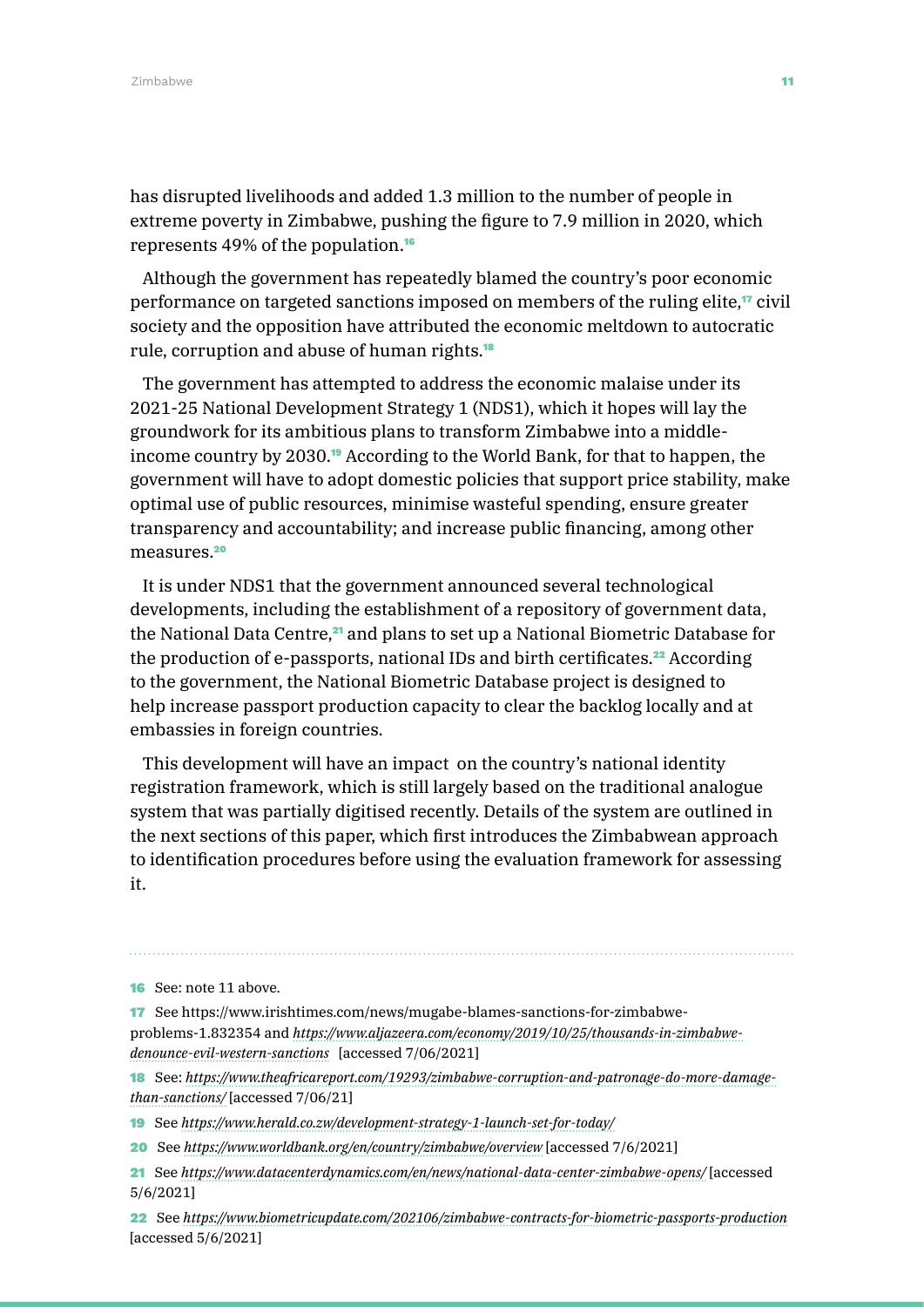#### METHODOLOGY

A number of research methods were used. Secondary data analysis was used to examine existing legislative instruments and other policy documents guiding the governance of national IDs as well as digital IDs. This was done to provide a clearer understanding of the legislative landscape, which in the process helped with the identification of gaps, strengths, weaknesses and opportunities in the country's legislative framework on digital IDs. Also as part of secondary data analysis, a literature review was conducted to provide an understanding of existing research, debates and findings in the field of digital IDs. In addition, the researcher conducted interviews with selected individuals about the country's digital programmes, as well as public servants who had experienced the biometric registration of their personal information as part of the government's efforts to audit the civil service. All the data and information gathered was then used to test the human rights compliance of the digital ID framework against the evaluation framework.

#### EVOLUTION OF NATIONAL ID

Zimbabwe's national ID system has its roots in its colonial legacy and has evolved through the post-independent politicisation of citizenship law<sup>23</sup> and the realities of migration. Although the country has reformed its laws since it gained independence in 1980, the conceptual framework of digital ID, as well as the administrative application thereof, remains steeped in this colonial legacy.<sup>24</sup>

Controversies surrounding citizenship - including who has the right to vote among those with dual citizenship, descendants of the white settler community, and black immigrants from neighbouring countries - have particularly dogged post-independence Zimbabwe.25 This is at least partly because the "new" state inherited a system of population control and registration from the colonial regime, whose pillars were anchored in privileging the minority white settler community, while dehumanising and disenfranchising local inhabitants as well as black immigrants, who were often abused for cheap labour.<sup>26</sup>

Although the new constitution (adopted in 2013) affirmed three categories of citizenship (citizenship by birth, by descent and by registration) to address

<sup>23</sup> Manby, B. (2019), Report on Citizenship Law: Zimbabwe, GlobalCIT: European University Institute

<sup>24</sup> See *[https://cadmus.eui.eu/bitstream/handle/1814/60436/RSCAS\\_GLOBALCIT\\_CR\\_2019\\_01.](https://cadmus.eui.eu/bitstream/handle/1814/60436/RSCAS_GLOBALCIT_CR_2019_01.pdf?sequence=1) [pdf?sequence=1](https://cadmus.eui.eu/bitstream/handle/1814/60436/RSCAS_GLOBALCIT_CR_2019_01.pdf?sequence=1)* [accessed 5/6/2021]

<sup>25</sup> See note 19 above.

<sup>26</sup> See note 19 above.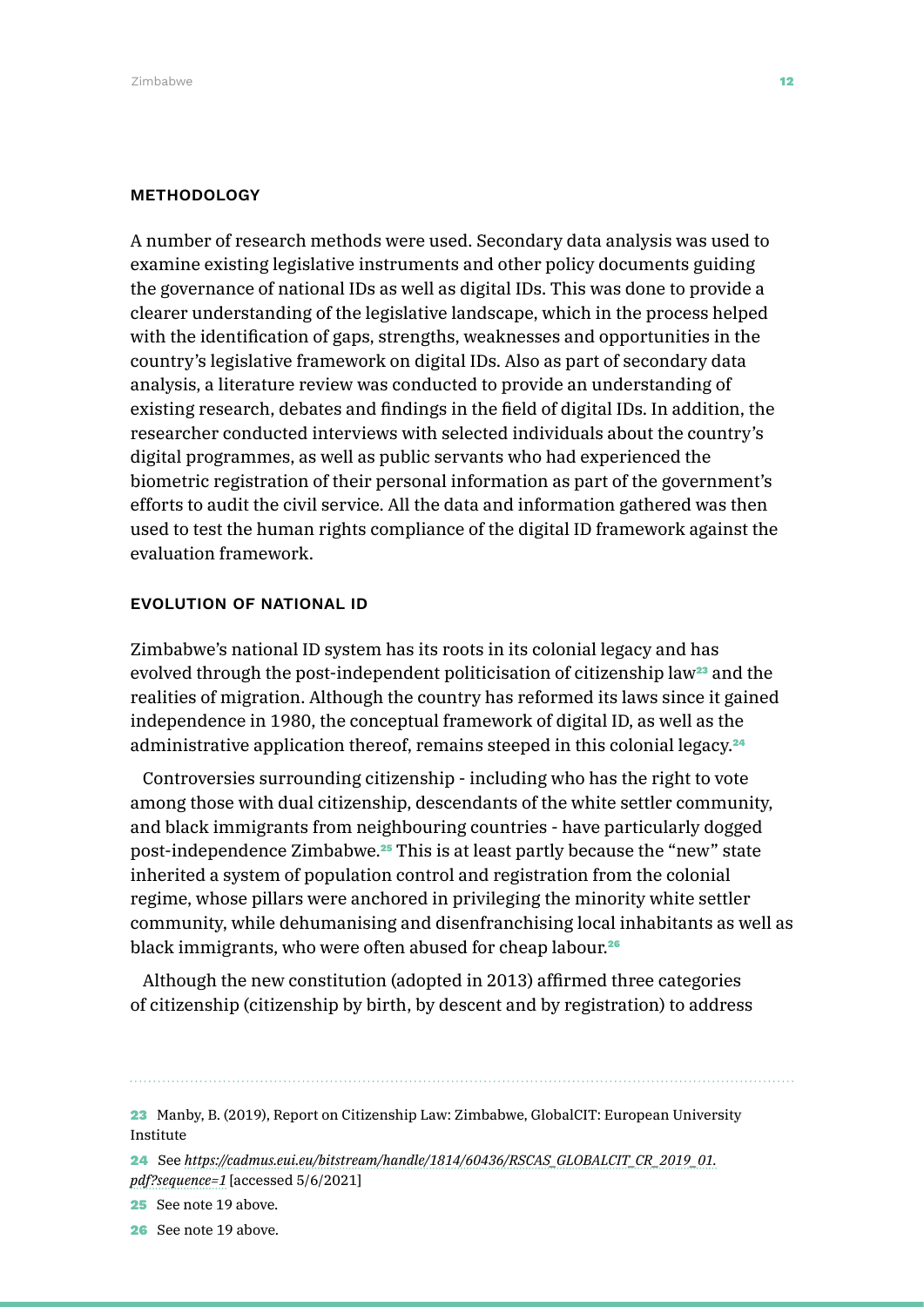exclusion and statelessness, challenges persist. These forms of citizenship had been confirmed through prior amendments to the citizenship law, with a 2009 modification being the main one.<sup>27</sup> Challenges include a lack of effective birth registration mechanisms; the centralisation of registration; the high cost of registration; as well as the poor provision of identity documents, among others.

For example, while birth registration and birth certificates are free for those born in Zimbabwe to the country's citizens, it costs USD 2528 to register a child born in the country to non-citizens or for people who do not have documentation to prove they are citizens.29 The correction of information and replacement of identification documents cost between USD 10 and USD 35. These fees are high in a country where 49% of the population is classified as poor $30$  and thus create grounds for potential exclusion for a significant number of people from the national registry. People seeking Zimbabwean citizenship who are not of Zimbabwean descent are charged USD 5 000, irrespective of whether they are an adult or a child $31$ .

The registration system has also perpetuated the colonial classification of citizens that allows for population control and likely discrimination based on their ethnicity and place of origin. These issues have already been blamed for the partisan allocation of national resources and development.<sup>32</sup> They are also reflected in the identification numbers assigned to individuals, which show citizenship by birth or naturalisation, as well as district of origin, which is, in most cases, a rural constituency.

Just like in many other countries in Africa, the issuance of national identity documents is a statutory requirement in terms of the National Registration Act (Chapter 10:17), which came into effect in 1976 but has been amended a number of times (through Acts 36/1976; 41/1978; 17/1979; 1/1984; 14/1994; and 22/2001). The Act regulates the collection, use and storage of the national

#### 27 *Ibid.*

28 The US\$ which has been used as legal tender since 2009, though the Zimbabwe government has since ordered the use of the local currency for all transactions and services at the going exchange rate. See *[https://www.voazimbabwe.com/a/zimbabwe-introduces-stiff-foreign-currency-penalties-of-up-to-](https://www.voazimbabwe.com/a/zimbabwe-introduces-stiff-foreign-currency-penalties-of-up-to--five-million/5907587.html) [five-million/5907587.html](https://www.voazimbabwe.com/a/zimbabwe-introduces-stiff-foreign-currency-penalties-of-up-to--five-million/5907587.html)*

29 See note 21 and Zimbabwe Registrar General Website *[http://www.rg.gov.zw/index.php/services/](http://www.rg.gov.zw/index.php/services/birth-and-death-certificates) [birth-and-death-certificates](http://www.rg.gov.zw/index.php/services/birth-and-death-certificates)* [accessed 8/6/2021]

30 See note 12 above

31 See note 23 above

32 Ndhlovu, G.N (2019), The Ethnicity of Development? Discourses Shaping Developmental Politics in Rural Matabeleland South, Zimbabwe, In *African Journal of Social Work: AJSW*, Volume 9 Number 1 2019.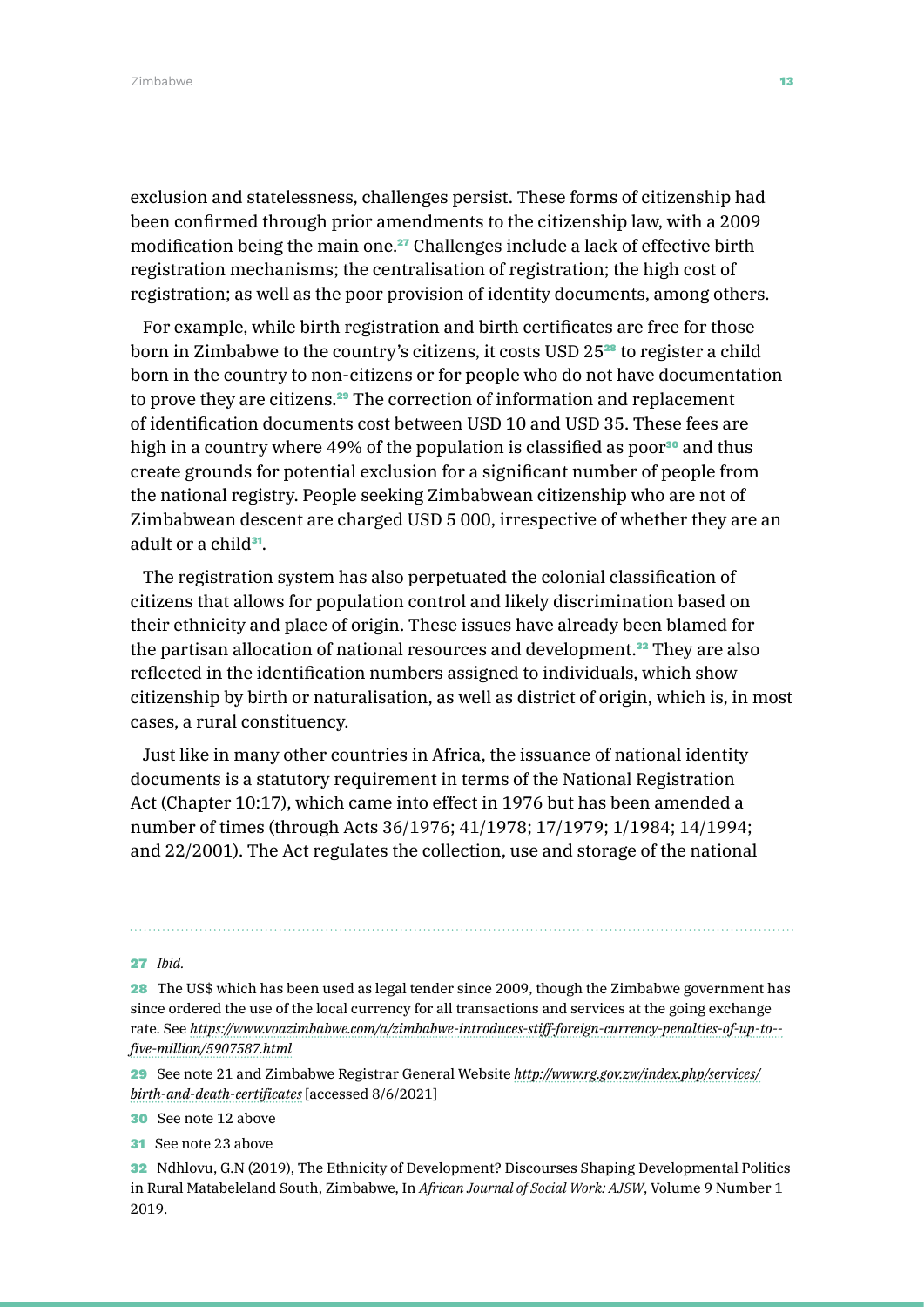database. It provides for the registration of persons resident in Zimbabwe with identity documents, such as national identity cards and passports.

The Registrar-General of National Registration established under the Act is responsible for the processing of identity documents and for verifying the authenticity of supporting documents submitted in an application. A facial image and fingerprints are also required during the registration process and are included on the identity card, along with a unique identity number (assigned upon registration at birth and also included in a birth certificate issued in terms of the Births and Deaths Registration Act [Chapter 5:02]). Birth certificates are therefore a prerequisite and mandatory for the registration of an identity document. In 2001, the government introduced the "long" birth certificate, which includes details of the country of origin of the parents of the bearer of the birth certificate,<sup>33</sup> and against which other identity documents can be obtained. This is mandatory and a lack of documentation for parents can, by extension, mean their children may not be registered.

Besides the lack of documentation by parents, some other factors have also affected registration. Research conducted by the Justice For Children Trust (JFCT) in 2007 revealed that some of the factors for exclusion include ignorance of the registration framework, processes and procedures; long distances to registration centres; lack of bus fare to travel to the centres; bureaucratic requirements and unprofessionalism at the registration centres; and patriarchal traditional beliefs that hindered women from registering their children without the consent of a man.34 The requirements that there be witnesses with national identity cards and a witness letter for children born in poor communities such as on farms, are other challenges that have been cited as reason for lack of birth registration and, in turn, the exclusion of people living in outlying areas from joining the national registry.<sup>35</sup>

Although the government has increased the number of birth registration centres around the country to address some of the above mentioned challenges,<sup>36</sup> using the birth certificate as the main prerequisite for national registration has caused serious problems. For example, hundreds of people in Zimbabwe's southwestern

- 34 See: *[http://archive.kubatana.net/docs/chiyou/jct\\_birth\\_registration\\_0710.pdf](http://archive.kubatana.net/docs/chiyou/jct_birth_registration_0710.pdf)* [accessed 5/6/2021]
- 35 See: *[https://www.streetchildren.org/legal-atlas/map/zimbabwe/legal-identity/can-a-child-obtain](https://www.streetchildren.org/legal-atlas/map/zimbabwe/legal-identity/can-a-child-obtain-retroactive-or-replacement-birth-registration-documents/)[retroactive-or-replacement-birth-registration-documents/](https://www.streetchildren.org/legal-atlas/map/zimbabwe/legal-identity/can-a-child-obtain-retroactive-or-replacement-birth-registration-documents/)* [accessed 5/6/2021]
- 36 See: *<https://bulawayo24.com/index-id-news-sc-national-byo-113401.html>* and [https://www.](https://www.thenewhumanitarian.org/news/2005/02/11/decentralised-birth-registration-nets-more-children) [thenewhumanitarian.org/news/2005/02/11/decentralised-birth-registration-nets-more-children](https://www.thenewhumanitarian.org/news/2005/02/11/decentralised-birth-registration-nets-more-children) [accessed 5/6/2021]

<sup>33</sup> Research and Advocacy Unit (2008), A Right or a Privilege: Access to Identity or Citizenship in Zimbabwe, Harare.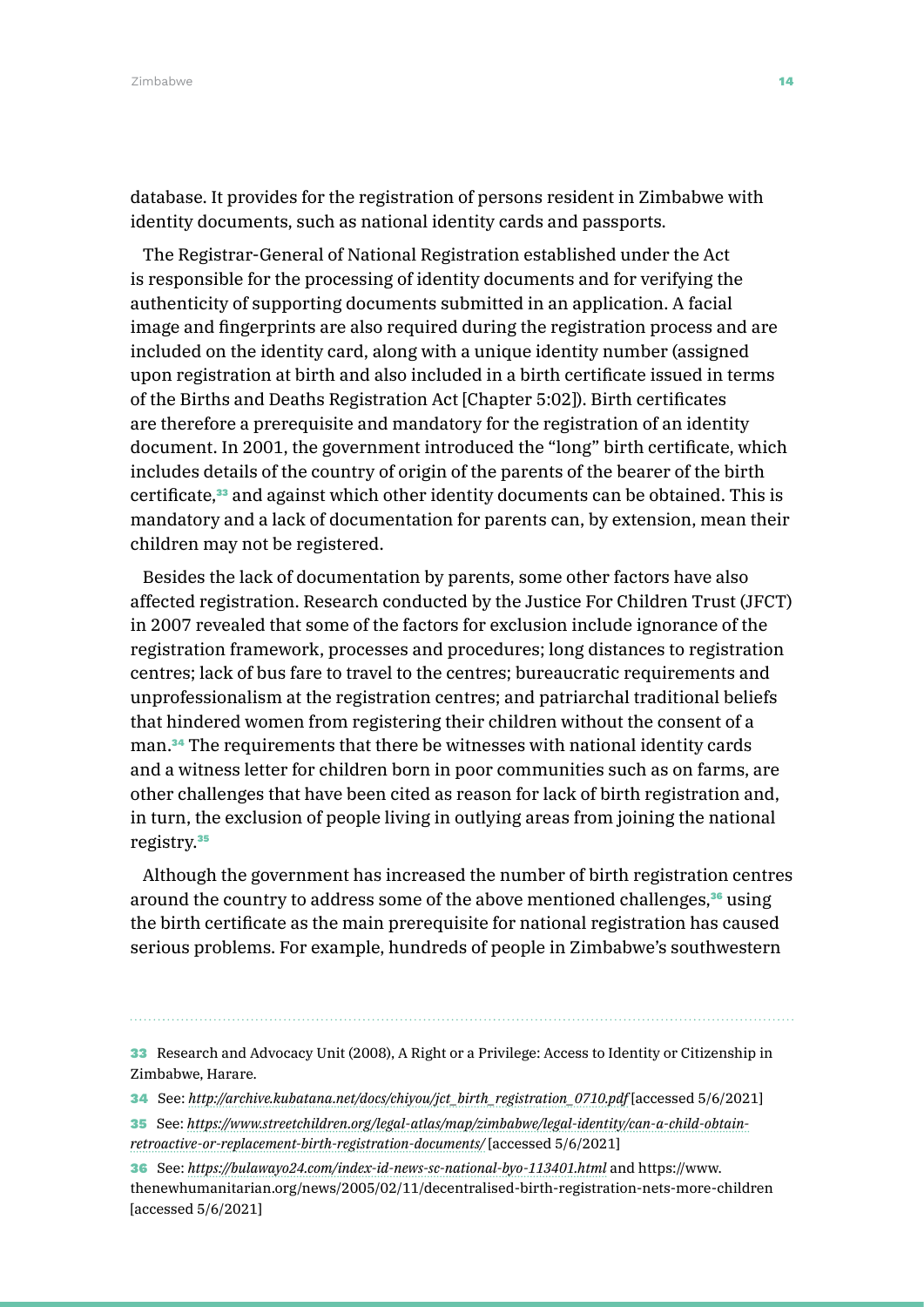provinces of Matabeleland (consisting of three provinces: Matabeleland North, Bulawayo metropolitan, and Matabeleland South) do not have identification documents because their parents were killed in the post-independence massacres (dubbed Gukurahundi, meaning in Shona "the early rain which washes away the chaff before the spring rains") of opposition supporters. These people have been unable to have their birth certificates processed.37 As explained by Amnesty International:<sup>38</sup>

*Traumatised survivors had to grapple with the challenges of statelessness as they are required to produce death certificates as proof of their parents to apply for Zimbabwean nationality. However, death certificates for people killed in the Gukurahundi operation were not issued, meaning those who were orphaned as a result of violence had no way of proving their parents' nationality.*

An estimated 300 000 Zimbabweans, including descendants of the Gukurahundi victims, are currently at risk of being stateless and some feel like they are "stray animals"39 because they are undocumented. As a result, their children are unable to access education, women are excluded from critical life-saving health care and assistance during labour as they cannot produce a national ID, and the majority cannot participate in the political process or engage in entrepreneurial activities.<sup>40</sup>

However, it is not only victims of state-sponsored ethnic cleansing and political violence that have been left in limbo. There are recorded cases of blatant discrimination against women getting identification particulars of their own or for their children. Although there are no specific requirements for men, women have in the past not been registered for "failing" to meet certain bureaucratic requirements such as: "… women should not have artificial hairstyles…" or that "…married women needed to change their surnames to that of their husbands…" if they need to gain access to official documents, including passports and birth certificates for their children.41 (By artificial hairstyles, the registration authorities meant synthetic braids and hair extensions, among other hair pieces sometimes

- 39 See note 35 above
- 40 *Ibid.*
- 41 See note 2 above.

<sup>37</sup> See: *[https://www.dailymaverick.co.za/article/2020-08-19-the-loveless-fatherless-stateless-generation](https://www.dailymaverick.co.za/article/2020-08-19-the-loveless-fatherless-stateless-generation-this)[this-is-the-legacy-of-rapist-and-murderer-black-jesus-perrance-shiri/](https://www.dailymaverick.co.za/article/2020-08-19-the-loveless-fatherless-stateless-generation-this)*

<sup>38</sup> Amnesty International (2021), Zimbabwe Statelessness crisis traps hundreds of thousands in limbo, See: *[https://www.amnesty.org/en/latest/news/2021/04/zimbabwe-statelessness-crisis-traps-hundreds](https://www.amnesty.org/en/latest/news/2021/04/zimbabwe-statelessness-crisis-traps-hundreds-of-thousands-in-limbo/)[of-thousands-in-limbo/](https://www.amnesty.org/en/latest/news/2021/04/zimbabwe-statelessness-crisis-traps-hundreds-of-thousands-in-limbo/)*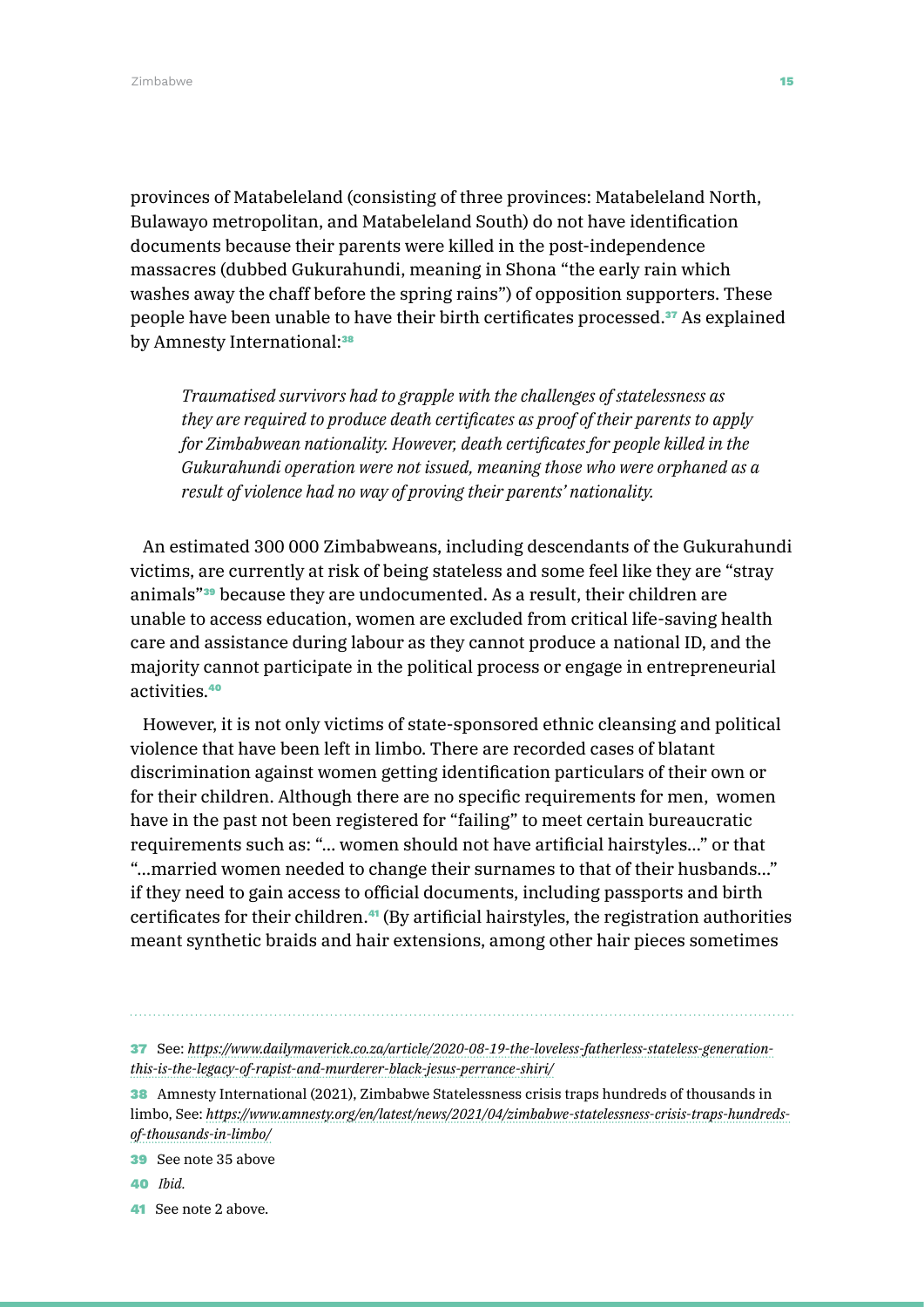preferred by women for cosmetic reasons.)

Individuals of foreign descent who have been resident in Zimbabwe their entire lives have also been affected by the politicisation of the citizenship law. Ahead of the 2002 elections, for example, the government amended the law to categorise these individuals as "aliens" who are not entitled to some of the political rights guaranteed to citizens.42 This move was seen as an attempt by the ruling party to disenfranchise farm workers, especially those who had emigrated from neighbouring countries such as Mozambique, Malawi and Zambia and were perceived to be supporters of the main opposition party.43 However, the "new" 2013 Constitution, which replaced the 1979 Lancaster House Constitution, has restored citizenship to those who had lived in Zimbabwe all of their lives but were considered alien because they were born of foreign descent.<sup>44</sup>

As a part of centralising and digitising the population registry, the department of the Registrar General integrated a computerised system called the Zimbabwe Population Registration System (ZPRS) in 1996. The system is a centralised composite database with a wide area network spanning the entire country.<sup>45</sup> According to the department, the purpose of the system "is to secure the data and help the department to support functions as per different Acts of Parliament administered by the department".46 The database contains all demographic personal data collected related to registration of birth, death, national identification (ID number, full name, date of birth, village of origin, place of birth, date of issuance and signature), marriage, and passport. This data is shared for e-governance purposes, including with pension offices, the government salaries bureau, the immigration and police departments, the Zimbabwe Statistics bureau, the motor vehicle registration system, as well as with the private sector through businesses such as mobile phone service providers and banking services. District and provincial registrars can retrieve data and make changes to the database instantly. The government has announced that citizens can now apply for identification documents online.47 However, there will still be a need for inperson processing of the application, to allow for the collection of information

45 Republic of Zimbabwe Production of Machine Readable Documents presentation by Department of Registrar General, November 2012.

47 See *<https://www.biometricupdate.com/202106/zimbabwe-contracts-for-biometric-passports-production>* [accessed 5/6/2021]

<sup>42</sup> See: *<https://static.pmg.org.za/docs/2003/appendices/030603draftzimreport.htm>* and *[https://cadmus.eui.](https://cadmus.eui.eu/bitstream/handle/1814/60436/RSCAS_GLOBALCIT_CR_2019_01.pdf?sequence=1) [eu/bitstream/handle/1814/60436/RSCAS\\_GLOBALCIT\\_CR\\_2019\\_01.pdf?sequence=1](https://cadmus.eui.eu/bitstream/handle/1814/60436/RSCAS_GLOBALCIT_CR_2019_01.pdf?sequence=1)* [accessed 5/6/2021].

<sup>43</sup> See: *<https://www.hrw.org/reports/2002/zimbabwe/ZimLand0302-03.htm>* [accessed 7/6/2021].

<sup>44</sup> Section 43 of Constitution of Zimbabwe Amendment (No 20).

<sup>46</sup> See note 2 above.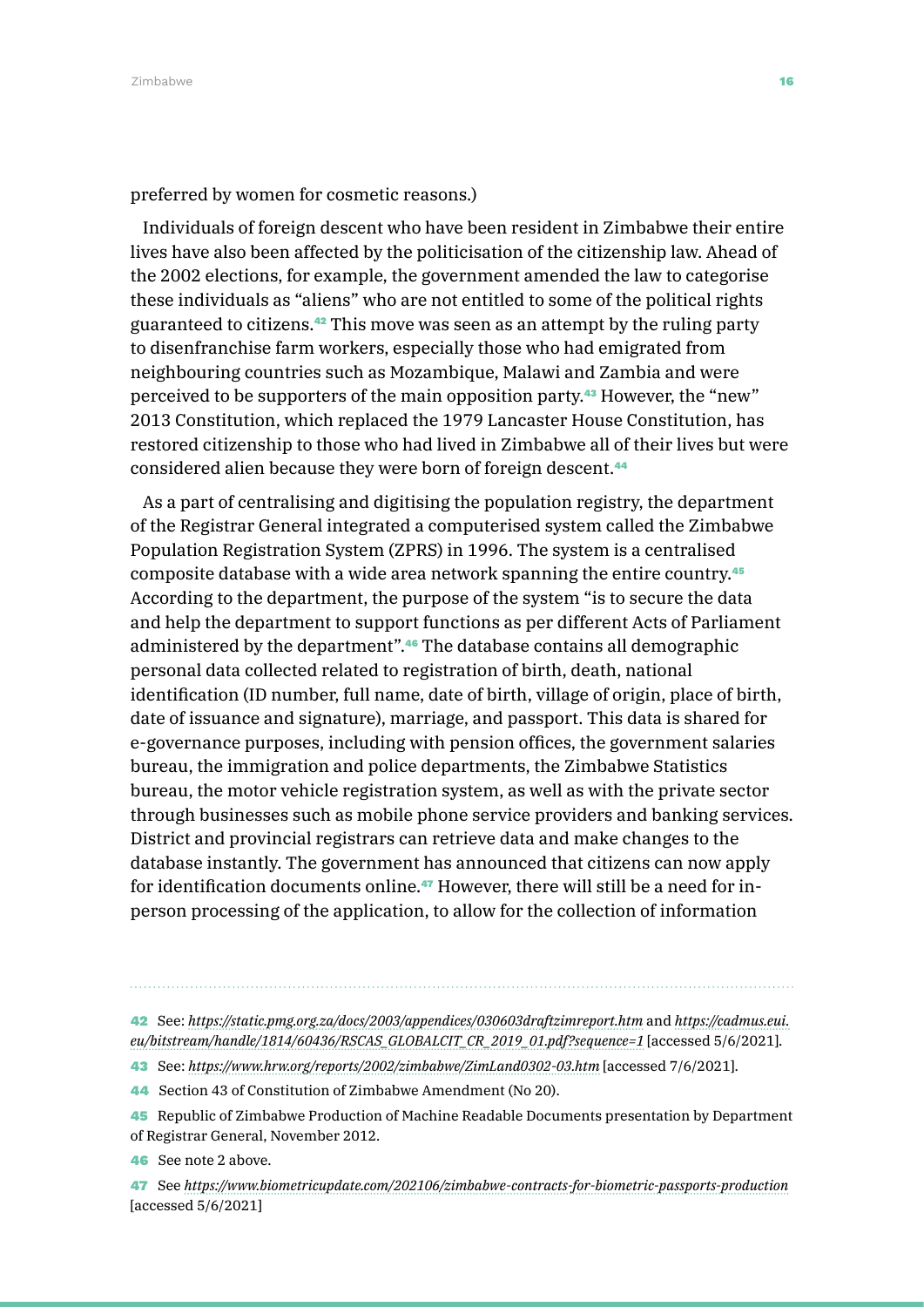#### such as fingerprints.

As the government moved to embrace e-governance systems, it also embarked on the digitisation of the national ID after 1996. Since then personally identifiable information is stored in digital formats. When applying for an identity document, individuals are photographed, fingerprinted and have their details captured and stored in a database. Data captured for the purposes of the population registry include their full names, birth date and place, address, citizenship status (residents can also get certificate of registration of citizen upon meeting the requirements), date of entry into Zimbabwe, marital status, family particulars, and tribal affiliations as stipulated in the registration law.48 While demands for family particulars and tribal affiliation were required under the colonial regime for implementing segregation policies based on race and ethnicity, it is not clear why the post-colonial state still retains this detail in the registration statutes. There is also no clarity on what is meant by tribal affiliations, which can be loosely interpreted as meaning the ethnic group one is born of and belongs to, or why this detail is necessary.

Biometric IDs were introduced in Zimbabwe in the early 2000s by the then Registrar General, Tobaiwa Mudede, as a formalised transition to reportedly enhance issues of e-governance.49 Not only was there little publicity on this transition, limited information was made available about tendering and procurement processes, and no meaningful public consultation on the process took place. As a result, many people in the country are not fully aware of the implications of the new digitised ID features, and tend to believe that the primary difference is a new plastic ID card rather than the erstwhile metal ones (that were not biometric). Zimbabweans also do not seem aware of the implications of biometrics for the security of personal data. Research done by Engine Room in 2019 shows that it is only when citizens were made aware of the fact that their personal data collected for biometric voter registration are in the hands of government that they appeared concerned<sup>50</sup>. This is perhaps a reflection of lack of trust in the authorities' personal data management, especially that which relates to elections, a perennially disputed process.

In 2018, the government embarked on a massive biometric voter registration drive through which personal data, including phone numbers, was provided

<sup>48</sup> Section 6 of the National Registration Act Chapter 10:17

<sup>49</sup> Republic of Zimbabwe Production of Machine Readable Documents presentation by Department of Registrar General, November 2012

<sup>50</sup> Chair, C. & Majama, K. (2019), Digital IDs in Zimbabwe: A Case Study, Engine Room [See: *[https://](https://digitalid.theengineroom.org/assets/pdfs/%5bEnglish%5d%20Zimbabwe%20Case%20Study%20-%20DigitalID%20-%20The%20Engine%20Room.pdf) [digitalid.theengineroom.org/assets/pdfs/\[English\]%20Zimbabwe%20Case%20Study%20-%20DigitalID%20](https://digitalid.theengineroom.org/assets/pdfs/%5bEnglish%5d%20Zimbabwe%20Case%20Study%20-%20DigitalID%20-%20The%20Engine%20Room.pdf) [-%20The%20Engine%20Room.pdf](https://digitalid.theengineroom.org/assets/pdfs/%5bEnglish%5d%20Zimbabwe%20Case%20Study%20-%20DigitalID%20-%20The%20Engine%20Room.pdf)*]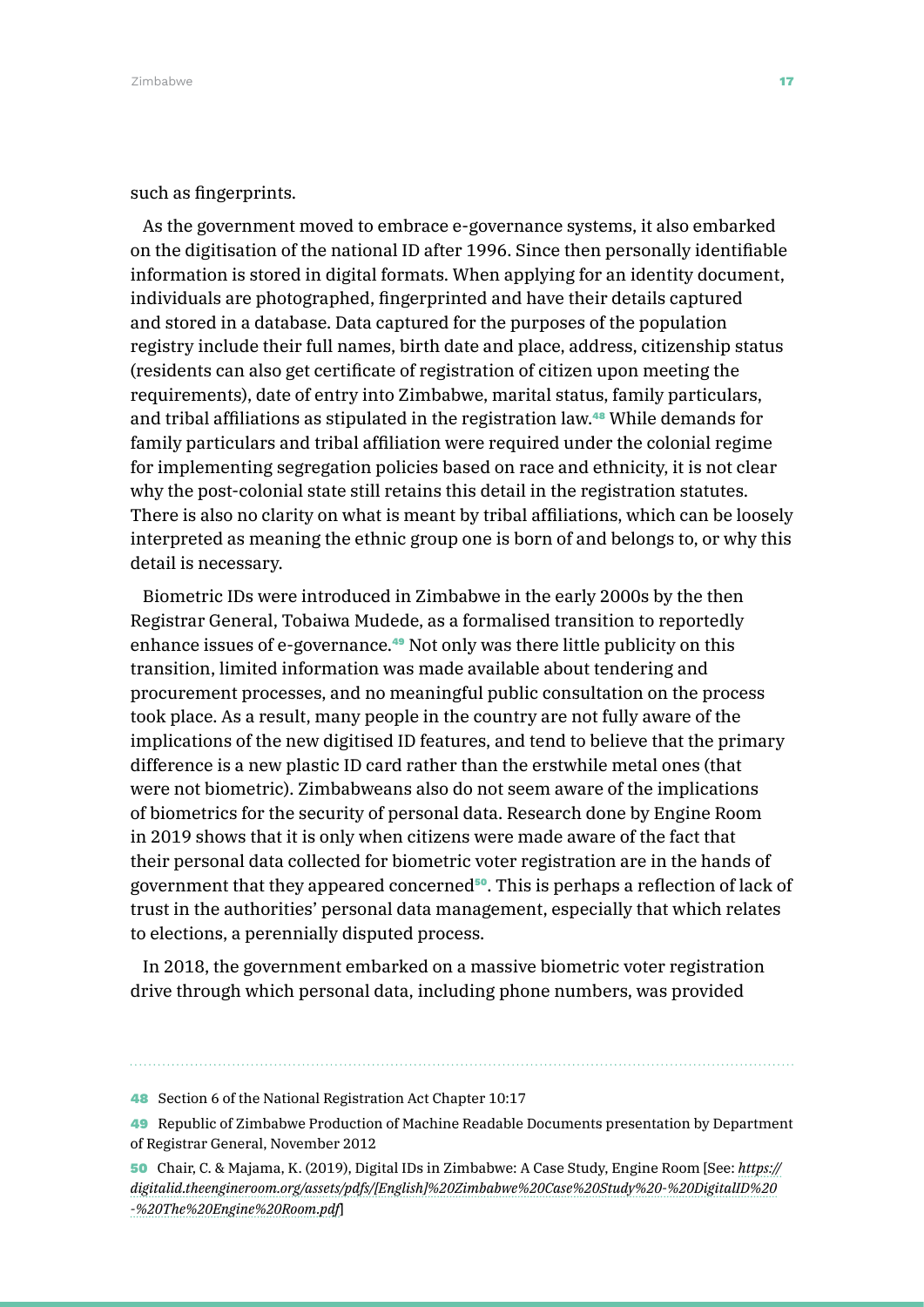to the Zimbabwe Electoral Commission (ZEC). The collection of contact details and details of one's constituency led to the infringement of privacy rights when the information was used by the ruling ZANU PF party to send many citizens direct campaign messages via text messages (SMSs). Citizens were worried about how and why the ZEC allowed a third party, the ZANU PF, to access and use their personal data without their prior consent. In general, citizens in Zimbabwe appear to now be concerned about the vital data they share with public institutions such as hospitals as well as both private and government-owned mobile network operators (MNOs).<sup>51'52</sup>

#### FUNCTIONAL DIGITAL ID SYSTEMS IN ZIMBABWE

Zimbabwe has embarked on several projects to plug into the population registry for functional purposes. These include an audit of civil servants; the registration of mobile phone users; the payment of social welfare grants, including those meant to mitigate the effects of the COVID-19 pandemic for the most vulnerable; vehicle registrations; and a number of other government services.

While the exercise to digitise national IDs has helped with adding security features to the card (e.g., ultraviolet fluorescence, dynamically shifting ink, holograms, watermarks, fingerprints and security barcodes), the country is yet to have a digital foundational ID system. However, the national ID registry has been used for functional purposes such as elections, auditing civil servants, a mobile network users' registry and a vehicle ownership registry (among other uses), making it the bedrock of all forms of individuals' identification in the country.

The Ministry of Health has also announced that it will issue an electronic card, linked to a person's passport and national ID, with security features and a quick-response (QR) barcode that can be scanned for verification as Covid-19 vaccination authentication documentation.53 The national ID, or another government-issued authentication document, such as a passport, is a prerequisite for Zimbabwean citizens to get vaccinated under the government's vaccination programme, which potentially excludes those without identification documents.54 Yet, some citizens from other countries, such as South Africa, have

<sup>51</sup> See note 9 above

<sup>52</sup> Zimbabwe has three MNOs. Only one, Econet Wireless, is privately owned. NetOneis wholly owned by the government, which also has a controlling stake in Telecel Zimbabwe.

<sup>53</sup> See: *[https://www.businesslive.co.za/bd/national/2021-03-29-zimbabwe-to-issue-electronic-covid-19](https://www.businesslive.co.za/bd/national/2021-03-29-zimbabwe-to-issue-electronic-covid-19-cards/) [cards/](https://www.businesslive.co.za/bd/national/2021-03-29-zimbabwe-to-issue-electronic-covid-19-cards/)* [accessed 12/4/21]

<sup>54</sup> See: *<https://allafrica.com/stories/202107090332.html>* [accessed 27/7/2021]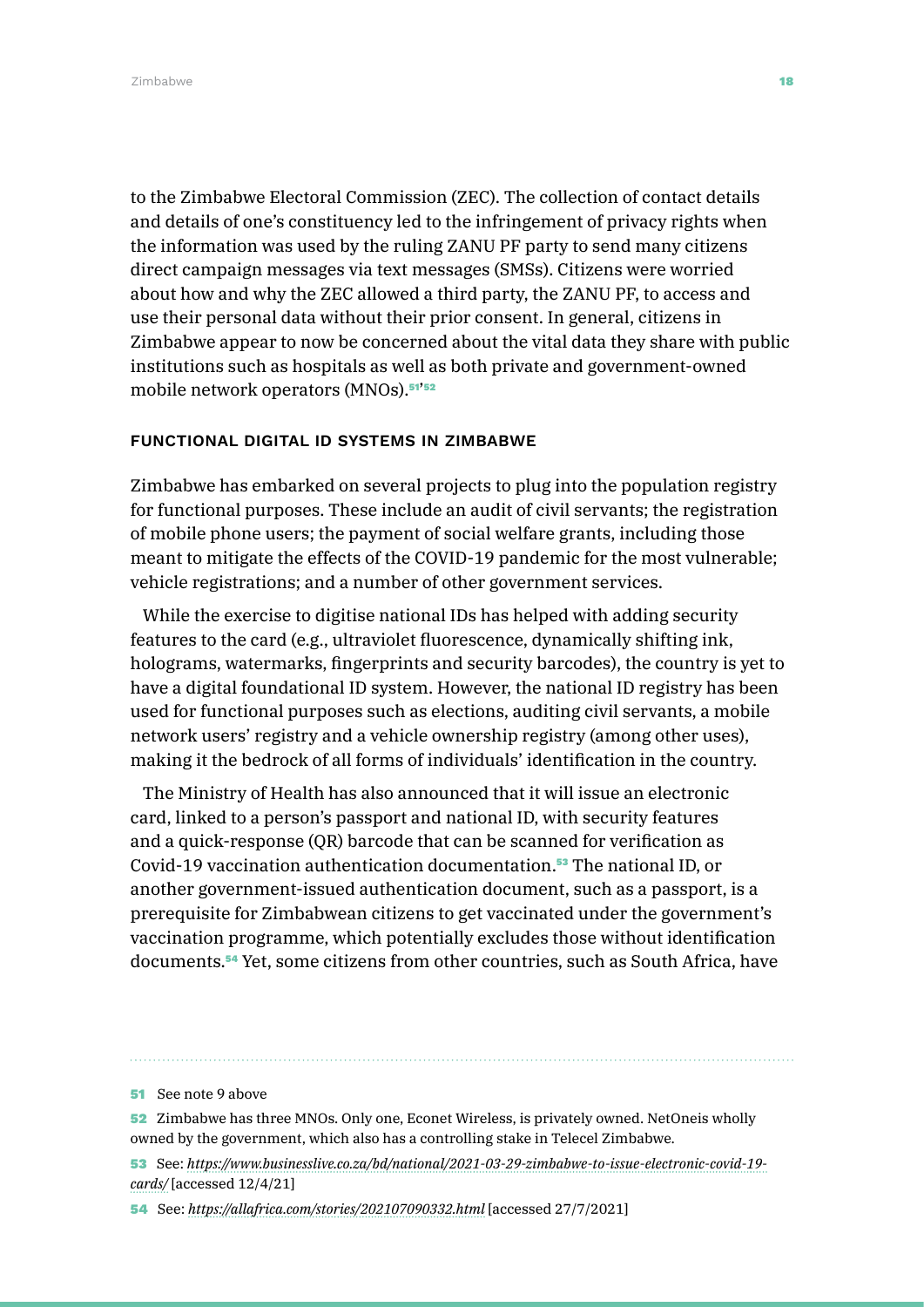reportedly travelled to Zimbabwe to get vaccinated at a fee of USD 70 per jab55 due to frustration over the slow pace of public vaccination in their countries.

What has been more concerning is a lack of transparency, accountability and public consultation and awareness in the implementation of some digital ID programmes. In 2018, for example, the country entered into a partnership with a Chinese company, CloudWalk Technology, for a facial recognition programme. This formed part of the firm's exploratory project to develop software that recognises dark-skinned faces,<sup>56</sup> thereby training AI programmes to mitigate racial biases. China is arguably ahead in the race with the United States to become the global AI leader, and is seeking to overcome the problem of underrepresentation of African people in big data sets derived from American, European and Asian data subjects.

In the next section, two examples that highlight how the foundational identification has been used to build functional IDs in the country are briefly examined. The first is the Chinese driven project to use Zimbabwean biometric data to improve facial recognition of African features and the Civil Servants audit.

#### *a) Chinese facial recognition project*

Zimbabwe's bilateral relations with China, which can be traced to the country's struggle for independence, have strengthened in the recent past. This is both by design and default: by default, as Zimbabwe adopted its "Look-East Policy" following a fallout with its erstwhile Western economic and trade partners over land redistribution and its human rights record; by design, as China expands its influence in Africa. This relationship has enabled Zimbabwe to mitigate some of the economic challenges wrought by sanctions imposed on it by some Western nations.57 The result is exemplified by various infrastructural development projects and technical support,<sup>58</sup> as well as a substantial donation of Covid-19 vaccines,<sup>59</sup>making Zimbabwe one of the first African countries to kick-start a public vaccination programme.

From China's perspective, the investment in Zimbabwe aligns with its expansion of its global influence, especially in Africa, which it views as having untapped

- 58 See *<https://www.herald.co.zw/just-in-ed-highlights-priority-projects/>* [accessed 10/6/2021]
- 59 See *[http://www.xinhuanet.com/english/2021-02/16/c\\_139745036.htm](http://www.xinhuanet.com/english/2021-02/16/c_139745036.htm)* [accessed 10/6/2021]

<sup>55</sup> See: *[https://www.timeslive.co.za/news/africa/2021-05-08-vaccine-tourism-south-africans-cross-border](https://www.timeslive.co.za/news/africa/2021-05-08-vaccine-tourism-south-africans-cross-border-to-zimbabwe-for-covid-19-jab/)[to-zimbabwe-for-covid-19-jab/](https://www.timeslive.co.za/news/africa/2021-05-08-vaccine-tourism-south-africans-cross-border-to-zimbabwe-for-covid-19-jab/)* [accessed 8/6/2021]

<sup>56</sup> See: *[https://qz.com/africa/1287675/china-is-exporting-facial-recognition-to-africa-ensuring-ai](https://qz.com/africa/1287675/china-is-exporting-facial-recognition-to-africa-ensuring-ai-dominance-through-diversity/)[dominance-through-diversity/](https://qz.com/africa/1287675/china-is-exporting-facial-recognition-to-africa-ensuring-ai-dominance-through-diversity/)* [accessed 13/4/21]

<sup>57</sup> See *<https://journals.sagepub.com/doi/abs/10.1177/0974928417749642>* [accessed 10/6/2021]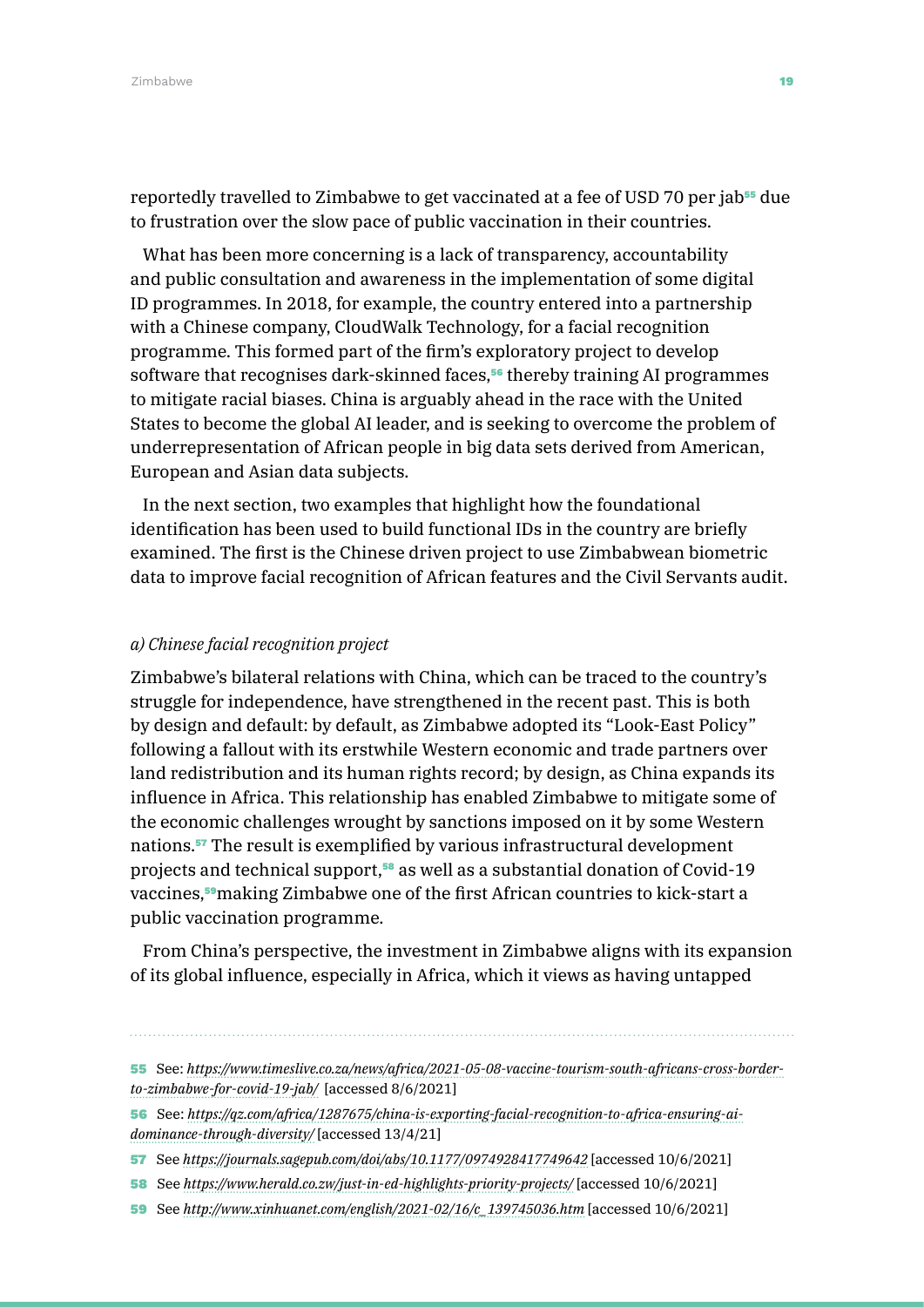Zimbabwe 20 April 2014 a 2014 a 2022 Anii 2023 Anii 2023 Anii 2023 Anii 2023 Anii 2023 Anii 2023 Anii 2023 Ani

economic potential.60 As a result, China is now Africa's biggest trading partner, with trade volumes worth about USD 200 billion a year, a value that is likely to grow following China's announcement of the creation of a USD 1billion infrastructure development fund for the continent under its Belt and Road Africa Initiative.61 China is now Zimbabwe's number three trading partner, after South Africa and Singapore, with a trade value of more than USD 358 million a year.<sup>62</sup>

It is against this background that, in April 2018, the Government of Zimbabwe and a Chinese company, CloudWalk Technology, signed a deal to develop a mass facial recognition programme. The programme essentially gives the company access to a black racial mix of data that is much needed for the development and expansion of Chinese surveillance technology in what is deemed to be the first (known) Chinese AI project in Africa.

Citing the Chinese state newspaper Science and Technology, Foreign Policy reported that the deal will not only cover CCTV cameras, but includes "smart financial systems, airport, railway station and security and a national facial database".63 Celebrating the deal struck under China's Belt and Road Initiative in Africa, Zimbabwe's Former Ambassador to China (and former advisor to President Mnangwagwa)<sup>64</sup> claimed that Zimbabwean authorities had approached their "all-weather friend" to "spearhead an AI revolution in Zimbabwe".<sup>65</sup> He noted that the benefits were not only to ensure smoother passenger processing at the country's border posts and points of entry, but to help the government build a smart financial and banking system. He reportedly contended that:<sup>66</sup>

*An ordinary Zimbabwean probably won't believe that you can buy your groceries or pay your electricity bill by scanning your face, but this is where technology is taking us and as the government, we are happy because we are moving with the rest of the world.* 

Although local authorities have described the project as a benign exercise

60 See *[https://www.forbes.com/sites/wadeshepard/2019/10/03/what-china-is-really-up-to-in](https://www.forbes.com/sites/wadeshepard/2019/10/03/what-china-is-really-up-to-in-africa/?sh=8ec528559304)[africa/?sh=8ec528559304](https://www.forbes.com/sites/wadeshepard/2019/10/03/what-china-is-really-up-to-in-africa/?sh=8ec528559304)* [accessed 10/6/2021]

**61** See note 53 above

62 See *<https://wits.worldbank.org/countrysnapshot/en/ZWE>* [accessed 11/6/2021]

63 See: *<https://foreignpolicy.com/2018/07/24/beijings-big-brother-tech-needs-african-faces/>* [accessed 13/4/21]

64 See *[https://www.africaintelligence.com/mining-sector/2018/11/20/long-standing-mines-ambassador](https://www.africaintelligence.com/mining-sector/2018/11/20/long-standing-mines-ambassador-christopher-mutsvangwa-out-of-action,108333141-art)[christopher-mutsvangwa-out-of-action,108333141-art](https://www.africaintelligence.com/mining-sector/2018/11/20/long-standing-mines-ambassador-christopher-mutsvangwa-out-of-action,108333141-art)* [accessed 7/6/2021]

65 See: *<https://allafrica.com/stories/201910090185.html>* [accessed 12/4/21]

66 See note 11 above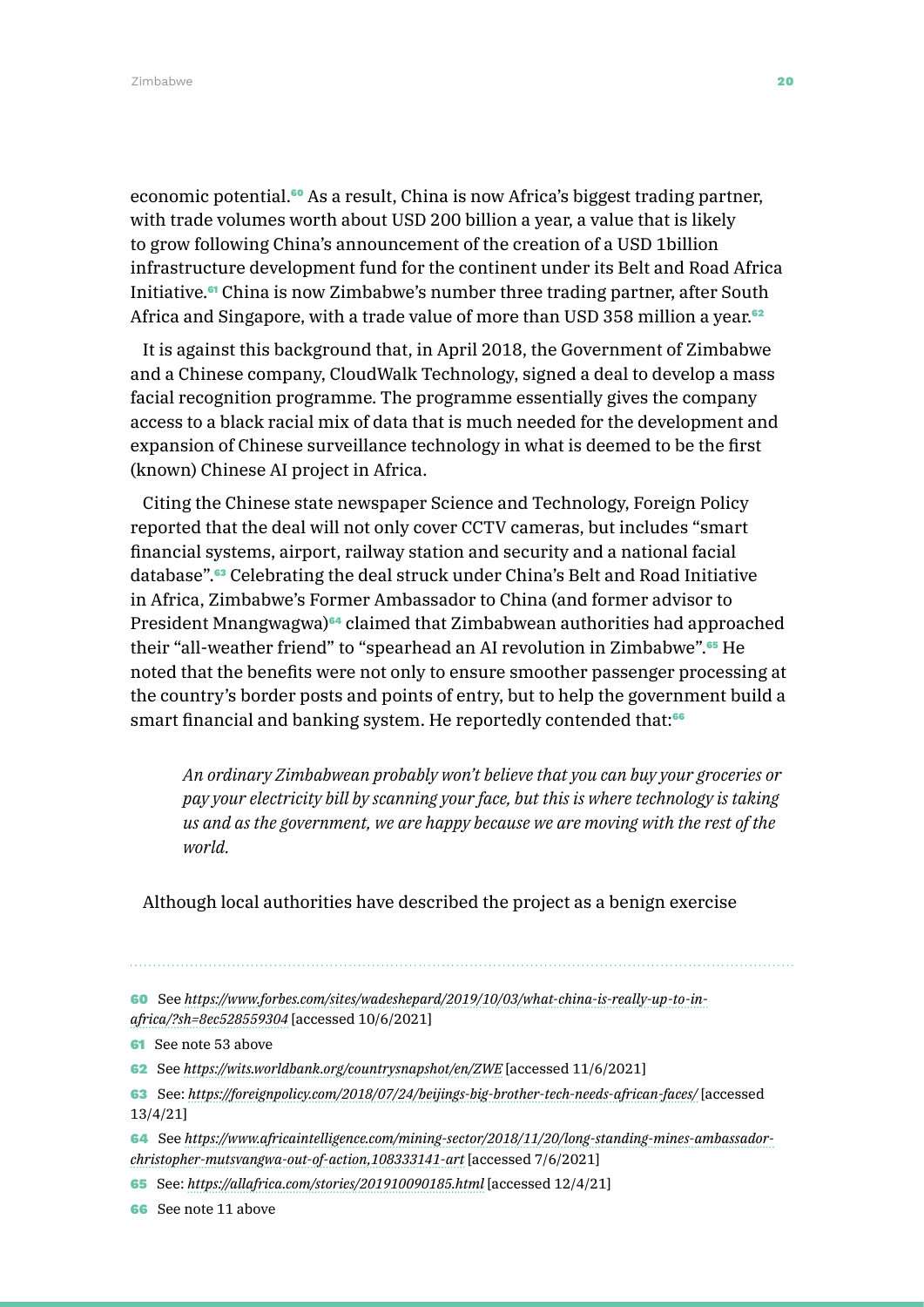meant to facilitate ease of doing business and improve services for citizens, the underlying potentially sinister motives are hard to ignore. Other Chinese firms such as Huawei already stand accused of facilitating the deployment of AI technology which could be used for surveillance purposes in other parts of Africa.<sup>67</sup> And expanding such technology on the continent potentially places China ahead of Western countries, as it could become the owner of one of the most expansive facial recognition databases that is more racially diversified compared to what is currently available.<sup>68</sup>

Similar technology has been provided in countries such as Uganda, where in 2019 the country's police confirmed the installation of a USD 126 million facial recognition infrastructure from Huawei as part of the company's Safe City initiative.<sup>69</sup> The project was also rolled out in Botswana, with 500 surveillance cameras being installed in Gaborone and Francistown in 2010 by Huawei Technologies to "secure life and property as well as countering terrorist activities effectively and efficiently".<sup>70</sup>

Given former President Mnangagwa's adviser's remarks on the intended wide usage of the technology, there is a risk it could also be applied systemically for social control, along the lines of the Chinese Social Credit system built on similar AI technology. Critiques of the system contend that it is disguised digital control mechanism which seeks to regulate behaviour and mass surveillance where the government tries to control every part of people's lives, $\tau$  a practice the EU has considered banning in its proposed AI regulatory framework.<sup>72</sup>

Some fear that Chinese technologies will be used to undertake illegal surveillance of government opponents, $73$  as has already happened elsewhere on the continent. For example, in 2019, Huawei engineers reportedly assisted Ugandan authorities to hack the WhatsApp and Skype accounts of the popular

67 See *<https://qz.com/africa/1711109/chinas-huawei-is-driving-ai-surveillance-tools-in-africa/>* [accessed 5/6/2021]

68 See *[https://globalvoices.org/2020/01/30/how-zimbabwes-biometric-id-scheme-and-chinas-ai](https://globalvoices.org/2020/01/30/how-zimbabwes-biometric-id-scheme-and-chinas-ai-aspirations-threw-a-wrench-into-the-2018-election/)[aspirations-threw-a-wrench-into-the-2018-election/](https://globalvoices.org/2020/01/30/how-zimbabwes-biometric-id-scheme-and-chinas-ai-aspirations-threw-a-wrench-into-the-2018-election/)* [accessed 11/4/21]

69 See *<https://www.dw.com/en/huawei-africa-and-the-global-reach-of-surveillance-technology/a-50398869>* [accessed 9/6/2021]

70 See *[http://www.xinhuanet.com/english/2020-02/20/c\\_138799621.htm](http://www.xinhuanet.com/english/2020-02/20/c_138799621.htm)* [accessed 9/6/2021]

71 See *[https://www.scmp.com/economy/china-economy/article/3096090/what-chinas-social-credit-system](https://www.scmp.com/economy/china-economy/article/3096090/what-chinas-social-credit-system-and-why-it-controversial)[and-why-it-controversial](https://www.scmp.com/economy/china-economy/article/3096090/what-chinas-social-credit-system-and-why-it-controversial)* [accessed 27/7/2021]

72 See: *[https://eur-lex.europa.eu/resource.html?uri=cellar:e0649735-a372-11eb-9585-](https://eur-lex.europa.eu/resource.html?uri=cellar:e0649735-a372-11eb-9585-01aa75ed71a1.0001.02/DOC_1&format=PDF) [01aa75ed71a1.0001.02/DOC\\_1&format=PDF](https://eur-lex.europa.eu/resource.html?uri=cellar:e0649735-a372-11eb-9585-01aa75ed71a1.0001.02/DOC_1&format=PDF)* & *[https://www.cnbc.com/2021/04/15/eu-considers-ban-on-ai](https://www.cnbc.com/2021/04/15/eu-considers-ban-on-ai-for-mass-surveillance-social-credit-scores.html)[for-mass-surveillance-social-credit-scores.html](https://www.cnbc.com/2021/04/15/eu-considers-ban-on-ai-for-mass-surveillance-social-credit-scores.html)* [accessed 27/7/2021]

73 See *<https://www.dw.com/en/huawei-africa-and-the-global-reach-of-surveillance-technology/a-50398869>* [accessed 9/6/2021]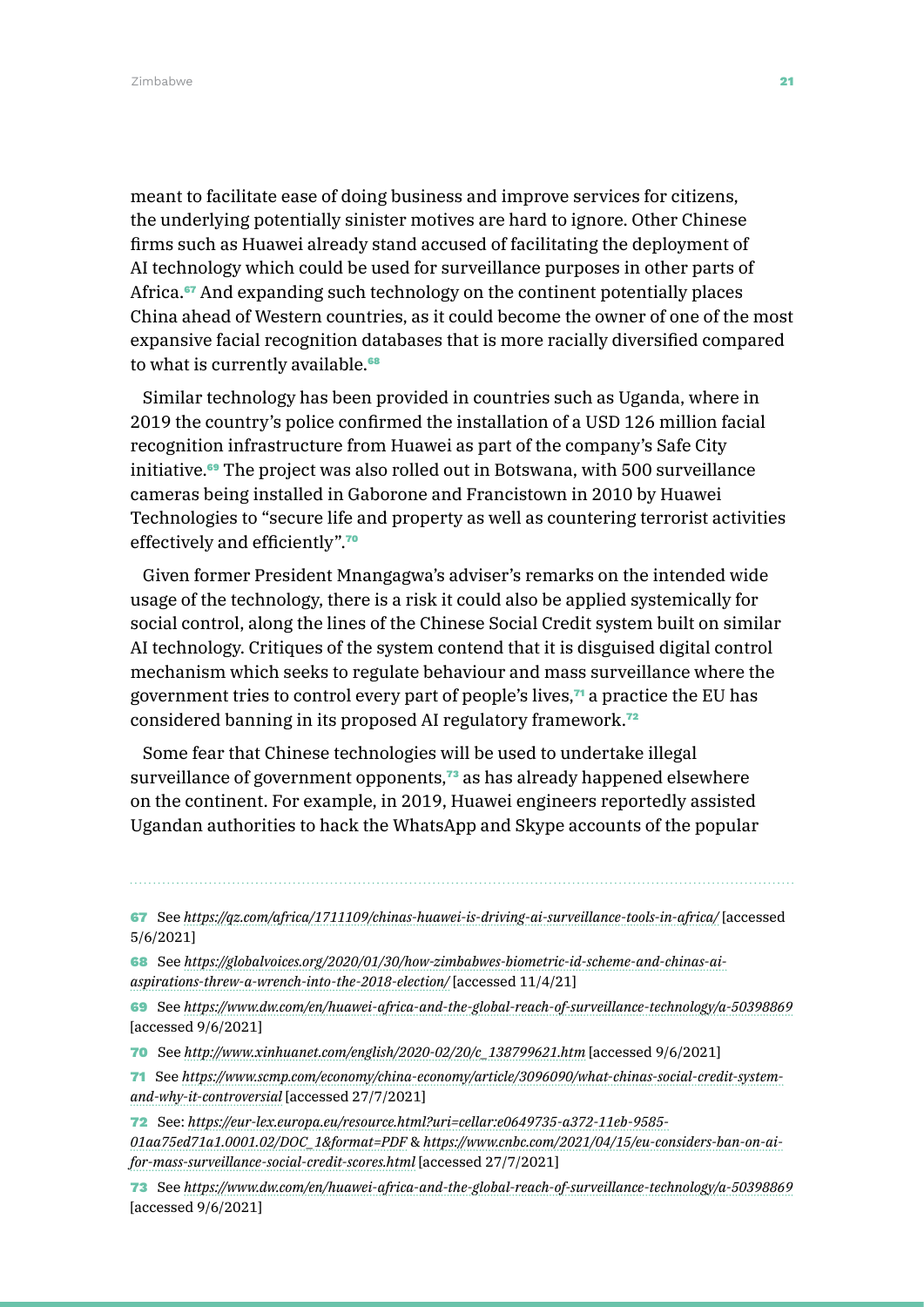local musician and opposition politician Robert Kyagulanyi Ssentamu (known as Bobi Wine).74 In the same year in Zambia, Huawei technicians allegedly helped the government gain access to the communications of a team of bloggers running a pro-opposition news site, enabling police to track and arrest them.<sup>75</sup>

In Zimbabwe, concerns over such technology go beyond snooping to worries about it being used to disable political participation. In 2018, for example, some citizens expressed reservations about exercising their voting franchise following the country's adoption of a biometric voters' roll (BVR) to deal with the problem of "ghost" voters. Instead of the BVR being seen as a progressive development in addressing problems plaguing the voter register, it became a tool for voter intimidation.76 Some voters felt the BVR was just another way authorities were trying to gather personal information about them, as they could easily be tracked down using their biometric details and addresses collected for voter registration.77 The situation was worsened by reports of ruling party supporters going door-to-door, demanding serial numbers of registered voters' registration slips, along with their ID numbers. Citizens feared that this would help ruling party supporters detect how they voted.78 This incident resulted in distrust of the BVR and the intimidation of some people, preventing them from participating in the elections<sup>79</sup>

#### *b) Civil servants' registration*

In 2019, the Zimbabwean government announced that it was launching a biometric registration exercise for civil servants as a part of its reforms to restore order in the civil service by flushing out ghost workers.<sup>80</sup> The biometric registration exercise was done with the assistance of the World Bank as part of modernising the management of civil service in line with Zimbabwean government's Transitional Stabilisation Programme for economic growth.<sup>81</sup>

According to the chairperson of the Public Service Commission, the exercise

74 See *<https://www.dw.com/en/huawei-africa-and-the-global-reach-of-surveillance-technology/a-50398869>* [accessed 9 June2021]

75 See note 59 above

76 See *[https://advox.globalvoices.org/2020/01/30/how-zimbabwes-biometric-id-scheme-and-chinas-ai](https://advox.globalvoices.org/2020/01/30/how-zimbabwes-biometric-id-scheme-and-chinas-ai-aspirations-threw-a-wrench-into-the-2018-election/)[aspirations-threw-a-wrench-into-the-2018-election/](https://advox.globalvoices.org/2020/01/30/how-zimbabwes-biometric-id-scheme-and-chinas-ai-aspirations-threw-a-wrench-into-the-2018-election/)* [accessed 10 June2021]

77 See note 68 above

78 *Ibid*

79 *Ibid*

80 See: *<https://www.herald.co.zw/biometrics-to-weed-out-ghost-workers/>* [accessed: 18 April2021]

81 See note 56 above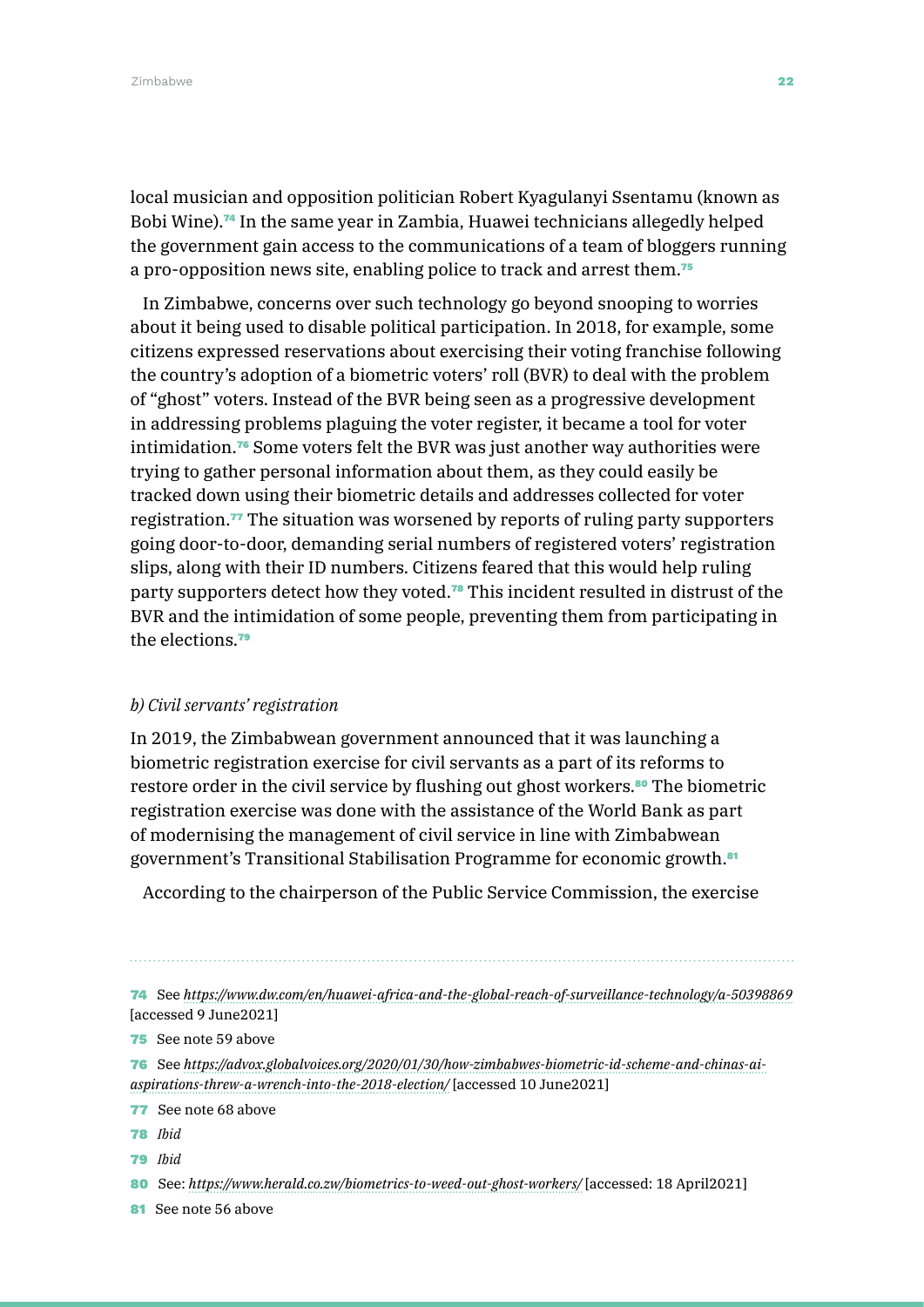was to be conducted in three phases: the biometric registration of civil servants; the interfacing of captured data with the national biometric registration data; and the validation of data and system of integrity checks.<sup>82</sup> At the end of December 2020, the government announced that the process had resulted in the flushing out of about 10 000 ghost workers that were not "biometric compliant", meaning their particulars could not be matched on the population registry, nor traced at their work stations.<sup>83</sup>

Although the registration of civil servants was presented as a means to weed out non-existent government workers who were inflating the public service wage bill, it emerged that authorities were intent on using the biometrics authentication to monitor government employees, especially in light of their perennial protests over poor salaries and working conditions. For example, in the midst of a paralysing medical doctors' strike, former Health Minister Obediah Moyo told the country's Health and Child Care Parliamentary Portfolio Committee that the only way to ensure medical doctors reported for duty and were paid for the time that they went to work, was to impose a biometric registration on them to help with their clocking-in.<sup>84</sup> He told the committee:<sup>85</sup>

*The Ministry of Health has determined that government policy as announced by the Ministry of Finance and Economic Development calls for biometric recording. This must be instituted at all government hospitals immediately. This will give the government the opportunity to pay its workers in accordance to attendance and performance at work.* 

According to a school headmaster interviewed for this research, while biometric authentication would certainly help address some of the civil servants' pay roll challenges, the exercise was imposed upon civil servants. There was no consultation and no clear explanation being given as to who will have access to data, or how the data will be stored or used beyond cleaning up the wage bill.<sup>86</sup> His fears of the data being used for the surveillance of civil servants and crushing dissent in the public service appear to have been vindicated by the Minister of Health's submissions to parliament, cited above.

- 85 See note 22
- 86 Interview with a Headmaster in a Matabeleland North school who requested they are not named for fear of victimisation. Interview conducted on 13 April 2021

<sup>82</sup> See note 19 above

<sup>83</sup> See: *<https://www.newzimbabwe.com/govt-dumps-10-000-ghost-workers/>* [accessed 18 April 2021]

<sup>84</sup> See: *<https://bulawayo24.com/index-id-news-sc-national-byo-178869.html>* [accessed 18 April 2021]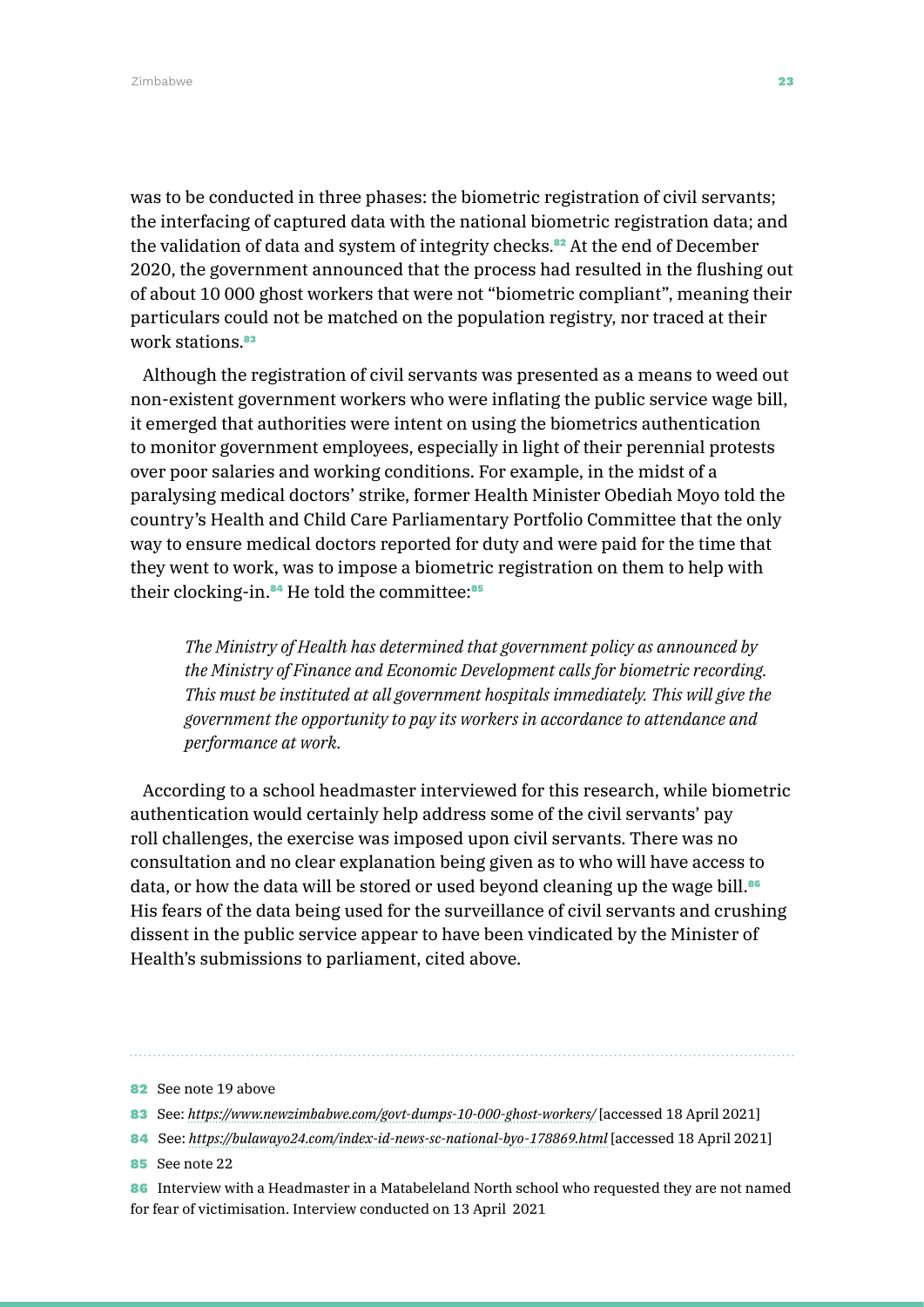#### ANALYSIS OF ZIMBABWE'S DIGITAL ID SYSTEM

To examine how Zimbabwe was rolling out its digital ID programme, in particular the extent to which it complied with international instruments in protecting citizens' rights, the research will use an evaluation framework developed by the Centre for Internet and Society (CIS). The framework, which can be used to evaluate the governance of digital IDs across many countries, provides a series of questions against which digital ID may be tested to determine the legitimacy of uses based on fundamental rights and governing structure of the digital ID system.87 Broken down into three tiers, namely, rule of law tests, rights-based tests, and risk-based tests,<sup>38</sup> the framework helps assess the adequacy of digital ID frameworks in protecting human rights across jurisdictions. The framework is useful both where digital ID systems already exist or where they are still being formulated and in the early stages of implementation, such as in Zimbabwe.

87 See *<https://cis-india.org/internet-governance/blog/governing-id-introducing-our-evaluation-framework>*

88 See *[https://digitalid.design/docs/CIS\\_DigitalID\\_EvaluationFrameworkDraft02\\_2020.01.pdf](https://digitalid.design/docs/CIS_DigitalID_EvaluationFrameworkDraft02_2020.01.pdf)*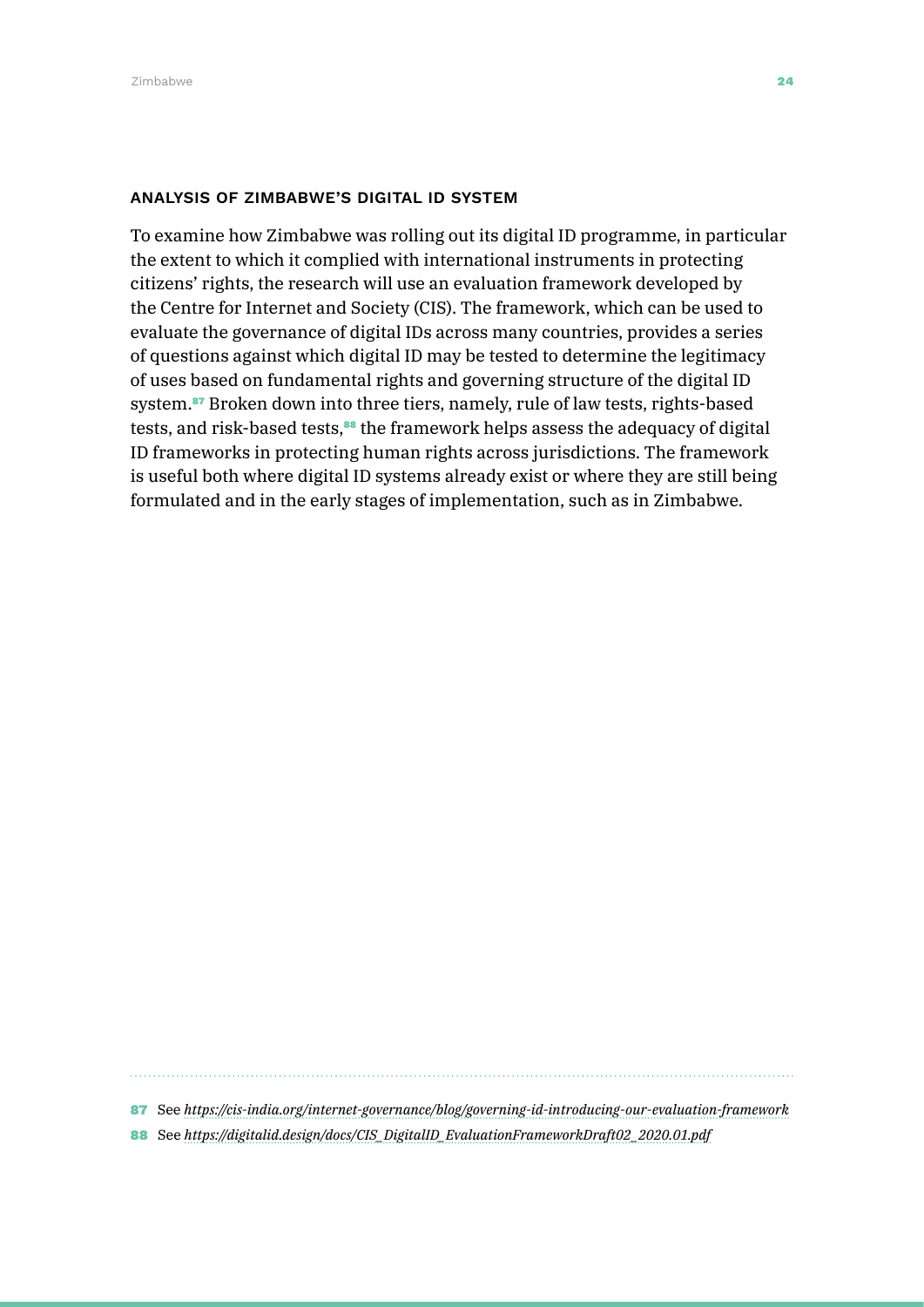# The rule of law

#### 2.1 LEGISLATIVE MANDATE

## **Is the project backed by a validly enacted law?**

The framework for national identity in Zimbabwe is grounded in Chapter 3 of the Constitution of Zimbabwe Amendment (No. 20) Act, 2013 on Citizenship. There is no overarching digital ID or data protection law in Zimbabwe, despite sectoral use of digital ID. The Constitution states that:

*…. all Zimbabwean citizens are entitled to the following rights and benefits, in addition to any others granted to them by law; a. to the protection of the State wherever they may be;* 

*b. to passports and other travel documents; and* 

*c. to birth certificates and other identity documents issued by the State.*

This constitutional provision is realised through the National Registration Act of 2001 (Chapter 10:17), which is the primary law that regulates the collection, use and storage of the national database of citizens' national identification register. The law specifies that all citizens, aliens and refugees should register for a national identity document.<sup>89</sup>

 The Department of the Registrar General, which falls under the auspices of the Ministry of Home Affairs and Cultural Heritage, is responsible for issuing national identification documentation. Aside from the national identity card, the department is also responsible for the registration of births and deaths, citizenship, marriages, and cattle brands. It was also responsible for voter registration before that role was delegated to the Zimbabwe Electoral Commission after the adoption of the 2013 Constitution, which established the Commission.

In terms of Section 8 of the Act, the Registrar-General (RG) and all persons employed in that office, are responsible for the custodianship of information, and are required to keep secret all information in the exercise of their duties.<sup>90</sup> Section 8 (3) of the same Act stipulates that information in the custody of the RG can only be released by order of a court of law. Section 9 then provides for immunity to

89 See the National Registration Act of 2001 Chapter 10:17

90 Section 8 (1) (2) of the National Registration Act of 2001 Chapter 10:17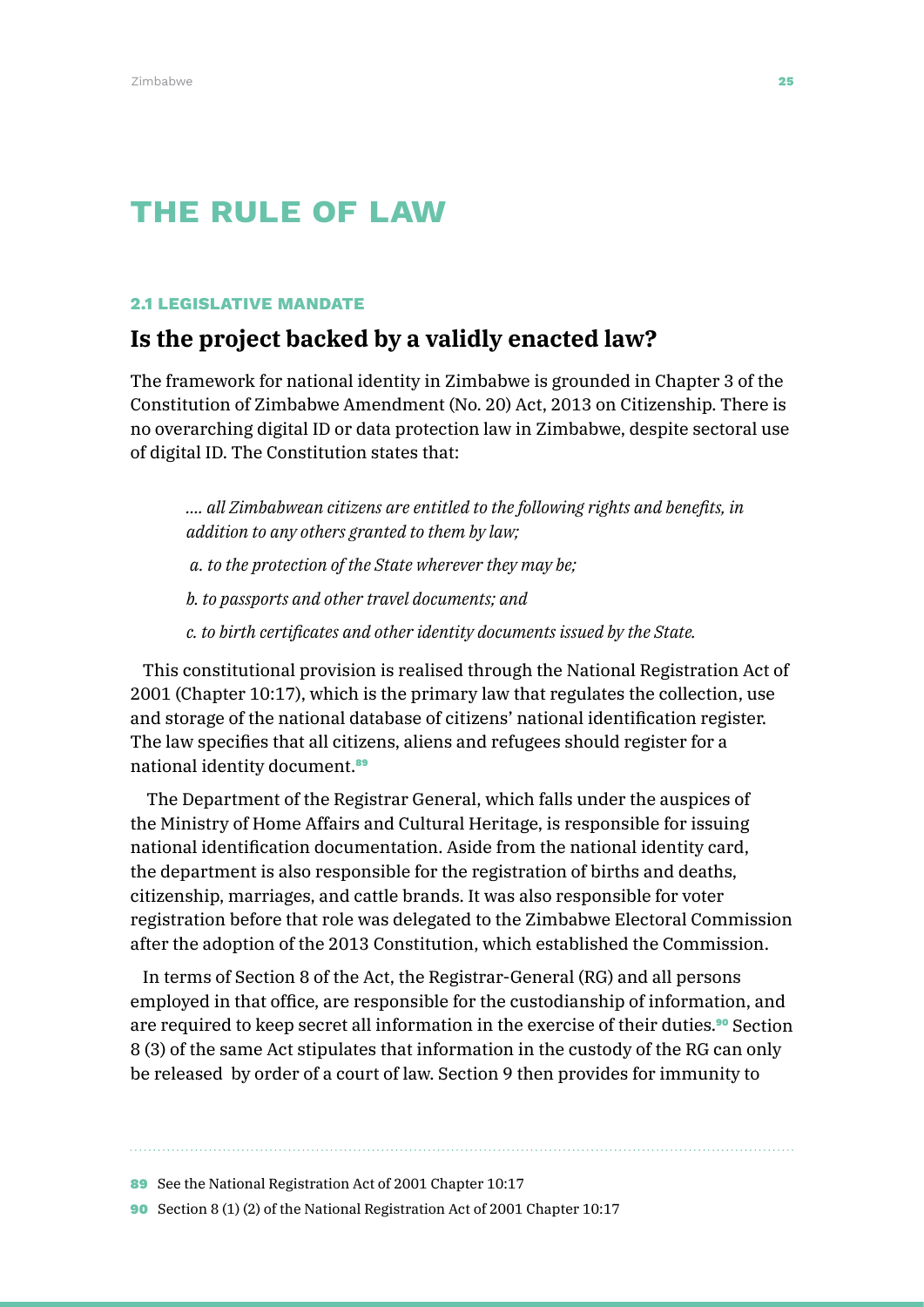"the State, the Minister or the Registrar General or any other employee of the State for anything done in good faith and without negligence".

Parameters of "good faith" are not defined in the Act, thereby providing room for potential abuse. This is because there are no limitations to action undertaken in good faith and officers responsible for the safe custody of data can release it and use the defence of "good faith" to circumvent legal liability. While the presumption of good faith is a legal principle, it remains a challenge to disprove good faith and show malice or intent to do wrong or harm. Similarly, while the test of rationality such as the "reasonable-person test" can be used to assess if one acted without negligence, reasonability is highly subjective and contested.

According to Statutory Instrument No. 140 of 2009, which in Zimbabwe is a subsidiary legislation created by bodies or individuals under powers delegated to them by parliament,<sup>91</sup> individuals above the age of 16 years qualify to acquire a national ID. The law specifies that all citizens, aliens and refugees should register for a national identity document.92 However, to acquire a national ID in Zimbabwe, one must possess a birth certificate. Zimbabwean birth certificates affirm one's date of birth, sex, and the identities of one's parents. The requirement that one first possess a birth certificate to get a national ID is problematic due to various factors that hinder access to birth registration documentation, some of which have been cited earlier in this paper.

Apart from these regulatory instruments, Zimbabwe has no single law regulating the collection and processing of personal information, including biometric data, for the purposes of digital IDs. Instead, several laws and policies have a direct impact on the right to privacy and protection of personal information as they relate to the specific activities and government processes. A selection of the more important of these are briefly discussed below:

The National Registration Act of 2001 provides for the registration of persons resident in Zimbabwe and for the issuance of identity documents and imposes obligations regarding the carrying of identity documents. It is through this Act that citizens obtain national identity cards. However, the law is silent on the nature of data collected during the process, and it does not clearly state whether the data will be collected biometrically or otherwise. Although the RG's office has now digitised its ID system, the law does not provide for the protection of the collected digital data and guidelines on the processing of the data as well as governing trans-border flow of the biometric data. These gaps are only covered by the Cyber Security and Data Protection Bill gazetted in May 2020, which on

92 See: *<http://www.rg.gov.zw/index.php/services/national-registration>* [accessed 23 March 2021]

<sup>91</sup> See *<https://zimlii.org/content/delegated-or-subsidiary-legislation>* [accessed 8/ June 2021]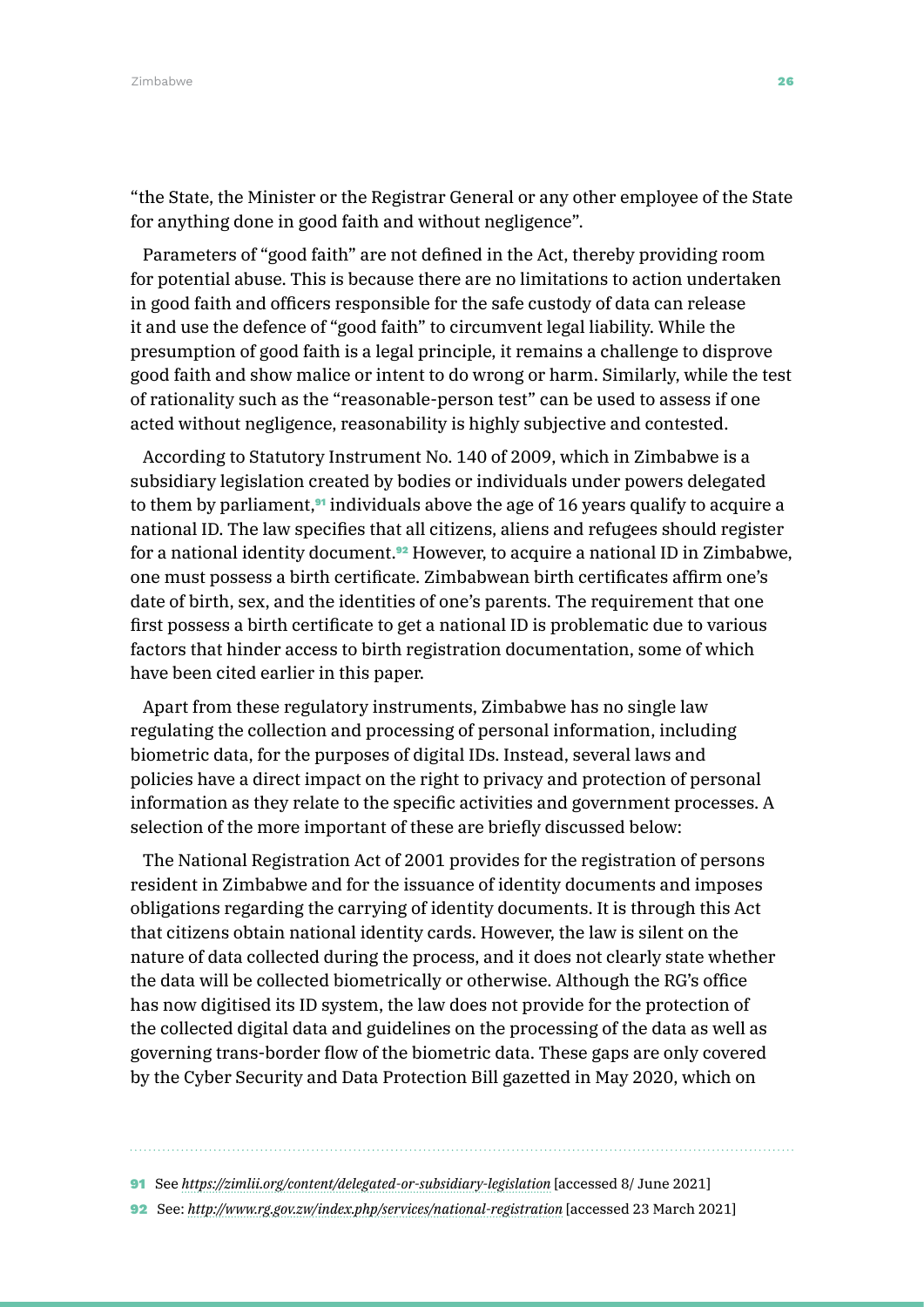21 July 2021 passed through parliament and was sent to the Senate<sup>93</sup> for further debate.

The Bill, which if endorsed by the Senate will await presidential assent, is the most relevant to this study. With regards to having the necessary safeguards in place for the introduction of a biometric or digital ID, the Cyber Security and Data Protection Bill of 2020 is particularly pertinent. The intention of the Bill is to provide a framework for access to information, the protection of privacy of information, and the processing of data wholly or partly by automated means. The Bill prohibits the processing of sensitive information, as well as genetic, biometric, and health data except in specified circumstances, which include situations where the processing is necessary to comply with national security laws and for the prevention of imminent danger or the mitigation of specific criminal offences.

Section 19 of the proposed law, for instance, seeks to safeguard the data of citizens and provides that in the event of security breach, the data controller shall notify the Data Protection Authority (DPA) without any undue delay.

The Bill also promotes privacy and data protection in provisions that relate to cybercrimes, unlawful interference and interception of data and computer systems.

Of relevance to this study are the safeguards on transfer of data outside of Zimbabwe, which is provided for in Section 28. Section 28(1) states that a data controller may not transfer personal information about a data subject to a third party who is in a foreign country. Section 28(2) then stipulates that data may only be transferred if there is an adequate level of protection ensured in the country of the recipient or within the recipient's international organisation. While such provisions are common, especially among countries pushing for data localisation to ensure security of citizens' data, to strengthen cybersecurity, law enforcement and national security,<sup>94</sup> there is a need to ensure that the restrictions do not run counter to the realities of the free cross-border flow of data essential to the effective functioning of the Internet.<sup>95</sup> The impact of restrictions on information flow and sharing as well as the attendant socio-economic benefits<sup>96</sup> brought about digital trade and the data economy should be kept in mind.

<sup>93</sup> See: *<https://www.veritaszim.net/node/5177>* [accessed 28July 2021]

<sup>94</sup> See *[https://www.oecd-ilibrary.org/docserver/7fbaed62-enpdf?expires=1623227801&id=id&accname=gue](https://www.oecd-ilibrary.org/docserver/7fbaed62-en.pdf?expires=1623227801&id=id&accname=guest&checksum=500D3FA7744534034693D66A17A807FB) [st&checksum=500D3FA7744534034693D66A17A807FB](https://www.oecd-ilibrary.org/docserver/7fbaed62-en.pdf?expires=1623227801&id=id&accname=guest&checksum=500D3FA7744534034693D66A17A807FB)* [accessed 9 June 2021]

<sup>95</sup> See note 76 above

<sup>96</sup> See *<https://www.jdsupra.com/legalnews/data-localization-and-the-limits-of-5695264/>* [accessed 9 June 2021]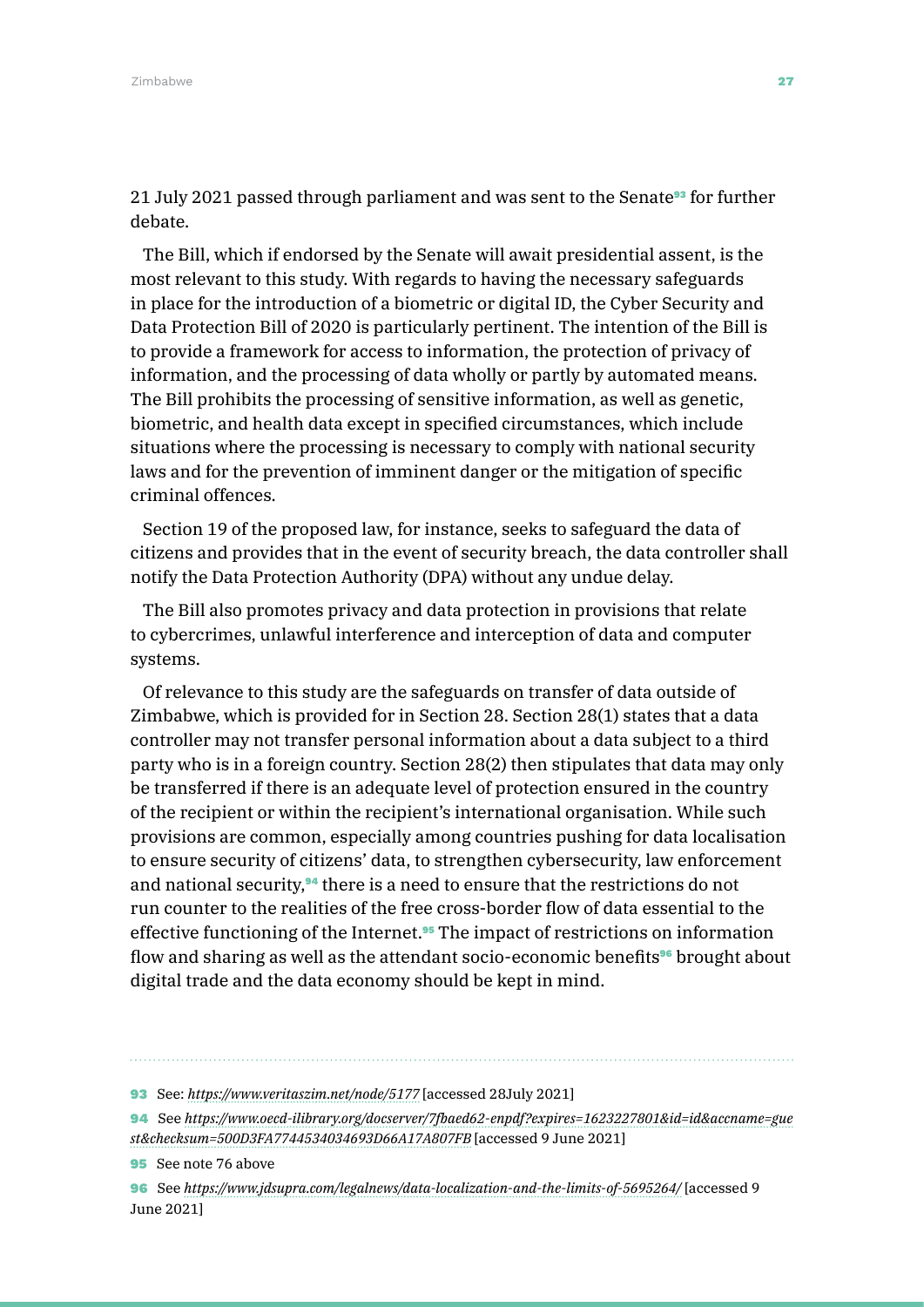Zimbabwe 28 anisotropic control of the control of the control of the control of the control of the control of the control of the control of the control of the control of the control of the control of the control of the con

Section 29, in turn, provides certain exceptions for the transfer of data to a country outside Zimbabwe. These exceptions arguably do not assure an adequate level of protection. The exemptions include data subject consent; protecting the interest of the data subject; processing data for the performance of a contract between the data subject and the controller as well as on vital interests and public interest grounds. There is arguably a need for further guidance on these exemption clauses so that "public and vital interests" are narrowly defined and interpreted to ensure that they are not broadly interpreted and open to abuse, thereby weakening the trans-border data protection offered in the proposed bill.<sup>97</sup> With the Bill now due for Senate debate, there is no longer an opportunity for the public to provide input, leaving its fate in the hands of Senators and, later on, the President, who has to sign it into law.

There are other national laws that relate to processing personal information. However, none of the laws (in existence or proposed) and policies substantively address both the opportunities and threats to personal information in the digital age, especially as this relates to digital IDs.

For example, the Zimbabwe National Policy for ICT (2016 to 2020)<sup>98</sup> has some elements related to data storage and transfer, which when looked at closely also impact on individuals' information held by both public and private bodies. It sets out the framework for the incorporation of e-government services. In the policy, e-government includes all electronic information movement, interactions and transactions that facilitate service delivery among government ministries, institutions, departments and agencies (G2G); between government and the private sector (G2P); and between government and the citizenry (G2C). The policy also states that e-government relies entirely on ICTs to provide services such as convenient access to interactive information and services, timely delivery of public services, and efficient and effective methods of conducting business transactions.

More importantly, the policy also provides for the establishment of a National Data Centre to "allow Zimbabwe to centralise her information storage, management and protection, as well as take advantage of cloud computing opportunities".99 This Centre has since been established with the assistance of

<sup>97</sup> See *[https://privacyinternational.org/sites/default/files/2020-07/Submission%20on%20the%20](https://privacyinternational.org/sites/default/files/2020-07/Submission%20on%20the%20Cyber%20Security%20and%20Data%20Protection%20Bill%202019%20to%20the%20Parliament%20of%20Zimbabwe.pdf) [Cyber%20Security%20and%20Data%20Protection%20Bill%202019%20to%20the%20Parliament%20](https://privacyinternational.org/sites/default/files/2020-07/Submission%20on%20the%20Cyber%20Security%20and%20Data%20Protection%20Bill%202019%20to%20the%20Parliament%20of%20Zimbabwe.pdf) [of%20Zimbabwe.pdf](https://privacyinternational.org/sites/default/files/2020-07/Submission%20on%20the%20Cyber%20Security%20and%20Data%20Protection%20Bill%202019%20to%20the%20Parliament%20of%20Zimbabwe.pdf)* [accessed 9 June 2021]

<sup>98</sup> *[http://www.veritaszim.net/sites/veritas\\_d/files/Zimbabwe%20National%20Policy%20for%20ICT%20](http://www.veritaszim.net/sites/veritas_d/files/Zimbabwe%20National%20Policy%20for%20ICT%202016.pdf) [2016.pdf](http://www.veritaszim.net/sites/veritas_d/files/Zimbabwe%20National%20Policy%20for%20ICT%202016.pdf)*.

<sup>99</sup> See note 29 above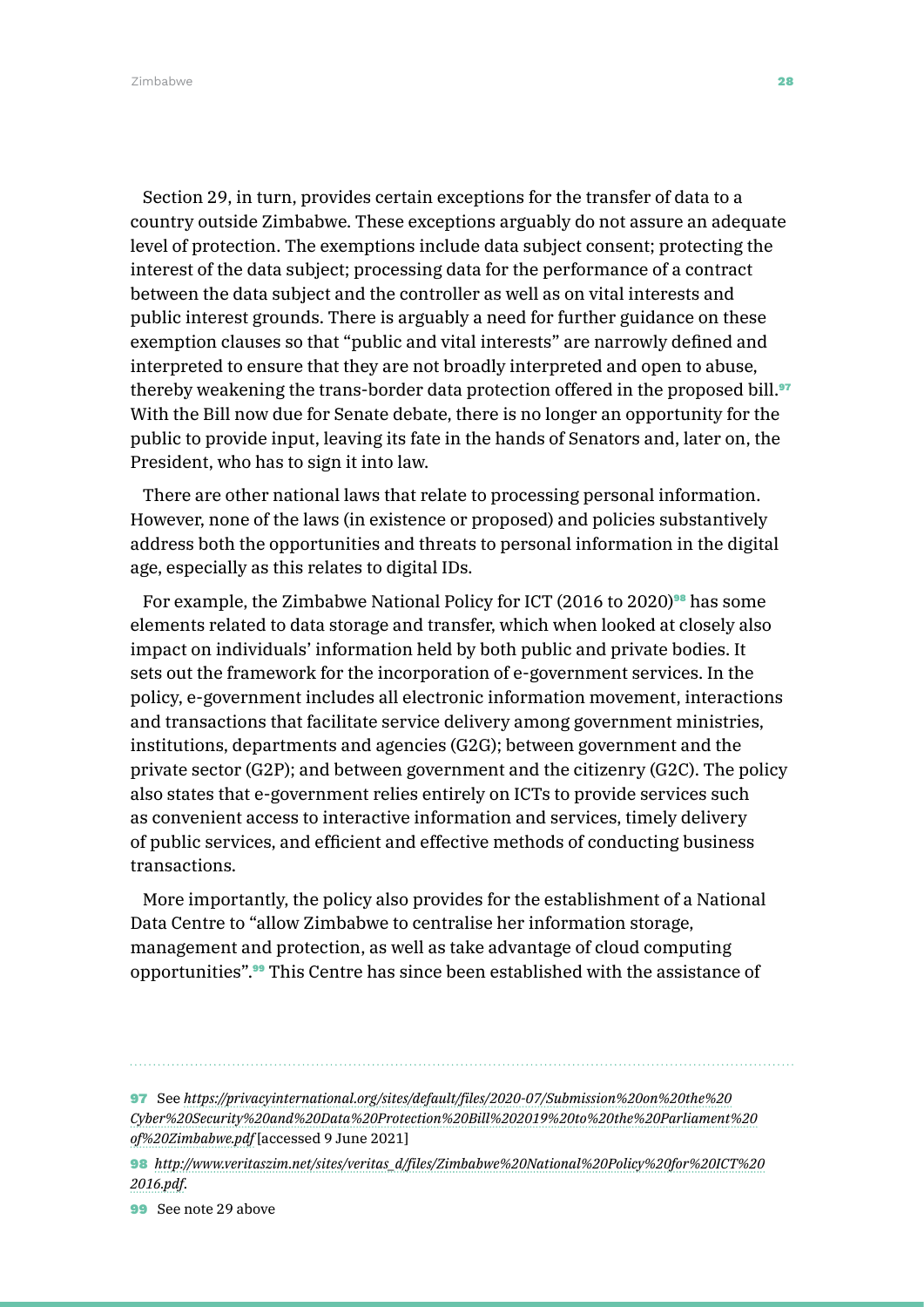the Chinese government, the Inspur Group of China and Sino Zimbabwe.100 The government launched the Centre by presenting it as essential to anchor "all e-government programmes and will allow co-ordinated planning and monitoring of results".<sup>101</sup>

The Census and Statistics Act of 2001 (Chapter 10:29), in turn, regulates the collection of data and processing of national statistics during a census by the Zimbabwe Statistical Agency (ZimStats) as approved by the Minister of Finance or the Director-General. The Director-General has the responsibility of ensuring that results of any census or statistical survey are of good quality, are accurate and remain confidential.

Under the Act, ZimStats is mandated to collect, compile, analyse, interpret, publish and disseminate statistical information alone or in cooperation with other government ministries or institutions. In handling this information, ZimStats is required to develop and maintain a central business register and comprehensive national statistics database. Citizens are compelled to provide this information when asked to do so by authorised officers at the time.

A board is also established under the Act to monitor compliance of the agency with best practices and international recommendations on the production of official statistics. While the disclosure of information obtained from the field by officers of the agency is restricted, it authorises the minister to grant disclosure of information on terms and conditions they may specify. These are not specified in the law and may be misused.

Similarly, the Banking Act of 2015 (amended in 2016), Chapter 24:01, provides for the supervision and regulation of individuals and entities conducting business and financial activities in Zimbabwe. It defines banking activities as receiving deposits, travellers' cheques, credit cards and extending credit including mortgage credit and financing of financial transactions. It also contains elements of monitoring and supervision of banking activities, through the country's central bank, the Reserve Bank of Zimbabwe (RBZ). The Act obliges the preservation of secrecy in the protection of information acquired while performing their functions, except where disclosure is subject to approval by the RBZ. The disclosure of information concerning transactions, deposits and funds is permissible upon production of a warrant if it is required for detecting, investigating, or preventing an offence. However, the Act does not deal with the full protection of data collected by banking institutions in the exercise of their

100 *[https://www.herald.co.zw/new-dawn-for-zim-as-president-launches-data-centre-to-anchor-govt](https://www.herald.co.zw/new-dawn-for-zim-as-president-launches-data-centre-to-anchor-govt-operations/)[operations/](https://www.herald.co.zw/new-dawn-for-zim-as-president-launches-data-centre-to-anchor-govt-operations/)* [accessed 28 April 21] 101 See note 31 above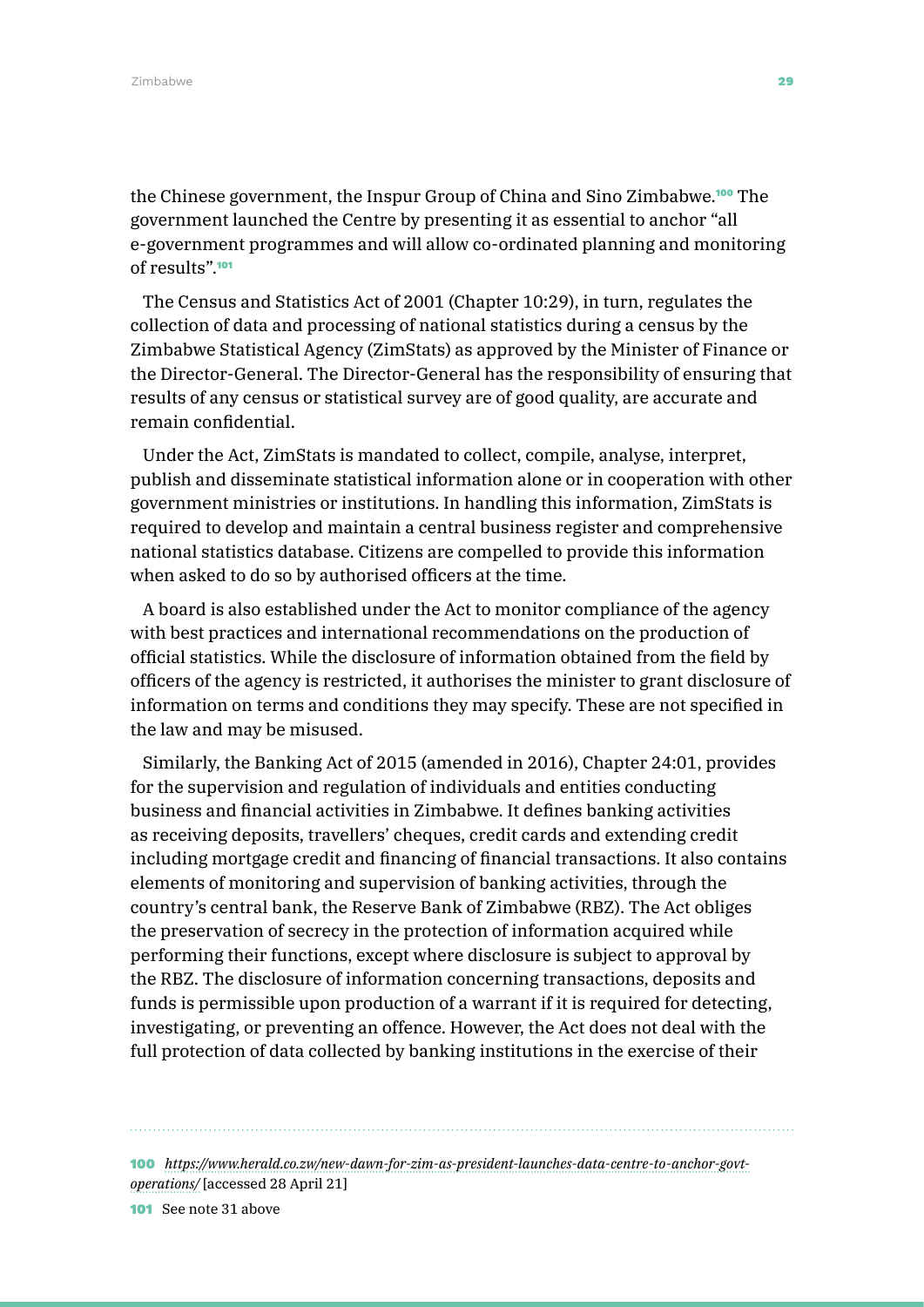duties. Instead, it permits the sharing of information between the RBZ, the Registrar and the Director of Census and Statistics whenever possible, for serving their respective functions.

Several incidents arguably demonstrate the potential misuse and abuse of personal information by government departments and businesses in Zimbabwe. A case in point is that of the publication of Zimbabwe's voter's roll in its entirety during the 2018 elections on an election portal hosted outside the country.102 The incident demonstrated a breach in the privacy and protection of citizens' data by a third party, which used the data for a purpose it was not intended or collected for. This incident demonstrates flaws within existing legislation, which only addresses challenges with information held by public bodies but lacks provisions to deal with data breaches outside Zimbabwe's jurisdiction.

Evidently, though Zimbabwe has no national digital ID policy, sectoral government units have their own functional system(s) guided by specific administrative policies and laws. Some of these are grounded on the national population registry and all have an impact on citizens' rights to privacy and protection of personal information. For example, if authorities' claim that the CloudWalk facial recognition technology was a benign exercise meant to improve citizens' transactions and security<sup>103</sup> were true, the technology installed at borders and points of entry will be under the jurisdiction of the Immigration Department and its administrative laws. An interview with one intelligence operative indicated that although this is supposed to be the case, state security agencies are plugged into the data and have unhindered access for their own use.<sup>104</sup>

#### QUALITY OF THE LAW

Although Zimbabwe has no single overriding law governing digital IDs, the assessment of the National Registration Act of 2001 as the overarching legislative framework on national identification is relevant. This Act has the stated purpose to "provide for the registration of persons resident in Zimbabwe and for the issue of identity documents; to impose obligations regarding the carrying of identity documents; and to provide for matters connected with or incidental to the

<sup>102</sup> Media Institute of Southern Africa Zimbabwe Chapter (2018). Zimbabwe's urgent need for data privacy laws. Retrieved 1 October 2019 *[http://zimbabwe.misa.org/2018/07/13/zimbabwes-urgent-need](http://zimbabwe.misa.org/2018/07/13/zimbabwes-urgent-need-data-privacy-laws/)[data-privacy-laws/](http://zimbabwe.misa.org/2018/07/13/zimbabwes-urgent-need-data-privacy-laws/)*

<sup>103</sup> See: *<https://www.herald.co.zw/chinese-tech-revolution-comes-to-zim/>*

<sup>104</sup> Interview with central intelligence operative in Harare on 31 March 2021.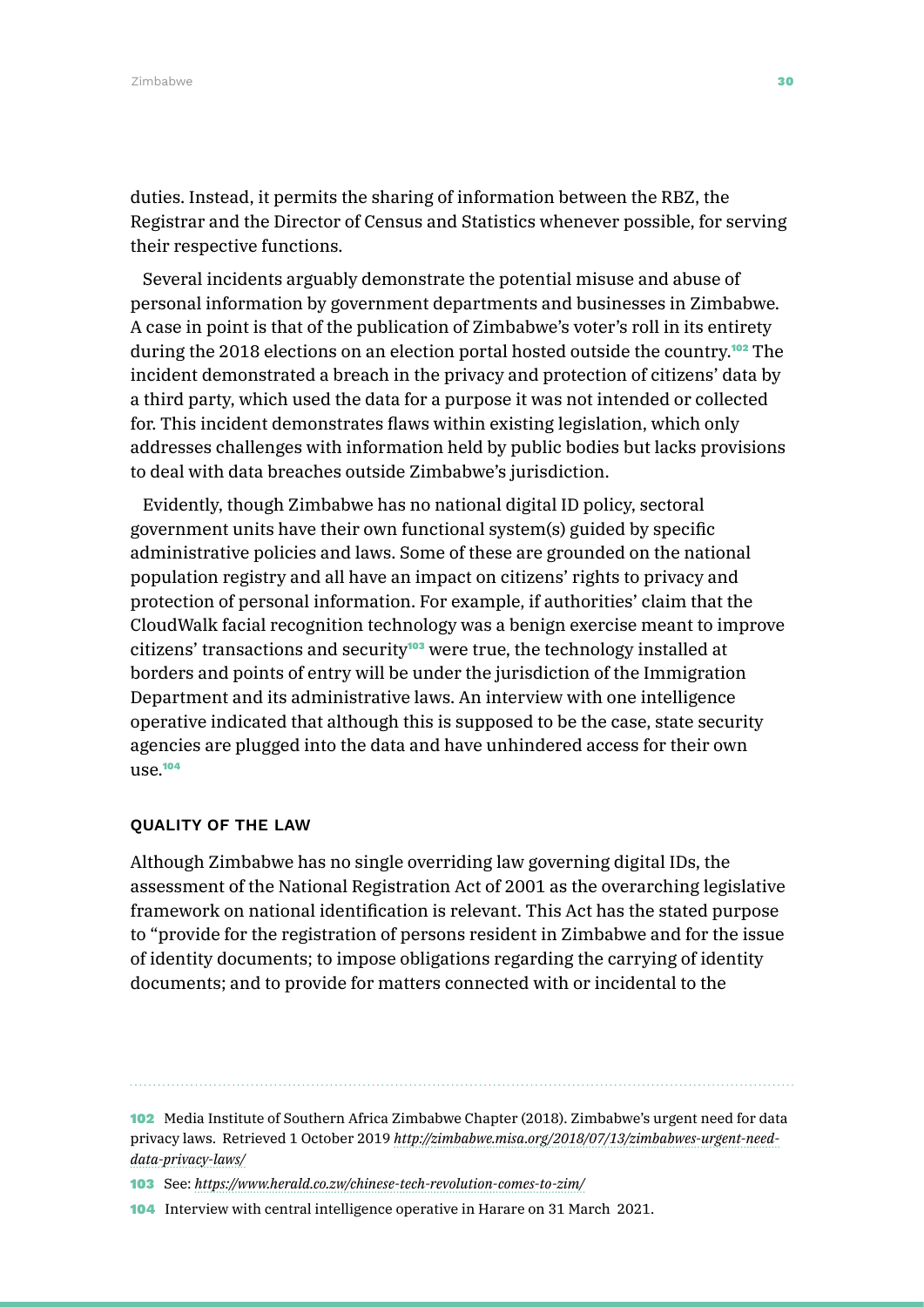#### foregoing".<sup>105</sup>

The law then outlines the duties and obligations of the Registrar General (Sections 3,5 and 8); procedure and requirements for obtaining a national ID (Sections 6 and 7); liabilities of the Registrar General (Section 9); and offences for the violation of provisions of the law (Section 10). Section 11 provides wide and discretionary power to the responsible minister, in this case the Minister of Home Affairs, to "make regulations providing for any matter" required under the Act which in the minister's "opinion is necessary or convenient" to be provided for in giving effect to the law. Although the issuance of digital IDs could be inferred from Section 11 (2), which lists circumstances under which ministerial regulations could be provided for, all of the listed situations seemingly relate to the traditional identification documents. These include the issue of identity documents, whether original, duplicate or replacement, and the fees payable; the procedure for issuing identity documents; the surrender of identity documents issued to deceased persons; the correction of errors; alterations of particular appearance; and replacement of identity documents, among others.

Given the impact of digital technologies on individual identification, which has seen the increasing use of digital IDs, the Act is inevitably outdated. There is a need to review the law so that it incorporates these developments, if it is to be relevant as the overarching legal framework for the provision of national identification. As it is, the law is silent on the registration, issuance and usage of digital identification, which is being used in both public and private sectors. For instance, while the law establishes the office of the RG as the custodian of individual identification data, the use of digital identification systems in various sectors means that there are now several offices that have access to personal data harvested through the usage of those systems. This thus calls for a holistic review of the Act and other pieces of legislation to ensure harmonisation of the national identity registration and management framework. Such an exercise will likely also ensure there is alignment of roles and duties, as well as sufficient safeguards as it relates to collection of data, storage and usage of personal data (which is also done under the Electoral Act under which the biometric voters' roll is compiled).

As noted above, while Zimbabwe has no specific policy or law governing the use of digital IDs, the proposed data protection law has elements related to personal data central to digital identification. If enacted, the law will be critical in the management, usage and storage of digital data, and thus also warrants assessment regarding its alignment with international best practice.

Further, some issues and provisions in the Cyber Security and Data Protection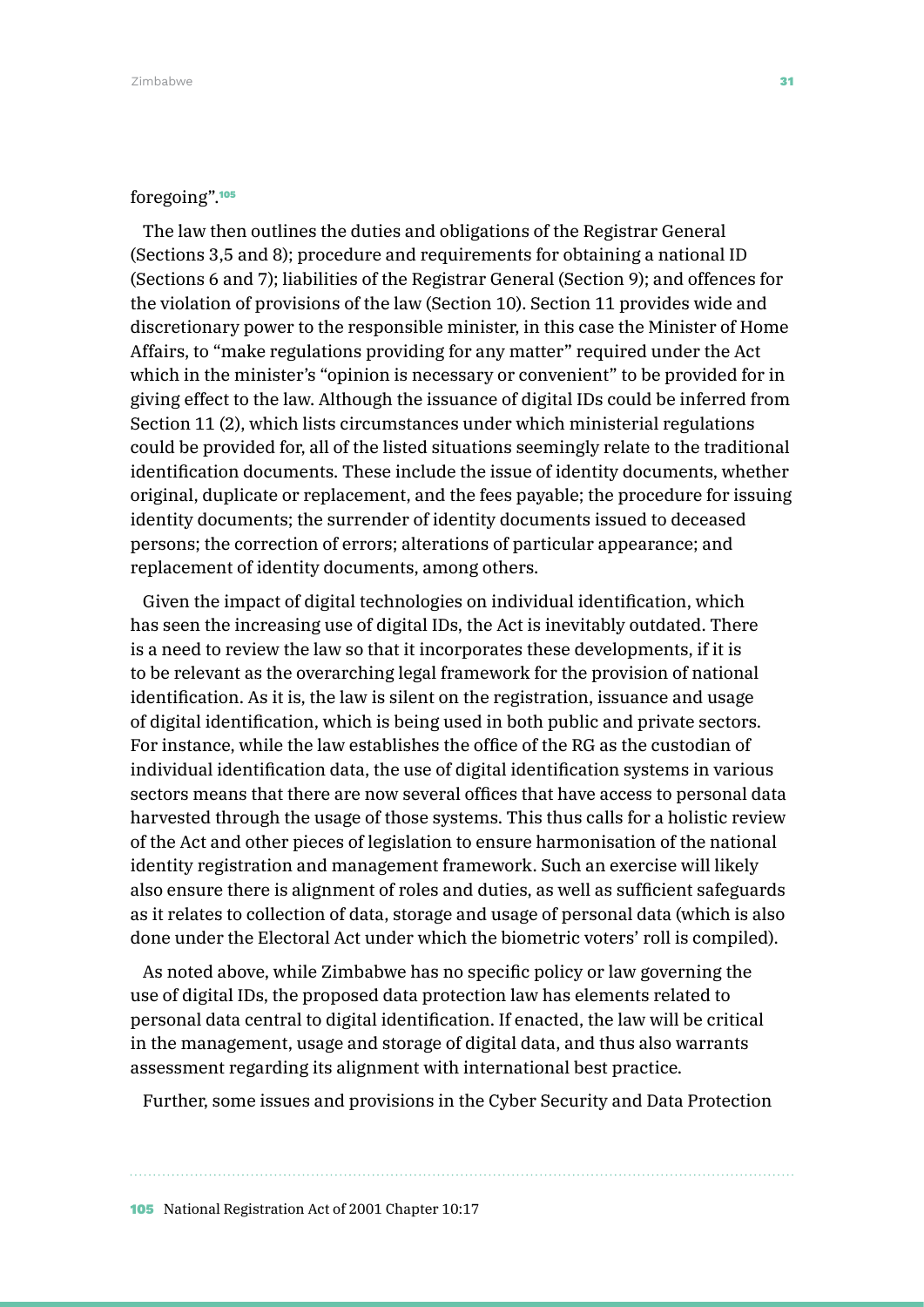Bill are problematic. For instance, terms such as "data controller" are inadequately defined, while the term "critical data" is not defined at all (though it is widely used in the Bill). This may create problems in the interpretation of the Bill once it has been enacted, as these terms are open for wide interpretation. For example, "data controller" is narrowly (but inadequately) defined as: "any natural person or legal person who is licensable by the Authority". The definition should not be restricted to "licensable by the Authority", but should include any "natural or legal person, public or private, that, by itself or in association with others, decides the purposes and means of the processing of personal data"<sup>106</sup>

In addition, Section 7 of the Bill proposes the establishment of the Data Protection Authority. However, this would be an additional function assigned to the Postal and Telecommunications and Regulatory Authority of Zimbabwe (POTRAZ). The problem is that POTRAZ is not a fully independent body and this provision will lead to concentration of power in a single body already controlled by the government. To make matters worse, Section 8 of the Bill fails to give the Data Protection Authority (DPA) the powers to impose penalties, fines and enforcement mechanisms. This gap may mean the data controller could abuse an individual's data with minimal or no accountability due to weak deterrence measures<sup>107</sup>

According to local civil society observers such as MISA Zimbabwe and Digital Society Zimbabwe, the proposed law falls short of sufficiently securing citizens' right to protection of personal data in its current format.<sup>108</sup> The organisations have made submissions to parliament and relevant ministries on parts of the Bill that need strengthening, such as Sections 3, 5, 6, 7 and 8, among others.<sup>109</sup>

Another issue raised by civil society pertains to the data subject's consent to having their non-sensitive, sensitive and genetic data, biometric sensitive and health data processed (outlined in Sections 12, 13 and 14 respectively). For example, Section 12 (3) provides for the processing of non-sensitive personal data without the consent of the data subject, when necessary under stipulated conditions. The exemptions are overly broad and allow for the processing of nonsensitive personal data for a variety of reasons.<sup>110</sup>

106 Privacy International.org. (2020). Submission on the Cyber Security and Data Protection Bill to Parliament of Zimbabwe

107 *Ibid*

108 Interviews with MISA Zimbabwe and Digital Society Directors in Harare on 5 March 2021.

109 See *[https://zimbabwe.misa.org/2020/06/25/misa-writes-to-parliament-submissions-on-the](https://zimbabwe.misa.org/2020/06/25/misa-writes-to-parliament-submissions-on-the-cybersecurity-bill/)[cybersecurity-bill/](https://zimbabwe.misa.org/2020/06/25/misa-writes-to-parliament-submissions-on-the-cybersecurity-bill/)* [accessed 9 June2021]

110 See note 79 above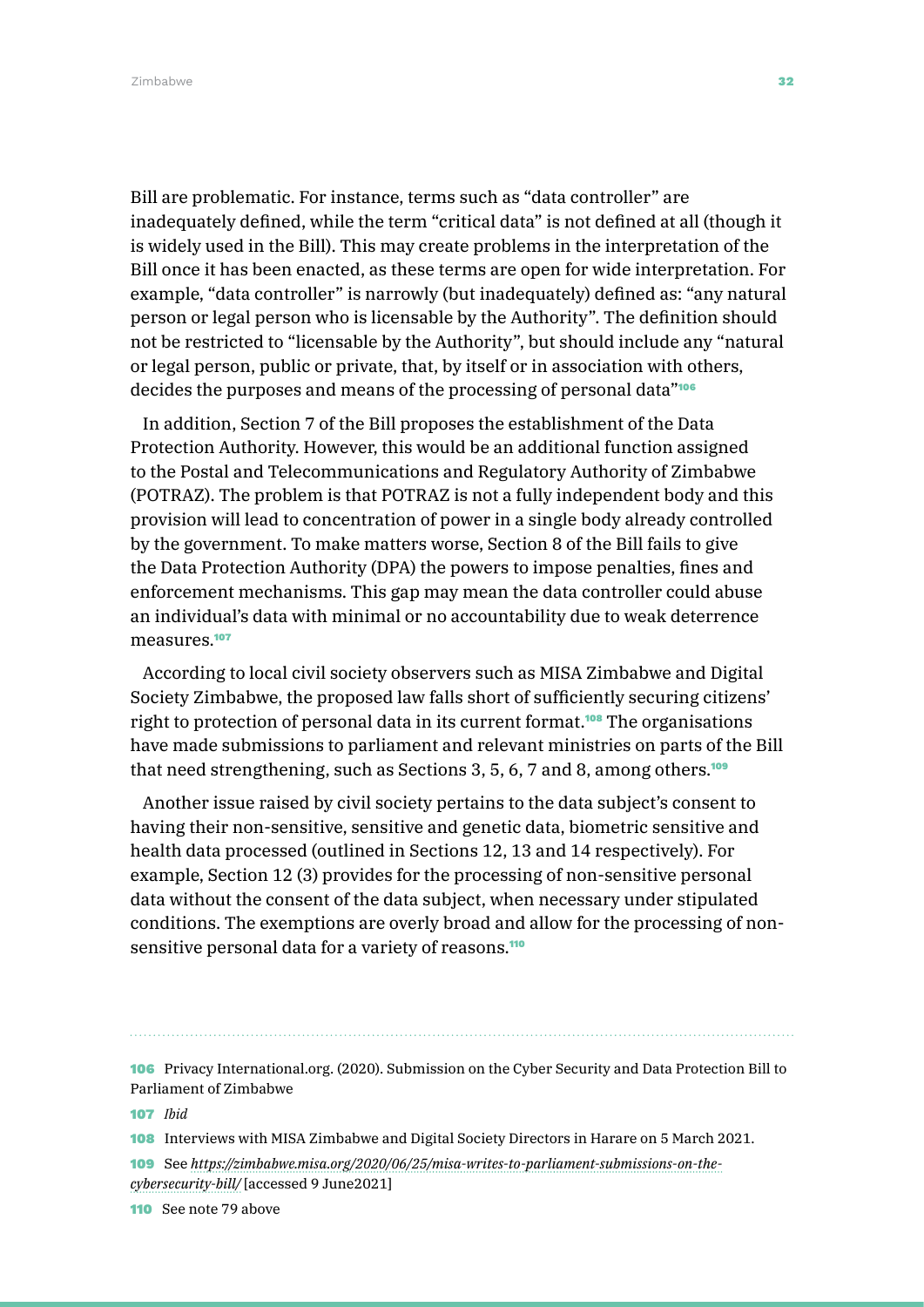Zimbabwe **33** Australia and the set of the set of the set of the set of the set of the set of the set of the set of the set of the set of the set of the set of the set of the set of the set of the set of the set of the set

Specifically, under Subsection (12)(3)(d), it is unclear what is meant by processing data in the "public interest". As Privacy International contends, "public interest" is not defined in the Bill, leaving the provision open to abuse.<sup>111</sup> Similarly, Subsection (12)(3)(e) is unclear on what is meant by processing data on grounds of "legitimate interest" of the controller or a third party, also leaving the provision open to abuse.<sup>112</sup>

Section 14 of the Bill, which focuses on genetic, biometric sensitive data and health data, provides for the need for a data subject's consent before processing any data, but then lists 10 broad justifications for disregarding a data subject's consent, privacy rights, dignity and administrative justice. These reasons include processing the data to carry out the specific obligations and rights of the controller; to comply with national security laws; the promotion of public health; substantial public interest; and research, among others. As argued by Privacy International, the broad range of exemptions can lead to excessive exceptions for the need for consent for the processing of genetic, biometric and health data, which should be subject to higher safeguards.<sup>113</sup>

In its present form, the Bill may be misused by government departments and third parties, especially through processing the personal sensitive and nonsensitive data of citizens without their consent, a lack of effective oversight, or consideration of the rights of data principals. This would set a dangerous precedent that has no place in a data protection law.<sup>114</sup>

Although the government appeared to have paused the progression of the Bill since its gazetting in 2020, parliament resumed the debate in July 2021 and voted in favour of the proposed law, which was then sent to the Senate on July 21 for consideration. Should the Senate pass it, the Bill will be submitted to the presidency for assent.

#### CLARITY AND PRECISION

Several sections in the proposed Bill lack clarity and may therefore be subject to abuse by anyone with access to data, including digital IDs. For instance, Section 19 provides that data controllers have a mandate to notify the DPA of any data breach. However, it does not specify the exact time limits within which such a notice should be given. It only states that the breach should be reported without undue delay. This vagueness can potentially result in broad interpretation of the

#### 111 *Ibid*

114 See note 104 above.

<sup>112</sup> See note 79 above.

<sup>113</sup> See note 79 above.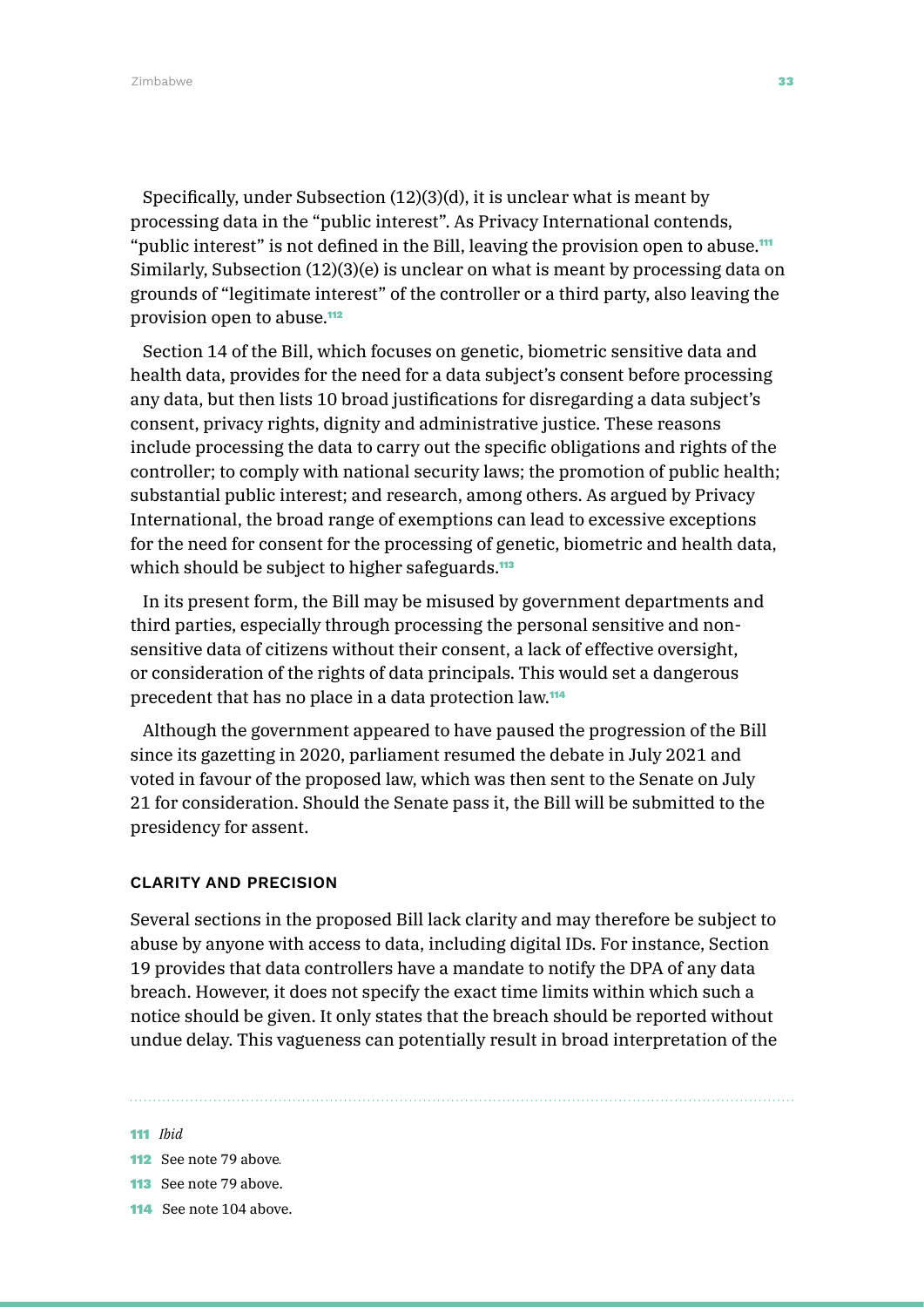section, posing some challenges in implementing the law.

The attempt to define the scope of the Bill in Section 4 remains vague. Section 4(2)(a) refers to "effective and actual activities of any data controller" but does not define what these are, while Section 4(2)(b) states that the law will apply to "a controller who is not permanently established in Zimbabwe" but does not define what that means.<sup>115</sup> In addition, while the Bill mentions the issue of "critical data", it fails to define it.

Section 14 of the Bill governs the processing of genetic data, biometric sensitive data, and health data, which is strictly prohibited if done without consent from the subjects concerned. Consent is broadly defined in the Bill to refer to:

"*any manifestation of specific unequivocal, freely given, informed expression of will by which the data subject or his or her legal, judicial or legally appointed representative accepts that his or her data be processed".* 

However, the same section that governs consent also lists 10 exemptions for disregarding the data subject's consent, privacy rights, data dignity, and administrative justice in the processing of data.<sup>116</sup> Section  $14(3)$  outlines these broad exemptions, which includes an exception relating to the processing of data necessary to carry out the specific obligations and rights of the controller in the field of employment law. Also included are exemptions on account of complying with national security laws; for the purposes of scientific research; and for the promotion of public health. Other exceptions relate to instances that are of "substantial" public interest as well as for the purposes of conducting medical examination of the population and preventing imminent danger, among other broad reasons that leave room for abuse.

#### 2.2 LEGITIMATE AIM

## **Does the law have a legitimate aim? Does the law clearly define the purposes for which the ID can be used?**

Currently there is no overarching law governing digital IDs in Zimbabwe against which the test of legitimate aim can be done. As stated above, the only law guiding the issuance and use of IDs in the country is the National Registration Act of 2001, whose aim and objectives regarding the registration of citizens is clearly spelt out in the law. However, some elements of digital ID governance, especially as it relates to

115 See note 103 above 116 Cyber Security and Data Protection Bill, 2019.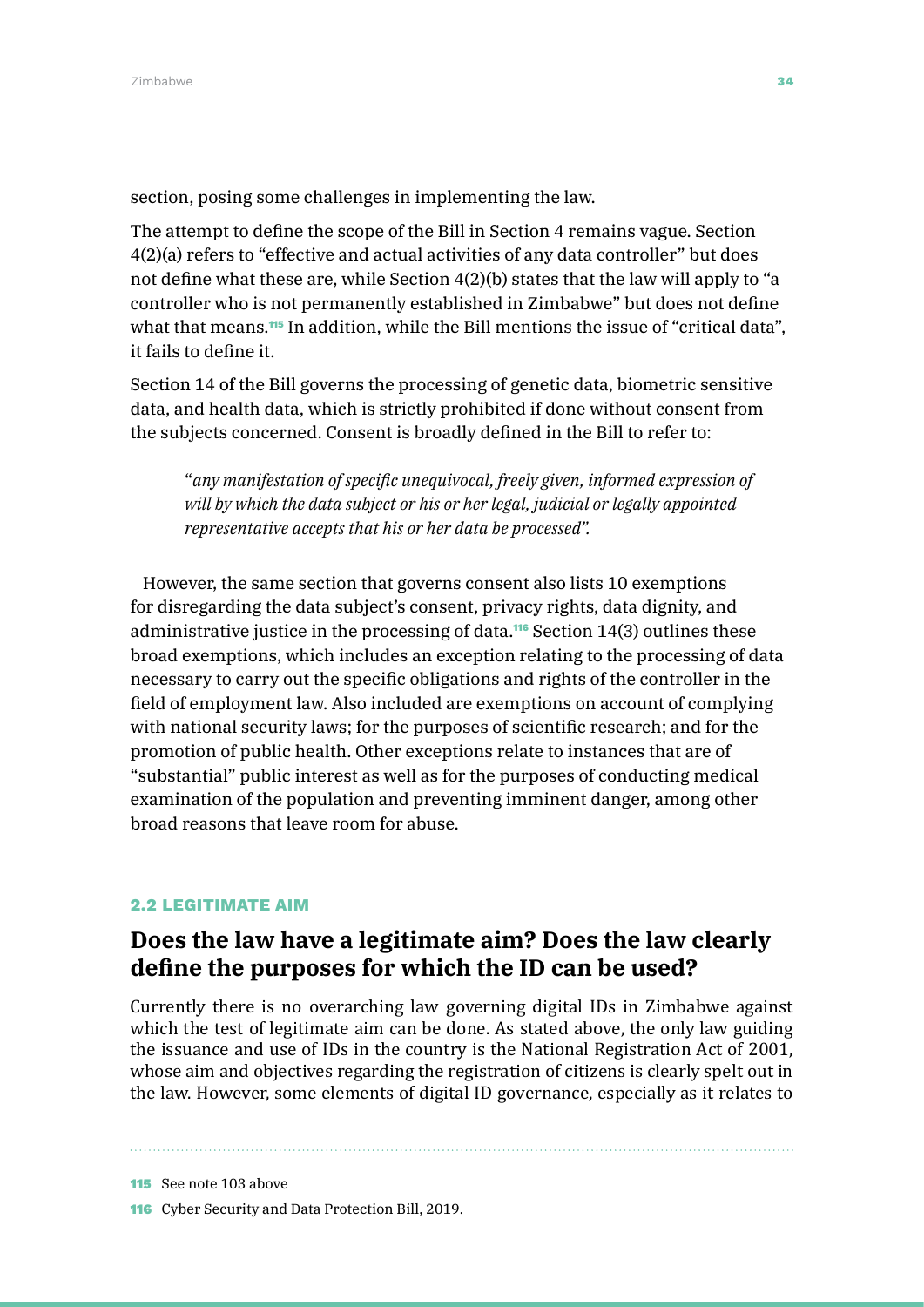data storage, usage and processing, is covered under the proposed data protection law.

#### 2.3 DEFINING ACTORS AND PURPOSE

# **Does the law governing digital ID clearly define all the actors that can use/manage or are connected to the ID database in any way?**

To achieve the objective of protecting personal data, the proposed data protection Bill designates POTRAZ as the DPA. However, concerns have been raised about the independence of POTRAZ and whether it is the appropriate body for such a responsibility, given its other roles.<sup>117</sup>

The functions of a DPA should arguably be overseen by a statutory commission and an independent institution, whose appointment process is public and transparent enough to instil confidence and legitimacy. An independent DPA should also be accountable to Parliament. POTRAZ is created under the Postal and Telecommunications Act (Chapter 12:05) and currently has 15 functions in its portfolio, mainly relating to postal and telecommunications infrastructure licensing and economic regulation, though this is constantly expanding. While the DPA, as proposed in the Bill, can process complaints from data subjects as well as conduct inquiries or investigations on its own accord, it does not have the power to impose sanctions such as fines, enforcement notices, undertakings, and prosecution. This is problematic because it leaves the guiding framework with no stringent accountability mechanism to ensure stricter adherence to the law.

The Bill also establishes the data processor, who is referred to as a natural or legal person who processes data for and on behalf of the controller and under the controller's instruction. Data processors are found within both private entities and government agencies, as long as they process data on behalf of the data controller. The controller is also responsible for the "code of conduct", which the Bill defines as "data use charters", drafted to institute proper use of IT resources, the Internet, and electronic communications.

#### **Actors: Who can use the digital IDs?**

Although there is no policy regulating the use of digital IDs and specifications as to who can use them, there seems to be sectoral usage of the system in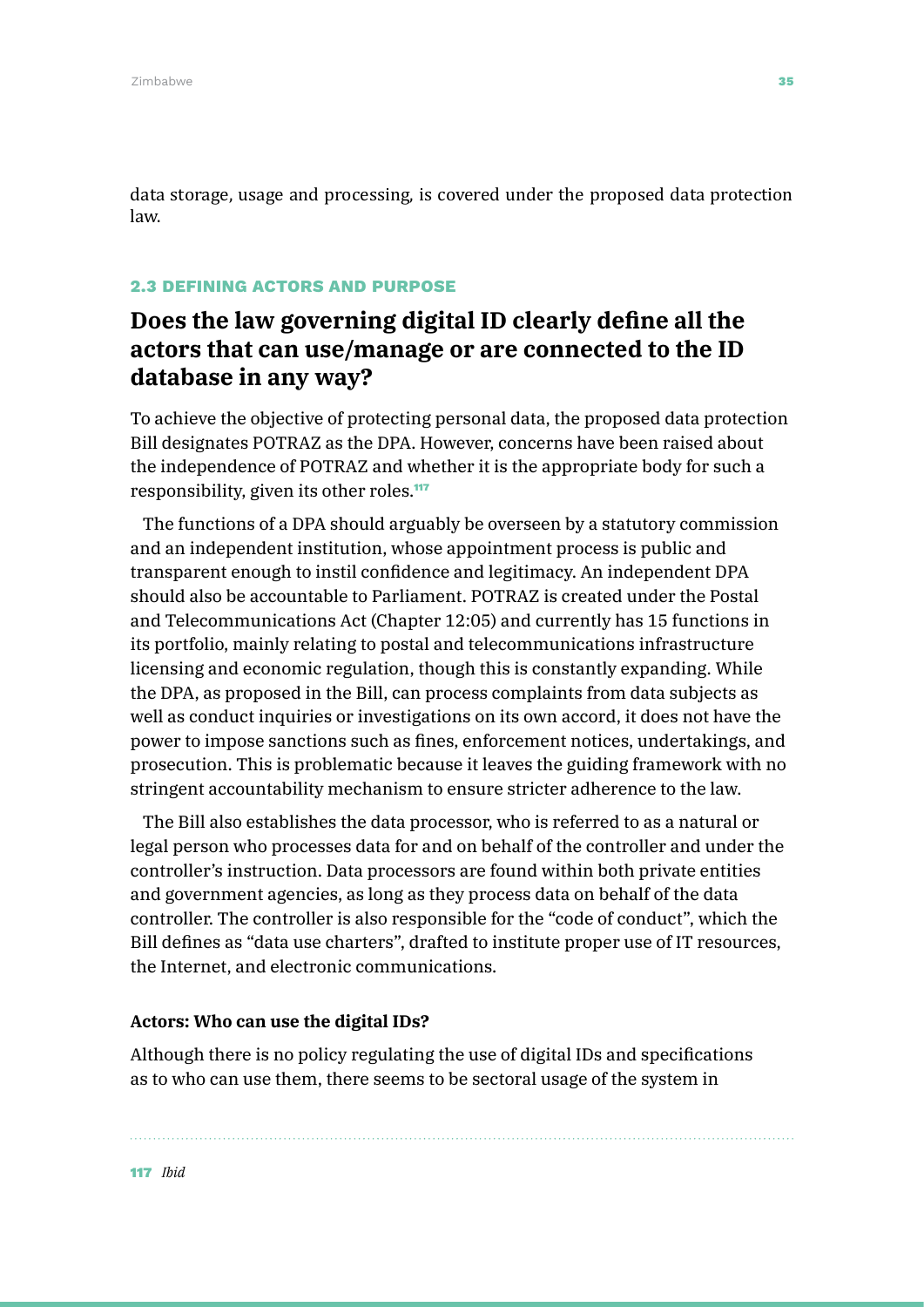government services and in the private sector. These include banking, medical insurance as well as employee authentication by corporate entities. Immigration departments and security agents also reportedly have access to individuals' biometrics collected at the ports of entry and borders.

The Cybersecurity and Data Protection Bill does not distinguish limits imposed on private versus public usage of data. However, in terms of section 13 (c) of the bill, the Authority shall determine the circumstances in which the prohibition to process the data referred to in this section cannot be lifted, even with the data subject's consent, "taking into account the factors surrounding the prohibition and the reasons for collecting the data".

Thus, the Authority has the discretion to use its position to restrict or allow for the usage of data by both the public and private sectors if it deems necessary. This should not be left to the discretion of any authority and parameters for this should be laid down in the law.

#### 2.4 REDRESS MECHANISMS

## **Does the law provide for adequate redress mechanisms against actors who use the digital ID and govern its use?**

Both existing and proposed laws provide little to no redress mechanisms. Similarly, the proposed law does not specifically provide for redress mechanisms against actors who use and govern the use of digital IDs. However, in terms of Section 34(1) of the proposed legislation, any person aggrieved by the decision of the DPA may appeal to the Administrative Court. In addition, although the DPA can handle complaints by data subjects, Section 8 fails to give the DPA the power to impose sanctions on the offenders. This is a weakness which might compromise the security of data subjects.

In terms of Section 30(1), the DPA shall provide guidelines and approve codes of conduct and ethics governing the rules of conduct to be observed by data controllers and categories of data controllers. Since this is not provided for in the Bill but is to be later crafted by the DPA (which has been previously highlighted as lacking independence), the amount of trust and protection the code of conduct will inspire is questionable.

#### USER NOTIFICATION

To preserve the rights of data subjects, there should be provisions which compel legally designated custodians to notify data subjects of any breach or misuse of their data. Although the Bill points out that data controllers have a mandate to notify the DPA of any data breach (Section 19), it does not specify the exact time limits within which such a notice should be made. It only states that the breach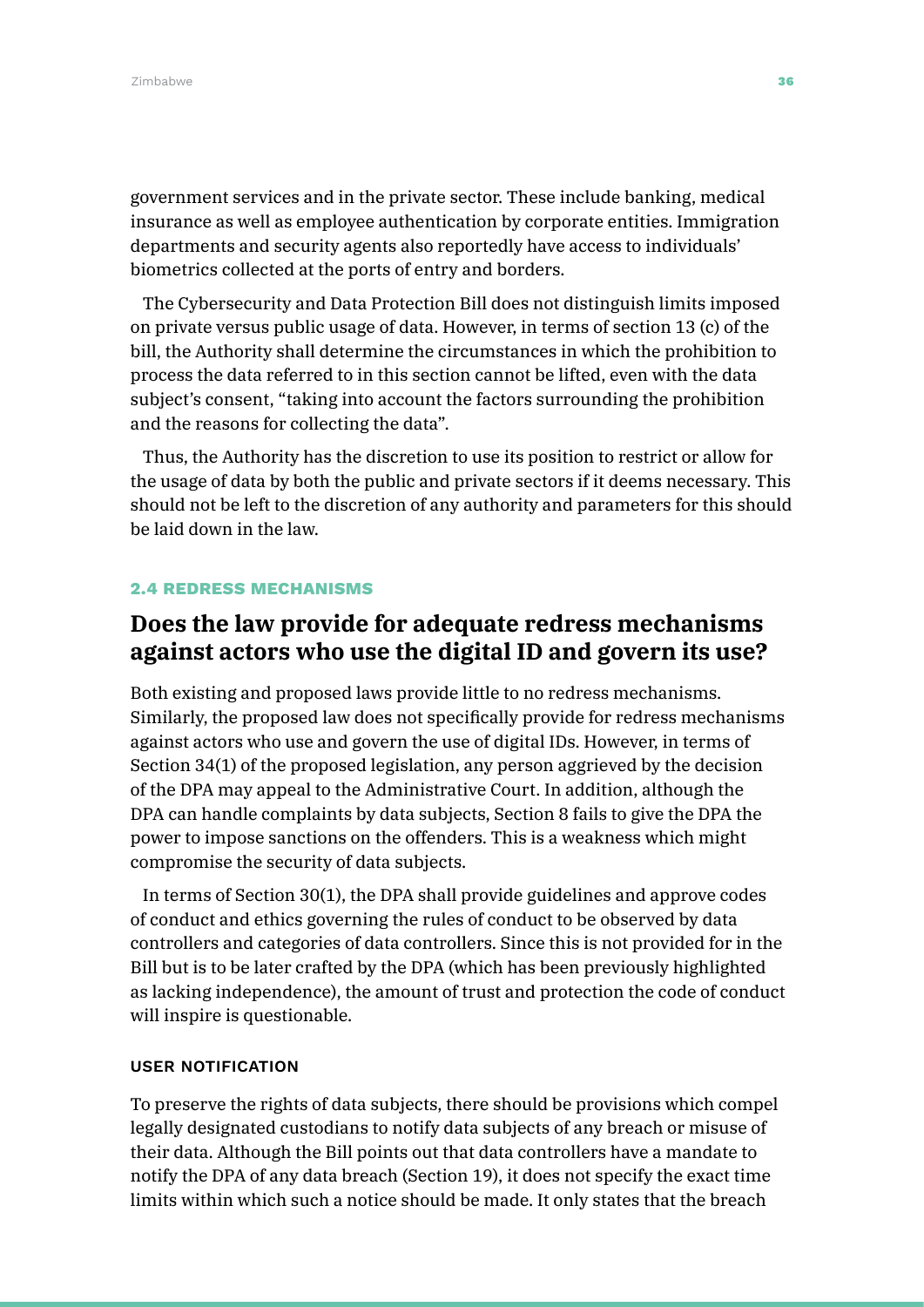should be reported without "undue delay". Ideally, and in terms of international good practice, data controllers are mandated to notify users within 72 hours of any breach of their data.<sup>118</sup> As such, the Bill should also be clear about what will happen in the event of a breach and should prescribe the maximum time limit wherein a notification should be issued.

The processing of sensitive information (including genetic data, biometric sensitive data and health data) is prohibited under Sections 13 and 14 of the Bill. This implies that consent should be sought in the processing of personal and sensitive data. However, the need to notify data subjects through seeking consent is compromised by Sections 13 (2) and 14(2), which give the DPA permission to process data without seeking consent. For instance, exemptions covered under Section 13 (2) include the processing of data if it is necessary to carry out the obligations and specific rights of the controller in the field of employment law, if the processing of data is authorised by a law or any regulation for any other reason constituting substantial "public interest", and if the processing is necessary for the purposes of scientific research.

These sections must arguably be reviewed to protect data subjects against breaches of their privacy. Overly broad language and terminology - which may be used to unjustifiably process personal information without express consent should be minimised, restricted and should not cause any prejudice.<sup>119</sup>

#### ACCESS AND CORRECTION

Section 15 (e)(iii) and 16 (e)(iii) of the Bill makes provision for data subjects to access and rectify data relating to them to ensure fair processing. These provisions can still be strengthened to ensure that, in addition to the rights provided for, citizens can also block or restrict the processing of data about them if it is inaccurate and incomplete. This would mean citizens can ensure no decisions are made about them on the basis of inaccurate information.<sup>120</sup>

The National Registration Act of 2001 also provides for correction of identification particulars. As there is no clarity on the linkages between digital IDs and the foundational law, however, it remains unclear whether citizens would be able to use the national identification framework to correct digital ID when the Bill is signed into law and becomes operational.

118 See *[https://privacyinternational.org/sites/default/files/2020-07/Submission%20on%20the%20](https://privacyinternational.org/sites/default/files/2020-07/Submission%20on%20the%20Cyber%20Security%20and%20Data%20Protection%20Bill%202019%20to%20the%20Parliament%20of%20Zimbabwe.pdf) [Cyber%20Security%20and%20Data%20Protection%20Bill%202019%20to%20the%20Parliament%20](https://privacyinternational.org/sites/default/files/2020-07/Submission%20on%20the%20Cyber%20Security%20and%20Data%20Protection%20Bill%202019%20to%20the%20Parliament%20of%20Zimbabwe.pdf) [of%20Zimbabwe.pdf](https://privacyinternational.org/sites/default/files/2020-07/Submission%20on%20the%20Cyber%20Security%20and%20Data%20Protection%20Bill%202019%20to%20the%20Parliament%20of%20Zimbabwe.pdf)*

119 See note 103 above.

120 See note 94.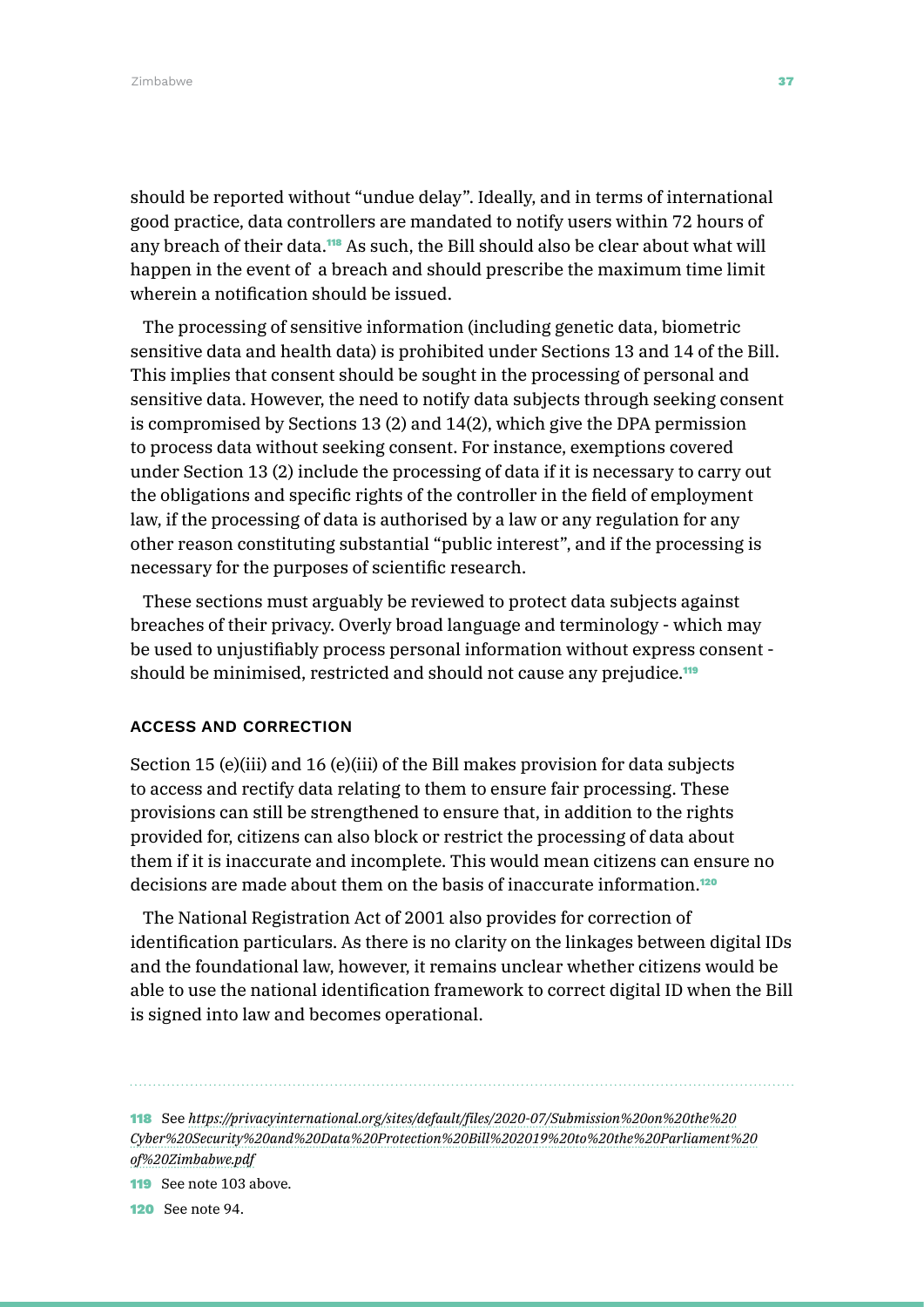#### DUE PROCESS

In terms of Section 34(1) of the Bill, any person aggrieved by a decision of the DPA may appeal to the Administrative Court. However, although the DPA can handle complaints by data subjects, Section 8 fails to give it the power to impose sanctions on offenders or provide an effective remedy to data subjects.

This provision arguably does not meet international standards, as the independent supervisory authority should ideally have the power to receive complaints from data subjects and to investigate and impose penalties on the offenders. An independent supervisory authority should have the power to either sanction the violator within their own scope of powers or else refer the case to a court of law.121 In addition, there should arguably be adequate and accessible mechanisms to compensate data subjects whose rights would have been violated by the authority, data processor or officer.

#### 2.5 ACCOUNTABILITY

### **Are there adequate systems for accountability of governing bodies, users of digital ID and other actors?**

Accountability issues are highlighted in Section 24 of the Bill, wherein the data controller is obliged to take all the necessary measures to comply with the principles and obligations set out in the proposed law. The data controller should also have the necessary internal mechanisms in place to demonstrate such compliance to both data subjects and the DPA.

However, this element of accountability is compromised under Section 20 of the Bill. For instance, Section 20(3) fails to detail what sort of registry should be exempt from the obligation to notify the DPA that they are processing personal data of data subjects.122 On the other hand, exemptions from seeking consent from data subjects, such as processing data for "public interest" or "legitimate interest" (as outlined above) are not clearly defined, are vague, overly broad, and thus open to abuse.123 This is because breaches in data protection may happen and be justified on the grounds that they occurred in the pursuit of promoting "public" or "legitimate" interests, which will remain abstract and contested if not precisely defined.

Further, the proposed law provides for accountability in the handling of

121 See note 103 above 122 *Ibid* 123 *Ibid*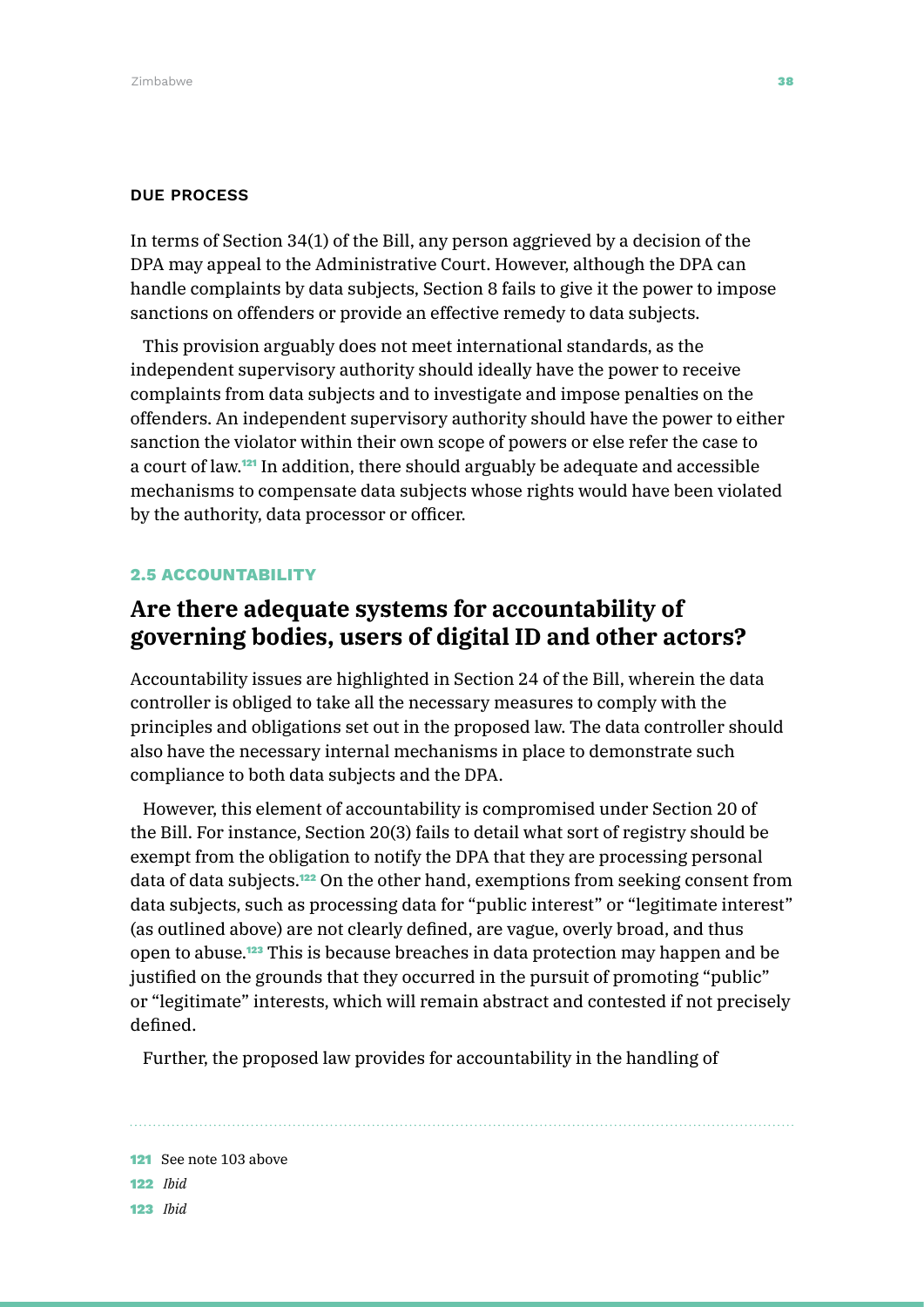data. This responsibility is given to the data controller, who according to Bill is "any natural person or legal person who is licensable by the Authority". Broadly applied, this could mean that both public and private actors can be data controllers as long as they are given authority by the designated DPA as established by law. Section 24 of the Bill enjoins the controller to take all necessary measures to comply with the principles and obligations set out in the law and to have the necessary mechanisms in place for demonstrating such compliance to both the data subjects and the DPA in the exercise of its powers. While the effort to build in accountability in the proposed law is commendable, it is the aforementioned lack of independence of oversight bodies (tasked with ensuring that the controller is accountable) that raises a lot of questions about the effectiveness of the accountability mechanism contained in the Bill.

The designation of POTRAZ as the DPA under Sections 7 and 8 of the Bill also potentially weakens the accountability mechanisms under the proposed law. The provision gives extensive powers to POTRAZ, a body that at law is more accountable to the executive than to the legislature and as such is not subject to robust parliamentary oversight. The Minister of ICT is empowered in law to make policy directions that must be complied with by the POTRAZ board.124 Such powers affect POTRAZ's operational independence, given that it is not subject to parliamentary oversight and is only accountable to the executive.

Globally, the practice is to have separate and independent data authorities. For instance, in South Africa, the Information Regulator is an independent body established in terms of Section 39 of the Protection of Personal Information Act, No. 4 of 2013. It is subject only to the law and the country's Constitution. It reports to Parliament. The appointment process is transparent, interviews are carried out, Parliament recommends the appointment of members to the Regulator, and the public is invited to nominate members<sup>125</sup>.

Although the South African case is beset with challenges (including a lack of adequate resources to fully execute its role), the principle of ensuring its independence is still instructive in modelling an independent body for Zimbabwe<sup>126</sup>

Moreover, in terms of Section 32 of the Bill, the minister is given very wideranging powers, including making regulations that "in his or her opinion, are necessary or convenient to be prescribed for carrying out or giving effect to this

<sup>124</sup> Sections 25 (3) and 26 (1)-(2) of Postal and Telecommunications Act

<sup>125</sup> MISA Zimbabwe analysis of the proposed Cyber Security and Data Protection law (2020)

<sup>126</sup> See *[https://www.timeslive.co.za/news/south-africa/2020-10-08-information-regulator-wants-more](https://www.timeslive.co.za/news/south-africa/2020-10-08-information-regulator-wants-more-money-or-it-cant-do-its-job/)[money-or-it-cant-do-its-job/](https://www.timeslive.co.za/news/south-africa/2020-10-08-information-regulator-wants-more-money-or-it-cant-do-its-job/)* [assessed 9/6/2021]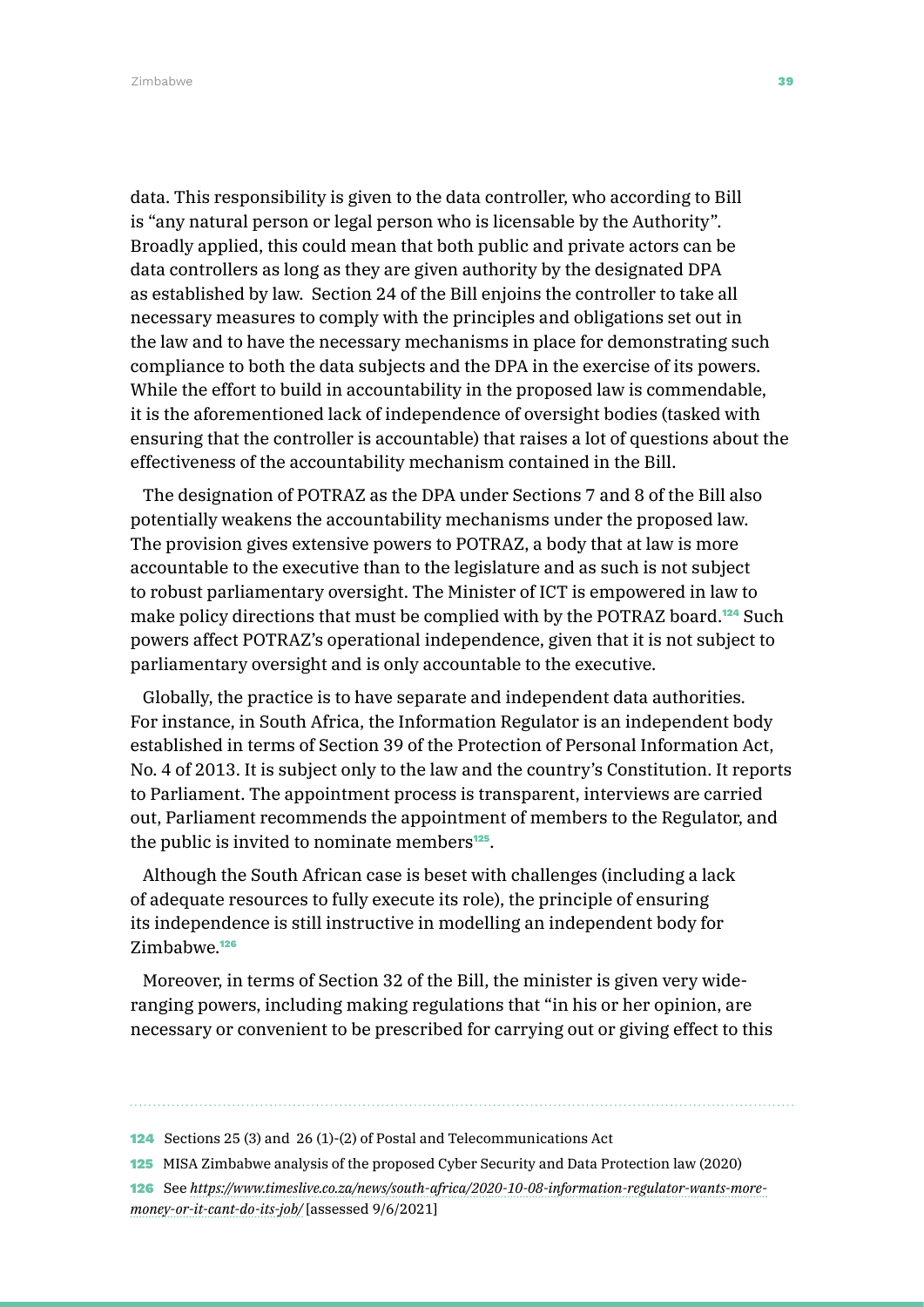Act". The powers given to the minister through this section should not be so broad as to bypass the powers of the DPA and thus evade scrutiny. This may severely compromise the Bill's accountability mechanisms, to the detriment of data subjects.

#### 2.6 MISSION CREEP

## **Does the governing law explicitly specify the proposed purposes of the digital ID?**

As noted above, Zimbabwe has no overriding law pertaining to the use of digital IDs despite evidence of the use of digital authentication by some sectors, both public and private. In addition to examples cited above , fingerprinting is used by a number of private entities to authenticate staff; digital identification systems are used by some medical insurance companies to authenticate their members; and digital identification systems are also used for vehicle registration, as well as for the compilation of the voters' roll.

All of these examples are implemented or administered under different policies guided by administrative and legislative frameworks relating to their respective sectors. For example:

- the voter registration and registry is guided by the Electoral Act, administered by the Justice Ministry, with ZEC responsible for the custodianship of the voters' roll, which was in 2018 transformed into a biometric register;
- the digital vehicle registry falls under the Ministry of Transport and Infrastructure Development, with the Central Vehicle Registry unit responsible for compilation, storage and use of data on individual and corporate vehicle ownership;
- some of the digital development projects that the government has announced in the recent past, such as the facial recognition programme by Chinese firms and the establishment of the national data centre, are led by the Ministry of ICTs under the government's national ICT Policy and Vision 2030. All of these have happened without an overarching legislative framework that would ensure transparency in individual data processing, storage and destruction as well as provide oversight and redress mechanisms for recourse.

There is little doubt that the proposed Bill is a step in the right direction regarding providing legislative safeguards to individuals' private data. The longer it is delayed, the longer citizens' data are vulnerable to political and commercial exploitation. In particular, Section 25 of the proposed law would help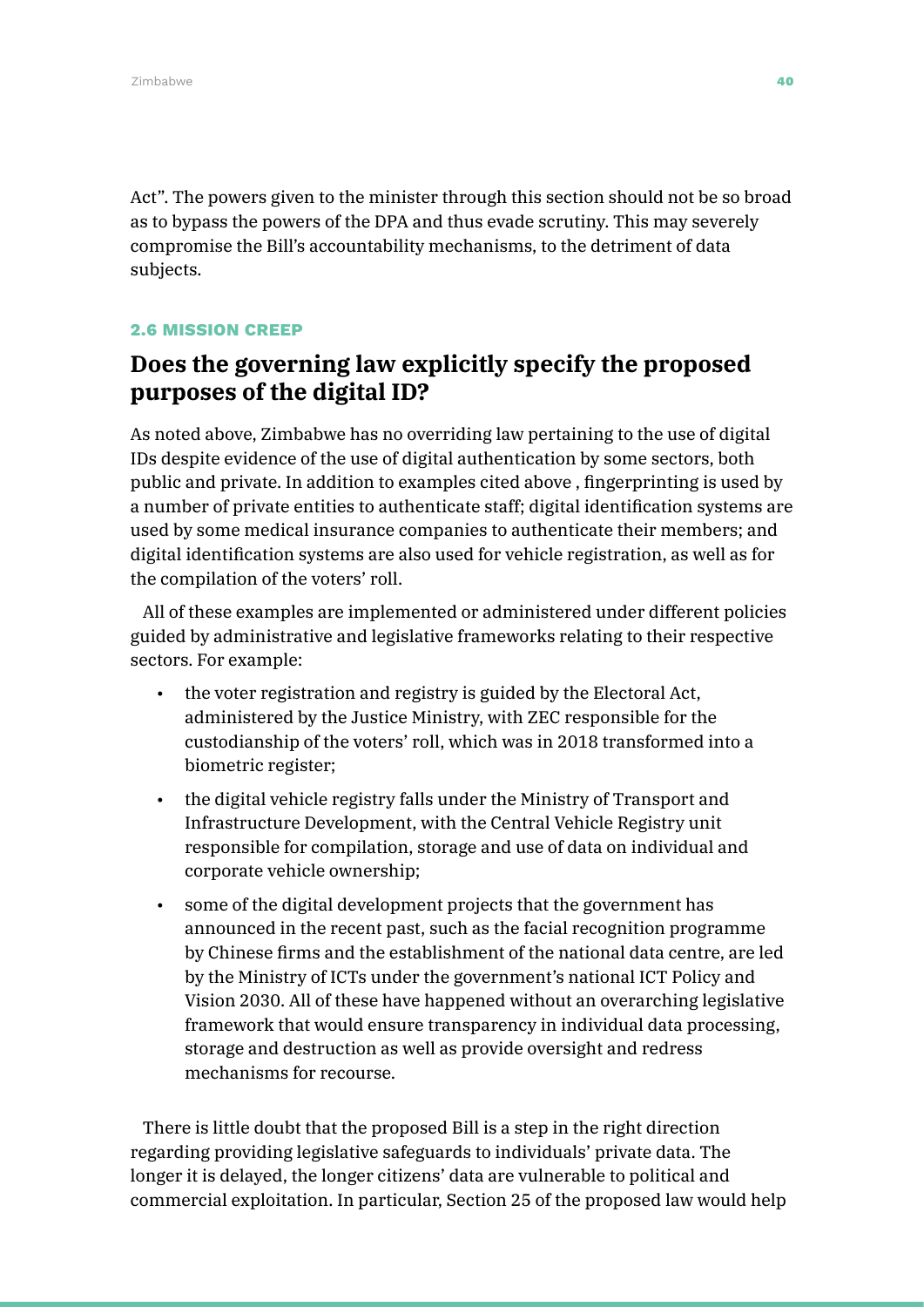Zimbabwe **41** Animal and the set of the set of the set of the set of the set of the set of the set of the set of the set of the set of the set of the set of the set of the set of the set of the set of the set of the set of

to mitigate effects of projects such as the Chinese facial recognition programme, as it provides for the right of the data subject "not to be subject to a decision based solely on automated processing, including profiling, which produce legal effects concerning him/her or similarly significantly affects him or her". However, weaknesses in the Bill arguably undermine its stated intention and the government's obligations under the Constitution, as well as international law on the protection of human rights. The vagueness of clauses, wide discretionary ministerial powers and lack of independence of oversight bodies, among other legislative deficiencies, provide significant room for mission creep.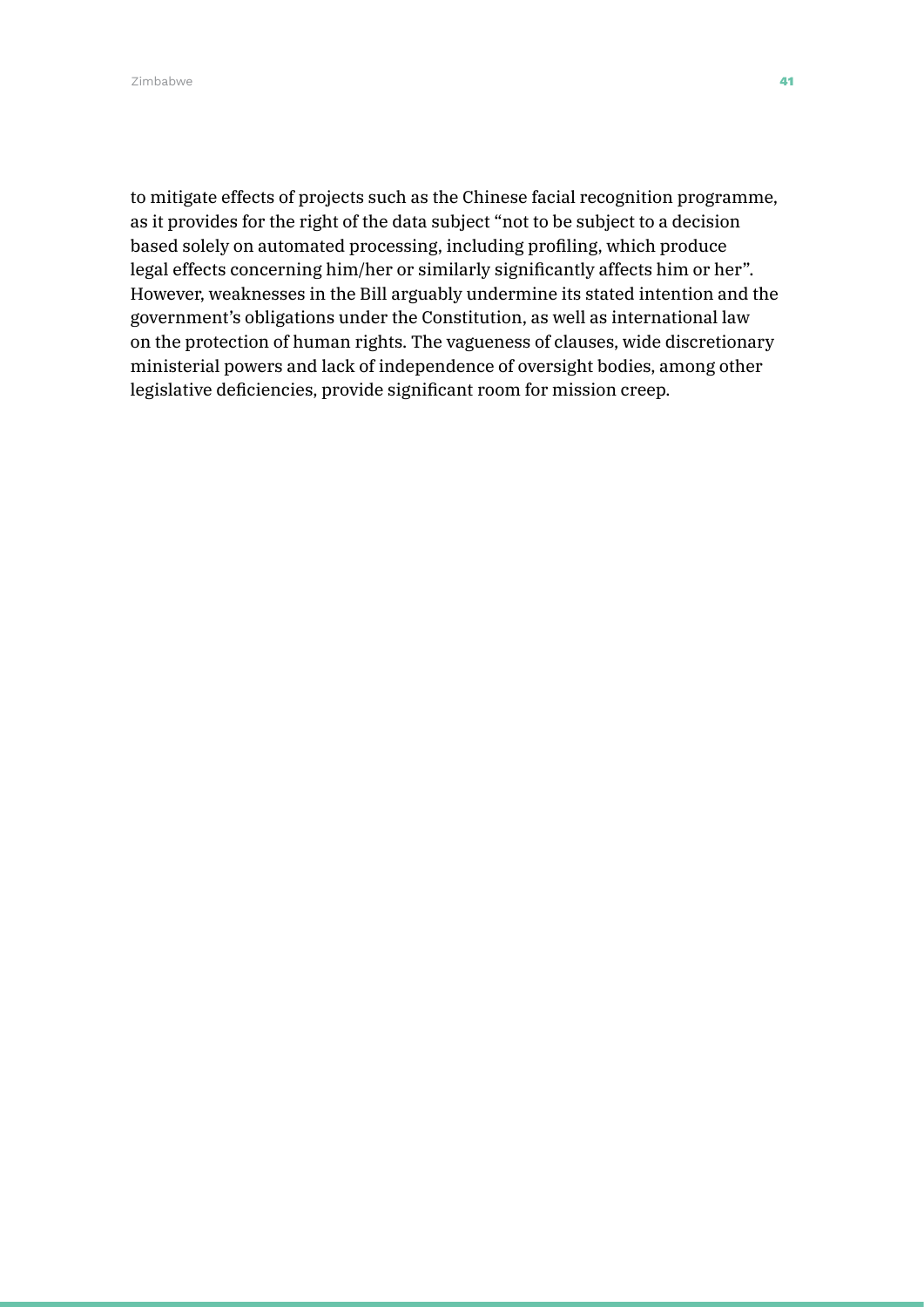# Rights-based tests

The national ID law falls short in terms of fulfilling data protection principles requirements. For example, the law does not sufficiently provide for fair, lawful and transparent processing of personal data and neither does it categorically specify the need for compatibility of data processing with the purpose of collection. It does not set out clear minimisation of processing of data to limit it to the purpose for which it is being processed. Nor does it provide for storage limitations or strong accountability mechanisms for data processing. The proposed data protection law has sections that speak to these requirements and below is an assessment of the extent to which it accords with the principles.

#### 3.1 NECESSITY AND PROPORTIONALITY

## **Are the privacy violations arising from the use of digital ID necessary and proportionate to achieve the legitimate aim?**

The national ID law does not sufficiently build in principles of digital ID law that would ensure strict compliance with the principle of necessity and proportionality to guarantee that only personal data which is adequate and relevant for the purposes of the processing is collected and processed. In actuality, wide discretionary powers are given to the national Registrar General and the responsible minister on data storage and its processing, which is open to potential abuse. However, should the Bill pass into law, it will plug the gap; the Bill's Part IV (on Quality of data and the General Rules on the Processing of data under Sections 9 to 11, and 24) upholds internationally recognised principles of data protection.127 Still, there is a need to address some elements of the proposed law to ensure proportional and legitimate processing of data. Sections below discuss some of the gaps that will need to be addressed for the proposed law to fully align with data protection principles and adequately safeguard citizens' rights.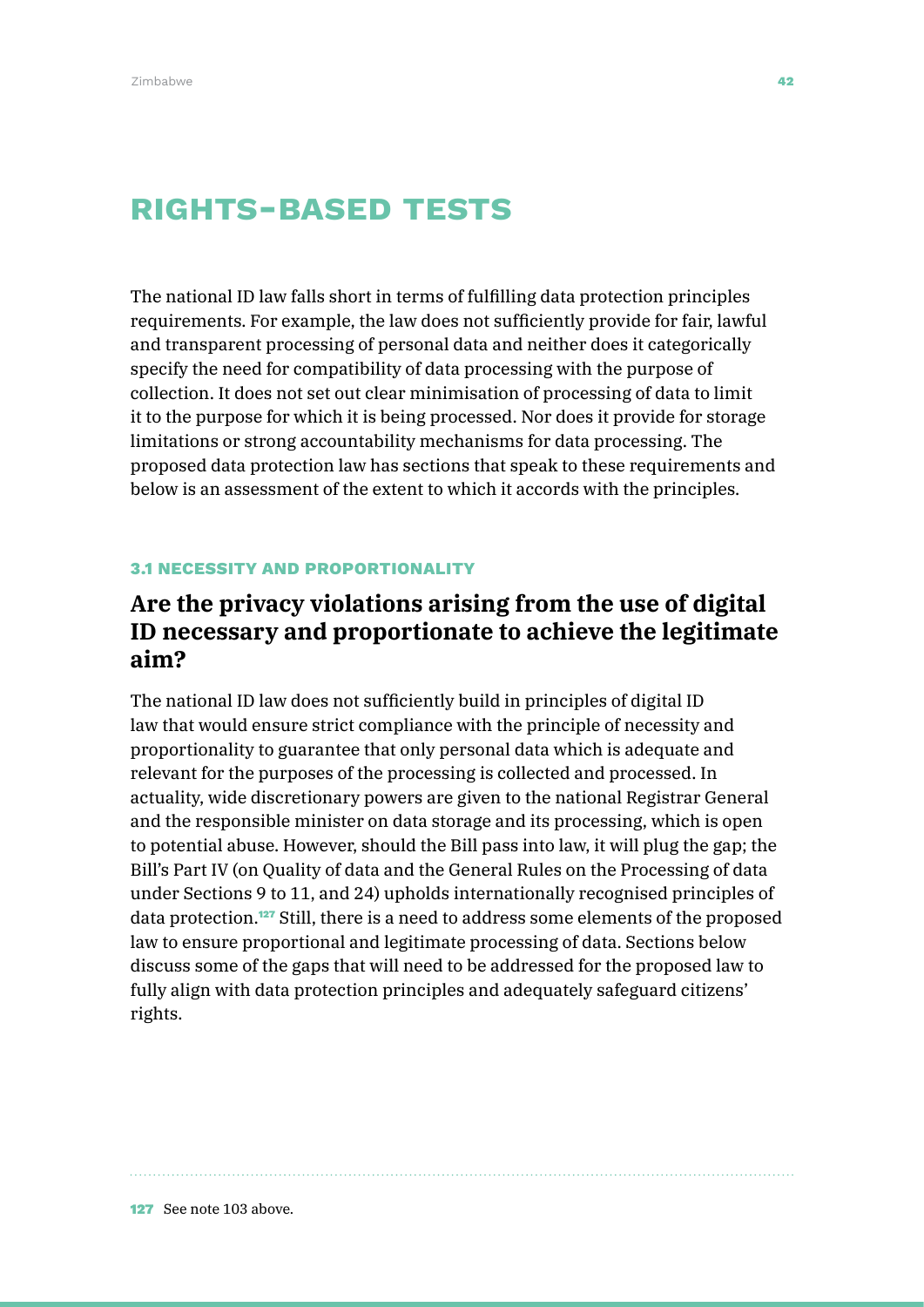#### 3.2 DATA MINIMISATION

# **Are there clear limitations on what data may be collected, how it may be processed and how long it is retained for, during the use of digital ID?**

There is no digital ID law that prescribes what information should be collected for the purposes of processing a digital ID. However, an assessment of the Bill shows a desire to limit the amount of data collected, as well as how long it is retained. Section 9 (1) provides that the data controller shall ensure that data collected should be:

(a) adequate, relevant and not excessive in relation to the purposes for which it is collected or further processed;

(b) accurate and, where necessary, kept up-to-date;

(c) retained in a form that allows for the identification of data subjects, for no longer than necessary with a view to the purposes for which the data is collected or further processed.

The effectiveness of such provisions is, however, dependent on the quality and strength of the law as a whole. This is because the provisions cannot be read in isolation, but must be read with other sections of the law. Given the aforementioned weaknesses of the Bill, such minimisation may be a symbolic gesture rather than actually regulating the amount of data collected, its usage and retention. This is particularly so given that the proposed law is silent on how long data should be retained, and when and how it should be destroyed once the purpose has been fulfilled.

The proposed legislation also fails to provide clear limitations on who can access and process data. Section 17 vaguely stipulates that "[a]ny person having access to the data and acting under the authority of the controller or of the processor, as well as the processor himself or herself, may process data only as instructed by the controller, without prejudice to any duty imposed by law".<sup>128</sup>

Other weaknesses in controlling access are further outlined in the next section.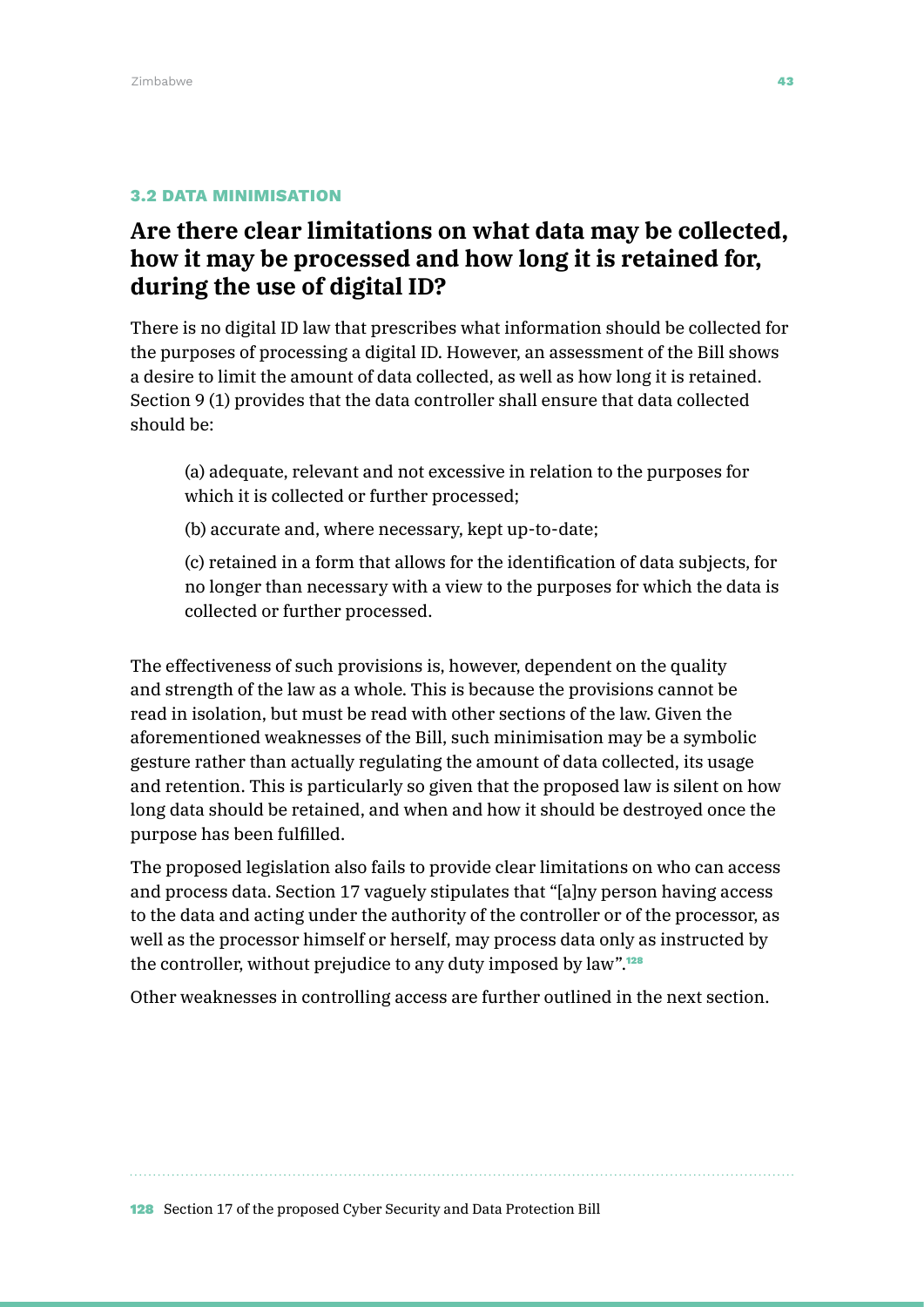#### 3.3 ACCESS CONTROL

The proposed Bill and existing legislation fail to provide guaranteed protections in the event that data is harvested during the creation and use of digital IDs. There are indications of public concerns<sup>129</sup> around the notion that agreeing to enrol for a biometric ID automatically translates to consent for the government to share personal data with various public and private entities for surveillance.<sup>130</sup>

However, adequate, informed, valid and unconditional consent should be sought before the processing of data, as guided by global data protection principles such as the African Union Convention on Cyber Security and Personal Data Protection,<sup>131</sup> the OECD Guidelines on the Protection of Privacy, the GDPR Principles on Data Protection,<sup>132</sup> and the United Nations Development Group's Data Privacy, Ethics and Protection Guidance Note on Big Data for Achievement of the 2030 Agenda.133 A lack of adequate protection of personal data held by government bodies such as the Registrar's Office raises concerns about the safety and security of data, as there is a risk citizens' data is being shared and processed without their consent.<sup>134</sup> These concerns are likely to persist if the proposed Bill is to pass as currently worded. Sections 13 and 14 of the Bill, in particular, erode the need to seek consent first from data subjects before data is processed or shared in some instances.

#### 3.4 EXCLUSIONS

### **Are there adequate mechanisms to address exclusion from the system?**

The national digital ID system in Zimbabwe has excluded some groups of society from the national registry and, by extension, from accessing basic services and fully participating in the country's political and socio-economic programmes. This is largely because of difficulties in accessing registration offices in Zimbabwe due to the centralisation of registration; the long distances people have to travel

129 See note 7 above 130 *Ibid* 131 See the AU Convention on Cyber Security and Personal Data protection *[https://www.](https://www.opennetafrica.org/?wpfb_dl=4) [opennetafrica.org/?wpfb\\_dl=4](https://www.opennetafrica.org/?wpfb_dl=4)* 132 See *[https://privacyinternational.org/sites/default/files/2018-09/Part%203%20-%20Data%20](https://privacyinternational.org/sites/default/files/2018-09/Part%203%20-%20Data%20Protection%20Principles.pdf) [Protection%20Principles.pdf](https://privacyinternational.org/sites/default/files/2018-09/Part%203%20-%20Data%20Protection%20Principles.pdf)* [accessed 9 June2021] 133 See *[https://unsdg.un.org/sites/default/files/UNDG\\_BigData\\_final\\_web.pdf](https://unsdg.un.org/sites/default/files/UNDG_BigData_final_web.pdf)* [accessed 9 June2021] 134 See *[https://digitalid.theengineroom.org/assets/pdfs/\[English\]%20Zimbabwe%20Case%20Study%20](https://digitalid.theengineroom.org/assets/pdfs/%5bEnglish%5d%20Zimbabwe%20Case%20Study%20-%20DigitalID%20-%20The%20Engine%20Room.pdf) [-%20DigitalID%20-%20The%20Engine%20Room.pdf](https://digitalid.theengineroom.org/assets/pdfs/%5bEnglish%5d%20Zimbabwe%20Case%20Study%20-%20DigitalID%20-%20The%20Engine%20Room.pdf)* [accessed 9 June 2021]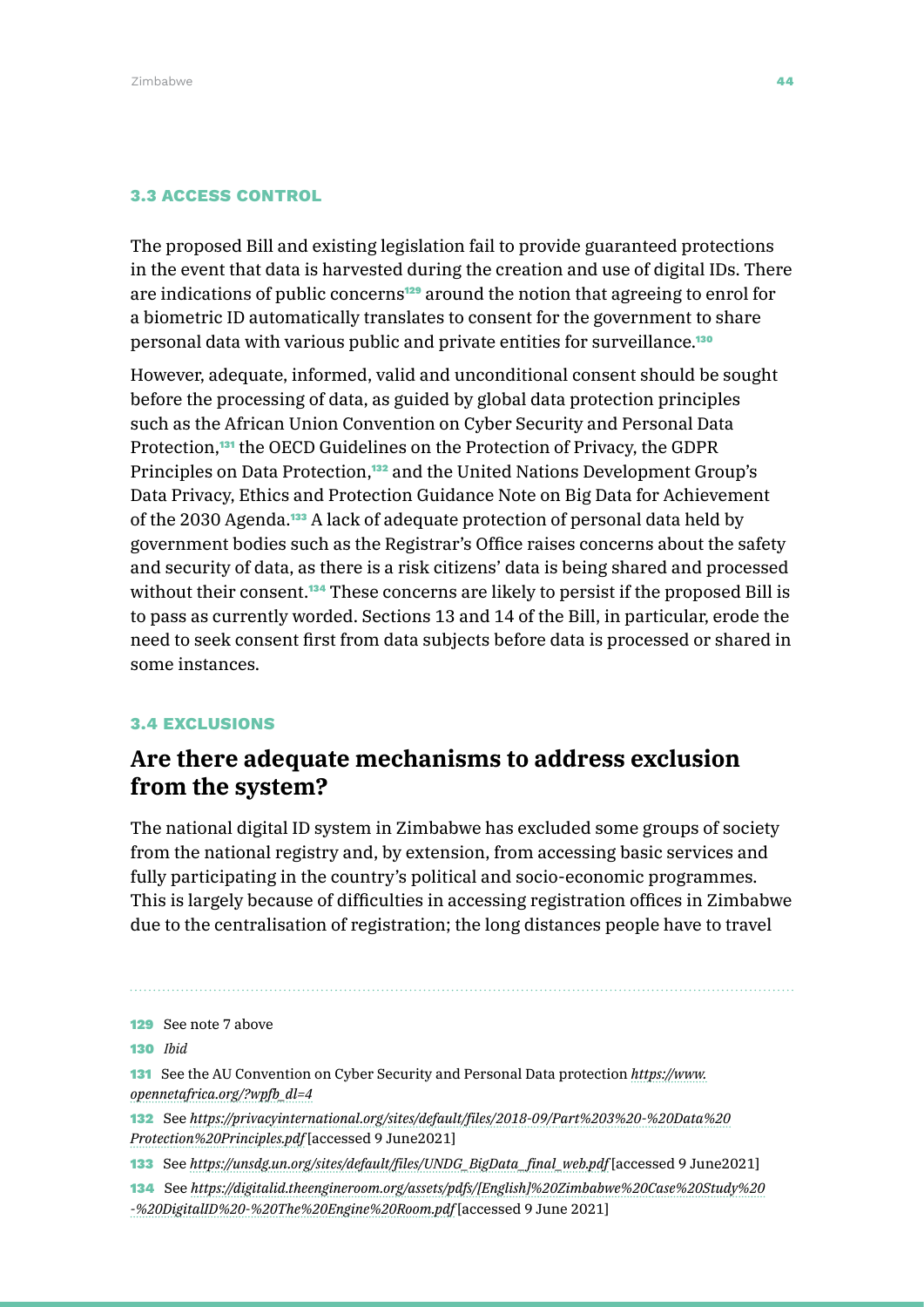for registration; a lack of knowledge on the requirements to get registered; and cultural and patriarchal hindrances.135 Other challenges include the failure to collect birth records from local health facilities to enable the process of getting birth certificates. Some research indicates that local clinics do not release birth records if, for example, the maternity care fees are not paid and, in fact, hold the record until a new mother or her family clear the debt.<sup>136</sup> This has seen a significant number of poor people left unregistered and thus stateless. They are unable to access basic services, social welfare grants, or participate in the country's political and socio-economic processes, which is then passed on to their children and generations after them.

In other cases, especially those instances where children are born in rural communities and outside the formal health centres, parents are required to bring witnesses for the registration of births. This is an added financial burden for poor communities, as they have to sponsor witnesses to get to the registration centres by paying for their bus fares, accommodation and food.<sup>137</sup>

As noted, patriarchal values, traditional beliefs and myths are also barriers to registration of children at birth. For example, some women are reportedly reluctant to register their children in their maiden names in cases where the father was not available or has denied paternity, for fear of possible cultural and traditional repercussions in future, such as the wrath of an "avenging spirit" from the man's ancestors.<sup>138</sup> Besides social and traditional factors, the cumbersome processes, inefficiency and unprofessionalism at the registration offices, which result in applicants enduring long queues and ill-treatment, have also contributed to lack of registration.<sup>139</sup> Registration centres are also at times hampered by resource constraints, such as a lack of equipment, consumables, office infrastructure and staff accommodation, which compromises the quality of services provided.<sup>140</sup>

The Zimbabwe Human Rights Commission's (ZHRC) inquiry into access to documentation revealed that there is often neglect and marginalisation of people living with disabilities and members of minority groups, such as the San, Tonga and Doma communities living in remote areas and on the margins of the

- 138 *Ibid*
- 139 *Ibid*

140 Zimbabwe Human Rights Commission Report on National Inquiry on Access to Documentation in Zimbabwe; *[http://www.veritaszim.net/sites/veritas\\_d/files/Report%20on%20National%20Inquiry%20](http://www.veritaszim.net/sites/veritas_d/files/Report%20on%20National%20Inquiry%20on%20Access%20to%20Documentation%20in%20Zimbabwe.pdf) [on%20Access%20to%20Documentation%20in%20Zimbabwe.pdf](http://www.veritaszim.net/sites/veritas_d/files/Report%20on%20National%20Inquiry%20on%20Access%20to%20Documentation%20in%20Zimbabwe.pdf)* [accessed 10 June 2021]

<sup>135</sup> See *[http://archive.kubatana.net/docs/chiyou/jct\\_birth\\_registration\\_0710.pdf](http://archive.kubatana.net/docs/chiyou/jct_birth_registration_0710.pdf)* [accessed 5 June 2021]

<sup>136</sup> See note 2 above

<sup>137</sup> See note 113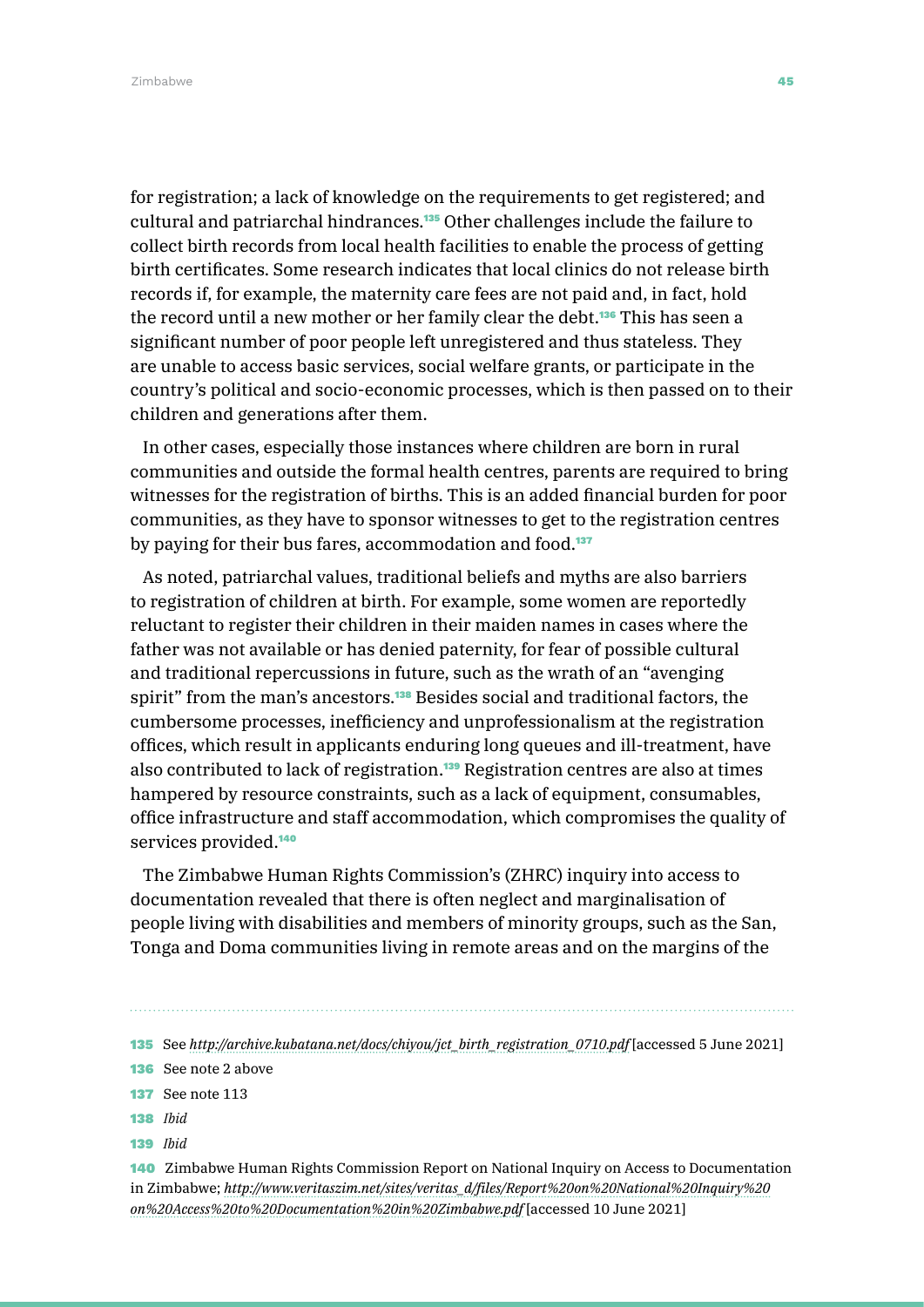government's developmental programmes.141 It is difficult for these groups to access registration centres, let alone obtain identity documentation.

Since all digital identification is predicated on the foundational national ID, it means there is potential exclusion of the above groups in the national population registry due to the stated difficulties in accessing documents for registration, resulting in a single point of failure.

The ZHRC inquiry made extensive recommendations to mitigate challenges pertaining to birth registration. Among those is a call to the government to

- review legislation and policies so they are sensitive and responsive to the local context and community realities;
- increase resource allocation to the registration department for improved services;
- increase the number of registration centres in marginalised communities to enhance accessibility;
- heighten civic education on birth registration to empower communities with information on procedure and documentation for registration; and
- rope in traditional and local leaders to keep records of children born in their areas for authentication when they need registration documentation and witnesses at a later stage.<sup>142</sup>

Traditional leaders can also be used to debunk the traditional myths about entrenched patriarchy, which hinder the registration of children in some communities. There is also a need for enhanced inter-ministerial cooperation and coordination among institutions - such as the ministry of home affairs, ministry of health and child care, department of the Registrar General and the department of social welfare<sup>143</sup> - with the mandate to facilitate processing of documentation..

Government has tried to respond to some of the challenges by periodically launching mobile registration centres to cater for those left out or facing challenges in obtaining documentation.144 It has also announced its plans to leverage digital technology to boost the registration and production of

<sup>141</sup> See note 123

<sup>142</sup> *Ibid*

<sup>143</sup> See note 118 above

<sup>144</sup> See *<https://bulawayo24.com/index-id-news-sc-national-byo-113401.html>* [accessed 5 June 2021]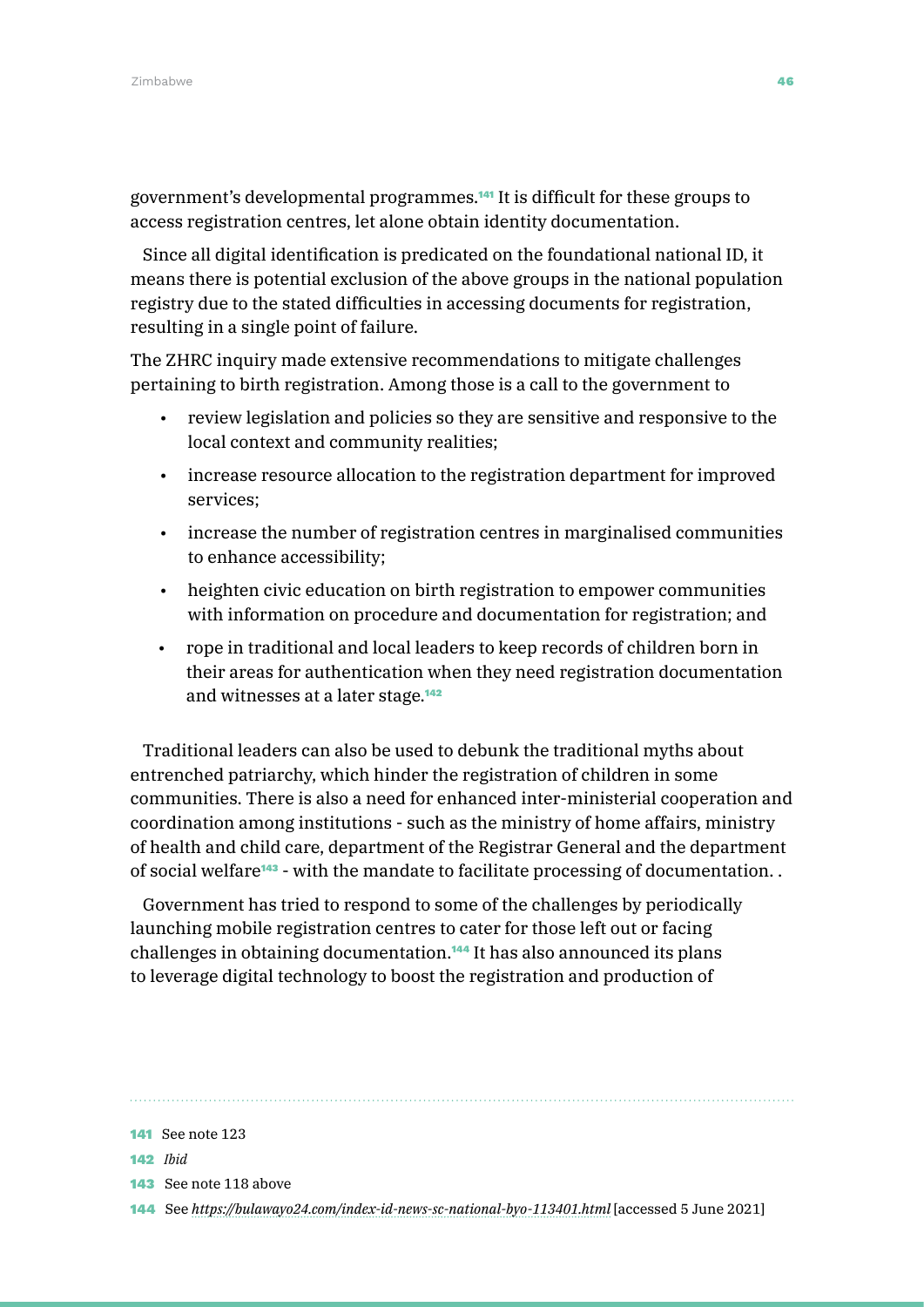documentation for citizens in Zimbabwe and the diaspora.145 Technology will certainly help those living in urban areas and living outside the country (if they have access to connected ICTs). However, the interventions are least likely to adequately address the registration challenges faced by rural and marginalised communities, the majority of whom are either unconnected or, if there is broadband availability cannot afford to go online. (Internet penetration in Zimbabwe stands at 33.4%146 and the country has one of the most expensive data costs in Southern Africa at USD 2 a 1GB for daily usage.)<sup>147</sup>

#### 3.5 MANDATORY USE

## **Are there valid grounds for mandatory participation, if such participation exists?**

There are no mandatory requirements for the use of digital IDs to access services in either the private or public sector. The National Registration Act of 2001, which provides for the issuance of a national ID, imposes obligations regarding the carrying of identity documents for authentication,<sup>148</sup>but there is no specification as to the nature or type (biometric or non-biometric) of registration. Therefore, everyone issued with a new ID from the Registrar in the past five years is presumed to have a digitised ID. Both digital and non-digitised IDs appear to be in use without any problem in Zimbabwe. Other forms of identification, such as passports and drivers' licences, are also widely used.

145 See *<https://allafrica.com/stories/202105270318.html>* and [https://allafrica.com/](https://allafrica.com/stories/201907050364.html) [stories/201907050364.html](https://allafrica.com/stories/201907050364.html) [accessed 10 June 2021]

<sup>146</sup> See *<https://datareportal.com/reports/digital-2021-zimbabwe>* [accessed 11 June 2021]

<sup>147</sup> See *<https://prepaid-data-sim-card.fandom.com/wiki/Zimbabwe>* [accessed 11 June 2021]

<sup>148</sup> National Registration Act [Chapter 10:17] Retrieved from *[https://www.law.co.zw/](https://www.law.co.zw/download/1744/#:~:text=AN%20ACT%20to%20provide%20for,or%20incidental%20to%20th)*

*[download/1744/#:~:text=AN%20ACT%20to%20provide%20for,or%20incidental%20to%20the%20foregoing](https://www.law.co.zw/download/1744/#:~:text=AN%20ACT%20to%20provide%20for,or%20incidental%20to%20th)*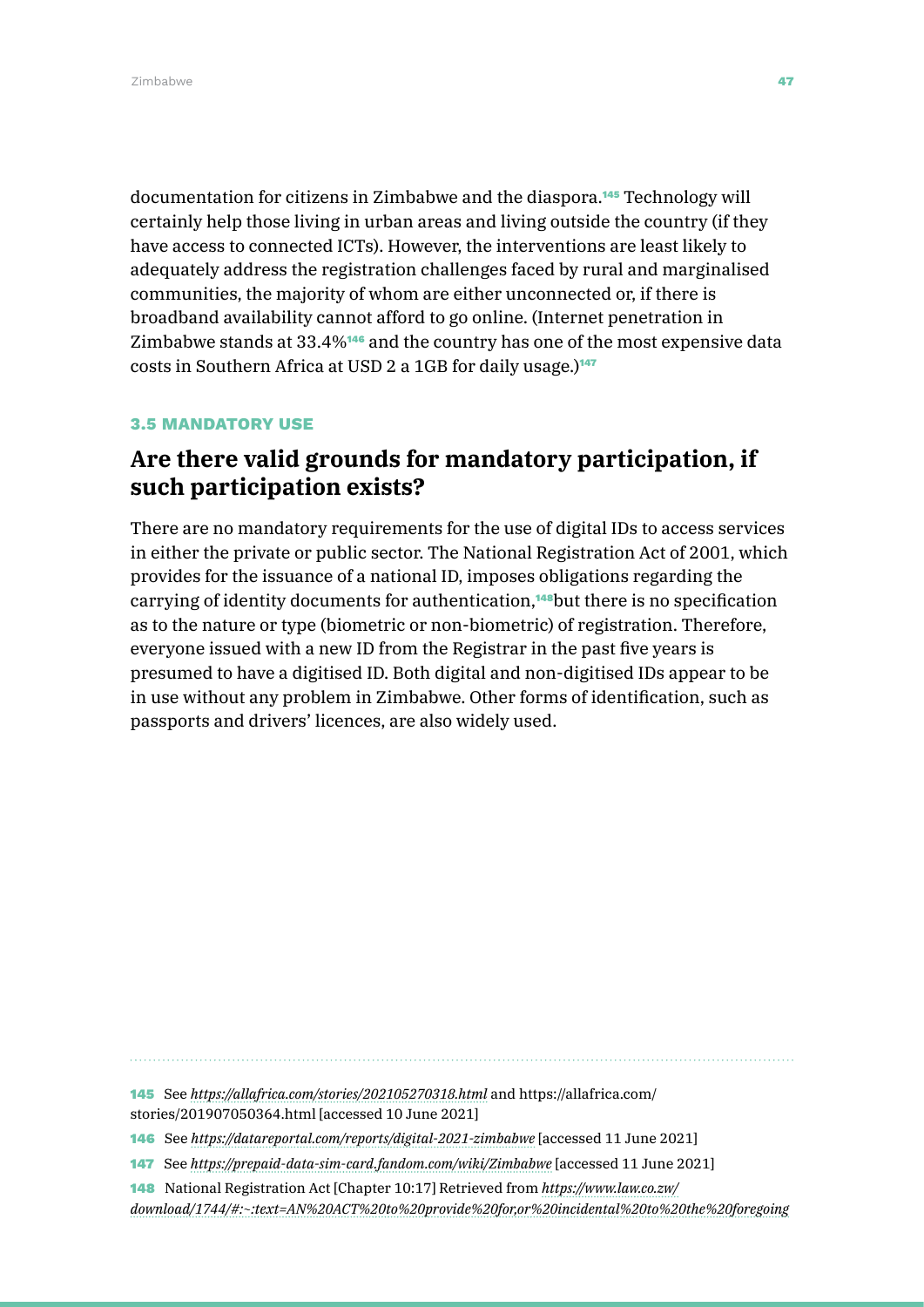# Risk-based tests

#### 4.1 RISK ASSESSMENT

# **Are decisions regarding the legitimacy of uses, benefits of using digital ID, and their impact on individual rights, informed by risk assessment?**

The use of biometric identity cards offers many advantages but also presents some challenges around privacy and the ability of citizens to control their digital information. There are two major risks which may affect the use of digital ID in the country. First, the misuse or use of biometric data for other purposes than those agreed to by the citizens, perpetrated either by the service providers or the fraudsters.149 This risk is heightened by the fact that once biometric data is in the hands of a third party, it can be used for other purposes than that which the person consented to. While some citizens are aware of this risk, they still share their personal data, primarily because they are in need of services, either from government or private entities.

A second risk is that of re-use of data presented for biometrics. This happens when captured biometric data - during transmission to the central database - can be fraudulently replicated in another transaction.<sup>150</sup> Unfortunately, the proposed Cybersecurity and Data Protection Bill does not contain sufficient provisions to mitigate these risks and there is no evidence that a risk assessment was done prior to drafting the Bill, which is currently before the Senate.

Although Section 28 of the Bill states that the data controller may not transfer personal information about a data subject to a third party who is in a foreign country unless an adequate level of protection is ensured in the country of the recipient or within the recipient's international organisation, the risk is heightened by Section 29. This section is worrisome because it permits the transfer of data to a country outside Zimbabwe which does not assure an adequate level of protection, under the guise of "public and vital interests".<sup>151</sup> The security of data is compromised under such circumstances and risks are heightened, given that the terms "public interests" and "vital interests" are not

149 Thales. (2021, April 6). Biometrics: definition, use cases and latest news. *[https://www.thalesgroup.](https://www.thalesgroup.com/en/markets/digital-identity-and-security/government/inspired/biometrics) [com/en/markets/digital-identity-and-security/government/inspired/biometrics](https://www.thalesgroup.com/en/markets/digital-identity-and-security/government/inspired/biometrics)*.

150 *Ibid.*

151 See note 104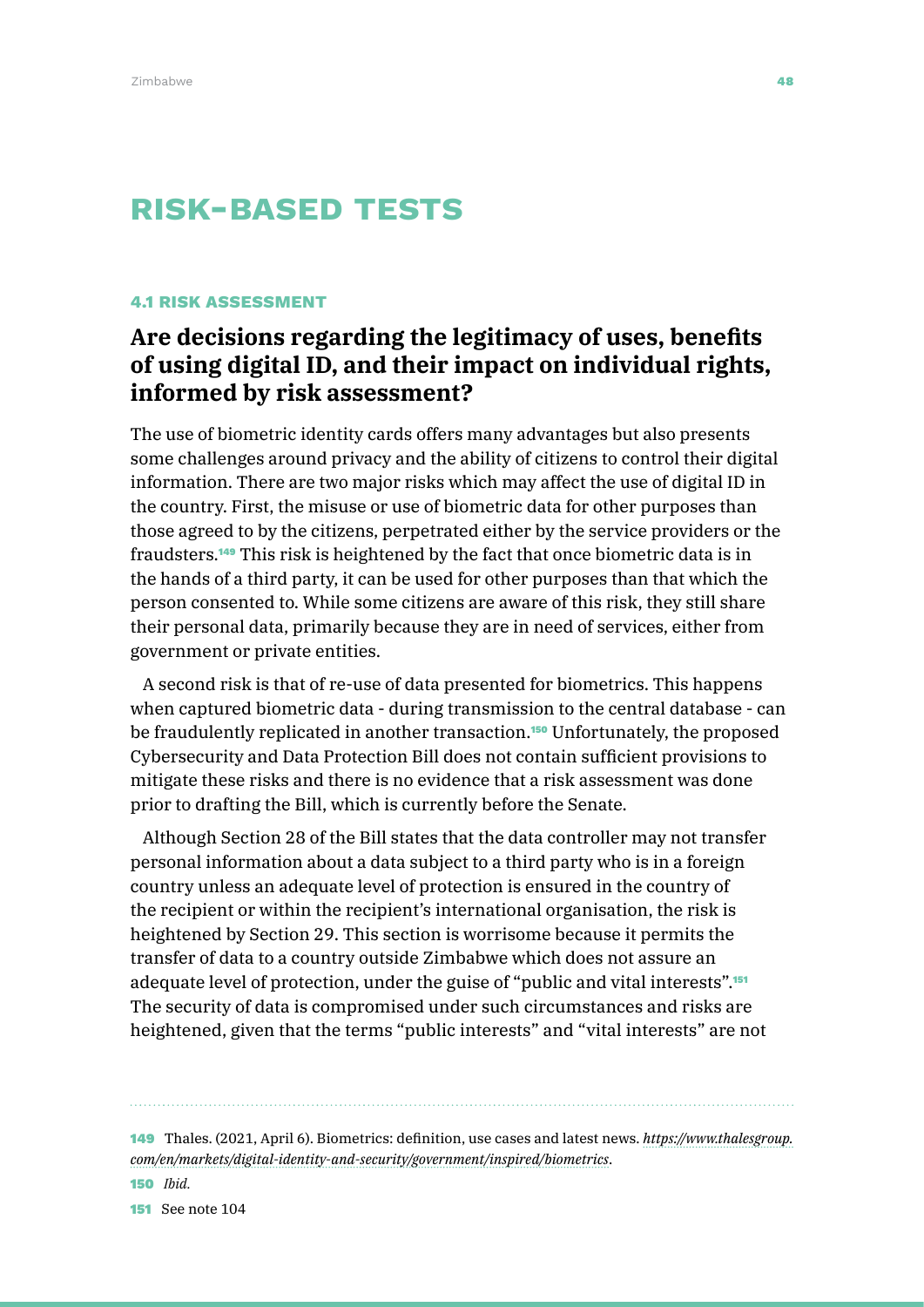defined. To reduce the risks surrounding the use of data and digital IDs, data should never be transferred to any country outside Zimbabwe without adequate levels of protection.

Currently, there are no other provisions in any statutes which govern the use of digital IDs. Thus, there is a risk of misuse of the digital data obtained during the process of issuing these IDs. As has already been alluded to in the earlier discussions, the National Registration Act of 2001 does not cover issues around digital IDs. This leaves the data subjects vulnerable and their digital data legally unprotected.

#### 4.2 DIFFERENTIATED APPROACHES TO RISK

## **Do the laws and regulations envisage a differentiated approach to governing uses of digital ID, based on the risks it entails?**

With Zimbabwe still to transition into a fully functional digital ID system, risks related to use of digital identification are minimised by the fact that alternative identification documents - such as analogue traditional ID, passports and drivers licences - are often permitted for individual authentication.

#### 4.3 PROPORTIONALITY

## **Does the law on digital ID envisage governance, which is proportional to the likelihood and severity of the possible risks of its use?**

As cited above, Section 14 (3) of the Cybersecurity and Data Protection Bill contains exemptions to consent on processing of genetic, biometric sensitive and health data. For instance, Section 14 (3) (a) exempts consent in writing if processing is in compliance with national security laws, or (d) processing is required by or by virtue of law or any equivalent legislative act for reasons of substantial public interest, or (e) processing is necessary to protect vital interests of the data subject, or another person, or if the (g) data relates to data made public by the data subject.

To constitute a legitimate and justifiable exemption, this provision should be expanded to ensure that exemptions are clearly defined and prescribed by law. It should state that this legitimacy must be grounded in the advancement or respect for individual rights and freedoms under the country's Constitution. Similarly, "public interest" should be outlined clearly and also with sufficient safeguards for data protection and privacy.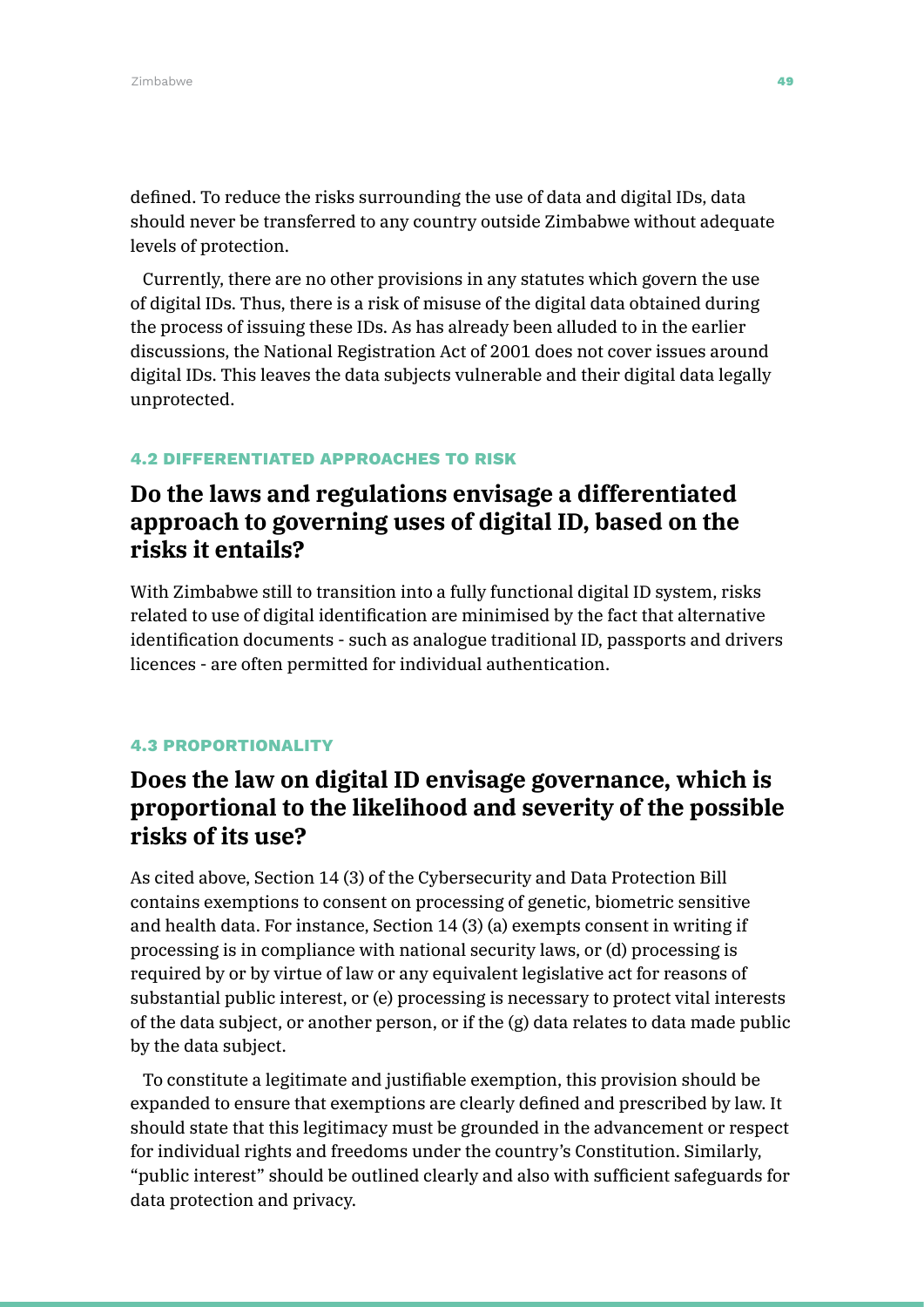#### 4.4 RESPONSE TO RISKS

## **Does the governance regime provide strategies for dealing with risks, once they arise?**

In the case of high risk from the use and abuse of digital IDs, the Bill does not specify clear mechanisms for prohibition or restriction. Section 16 deals with disclosures when not collecting data directly from the data subject. Subsection (1) states that "to safeguard the security, integrity and confidentiality of the data, the controller or his or her representative, or the processor, shall take the appropriate technical and organisational measures that are necessary to protect data from negligent or unauthorised destruction, negligent loss, unauthorised alteration or access and any other unauthorised processing of the data".<sup>152</sup>

To ensure this, the Bill outlines security measures to be adopted, taking into account four specific issues, namely the state of technological development, the cost of implementing the measures, the nature of data to be protected, and the potential risk to data subjects. According to Section 18 (3) to 18(5) of the proposed law, the data authority may issue "appropriate standards" relating to information security for all or certain categories of processing. These sections also mandate the data controller to provide sufficient guarantees regarding the technical and organisational security measures to protect the data and to enter into a written contract or any legal instrument with the data processor to maintain security measures on data. The specifics of the measures are left at the discretion of the DPA, data controller and data processor and not specified in a law that provides sufficient safeguards against illegitimate processing.

Considering this, specifically the link between the security measures to be adopted and the potential risk to data subjects, the authorities may not necessarily prohibit the use of digital IDs. However, a fitting option would be to adopt new technological measures to counter the risks, if the cost of doing so would be less than the cost of data vulnerability and breaches in the use of digital IDs.

Such measures will help to ensure adequate responses to breaches, unlike in the past, as demonstrated by the manner in which the government responded to the leakage and use of personal data ahead of the 2018 elections. In that case, the ruling party, ZANU PF, was accused of sending unsolicited text messages to individuals and numbers registered on the mobile networks database as part of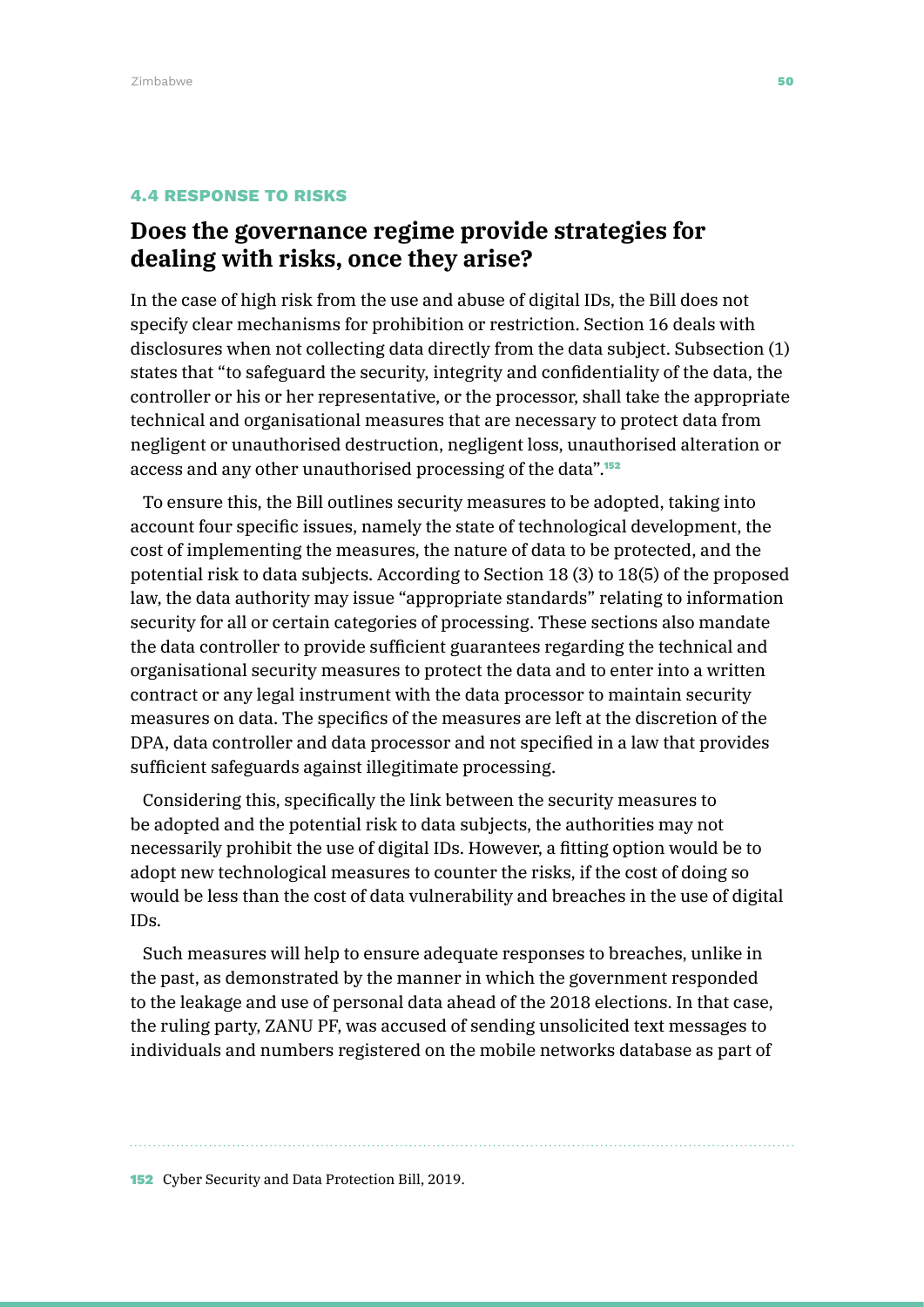Zimbabwe **51** Simbabwe 51 Simbabwe 51 Simbabwe 51 Simbabwe 51 Simbabwe 51 Simbabwe 51 Simbabwe 51 Simbabwe 51 Si

its election campaign.<sup>153</sup> The Post and Telecommunications Regulatory Authority of Zimbabwe issued a statement denying it had shared the data with political parties and insisting it had, in effect, banned the practice.154 The Zimbabwe Electoral Commission, responsible for keeping the voters' roll secure, also denied it was involved and placed the blame on mobile networks.<sup>155</sup> As the two state institutions appeared to abdicate responsibility, one citizen had to approach the courts for relief,<sup>156</sup> arguing that the ZANU PF bulk SMS incident violated his consumer rights.157 (The court was yet to pass judgment on the matter at the time our research was conducted.)

153 See *[https://www.techzim.co.zw/2018/07/zanu-pf-sends-new-bulk-smss-thanking-recipients-in-advance](https://www.techzim.co.zw/2018/07/zanu-pf-sends-new-bulk-smss-thanking-recipients-in-advance-for-voting-for-ed-mnangagwa/)[for-voting-for-ed-mnangagwa/](https://www.techzim.co.zw/2018/07/zanu-pf-sends-new-bulk-smss-thanking-recipients-in-advance-for-voting-for-ed-mnangagwa/)* [accessed 9/6/2021]

154 See *<https://businesstimes.co.zw/zanu-pf-admits-sending-out-bulk-sms/>* [accessed 9/6/2021]

157 See *[https://ifex.org/election-related-breach-of-personal-information-reinforces-critical-need-for-data](https://ifex.org/election-related-breach-of-personal-information-reinforces-critical-need-for-data-privacy-laws-in-zimbabwe/)[privacy-laws-in-zimbabwe/](https://ifex.org/election-related-breach-of-personal-information-reinforces-critical-need-for-data-privacy-laws-in-zimbabwe/)* [accessed 9/6/2021]

<sup>155</sup> See note 112 above [accessed 9/6/2021]

<sup>156</sup> See *<http://www.tellzim.com/2018/07/masvingo-lawyer-drags-zec-econet-to.html>* [accessed 9/6/2021]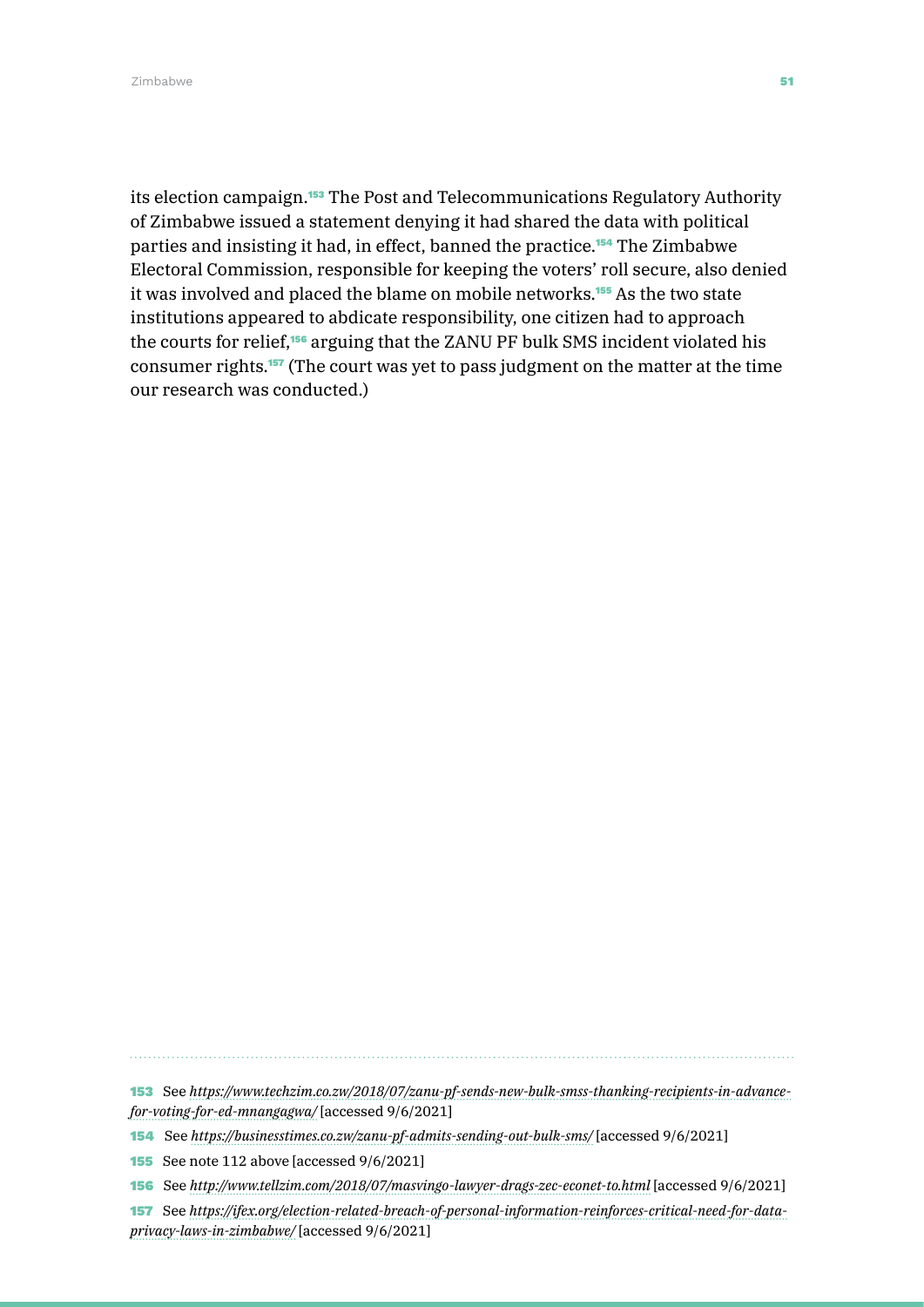# **CONCLUSION**

Evidence on the ground shows that while Zimbabwe is yet to fully digitally transform its identification system, some forms of functional digital identification systems already exist in the country. These have been set up without a guiding legal framework that is in line with international normative frameworks or human rights laws, but within various pieces of legislation governing the administrative operations and functions of different sectors. Consequently, none of the laws and policies substantively address both the opportunities and risks to personal information in the digital age, especially as this relates to digital IDs. This has left citizens susceptible to abuse of their rights, with no effective recourse.

Although the government has tabled a Cyber Security and Data Protection Bill before parliament, which, if enacted, will provide some guidance on the storage and usage of data, including digital identification, the proposed law will not sufficiently safeguard citizens' rights to privacy.

Given this policy window and the opportunity to provide public input to the draft Bill, this is also a valuable opportunity for Zimbabwe to learn from other jurisdictions that have adopted digital IDs. What is required, is the political will and public service leadership that will subordinate paranoia of citizens' dissent to a genuine desire to build a just and an inclusive society where all citizens enjoy fundamental freedoms and entitlements due to them.

The paper thus recommends the following:

- 1. Legislation: As some sectors in Zimbabwe are using some forms of digital IDs, it is important that the country enacts an overarching legal framework to guide the issuance of the same IDs to enhance transparency, accountability and the protection of citizens' rights. In formulating such a law, Zimbabwe should conduct a comprehensive audit (including that of risks) of the legislative framework, to bring all policies and statutes relating to digital IDs together and ensure a harmonised legislative framework that can prevent abuse.
- 2. Public consultation: In reviewing legislation, there must be genuine public consultation to ensure citizens and all relevant stakeholders make meaningful contributions in the formulation of the law, which is essential in building trust between duty bearers and right holders in the application of the law.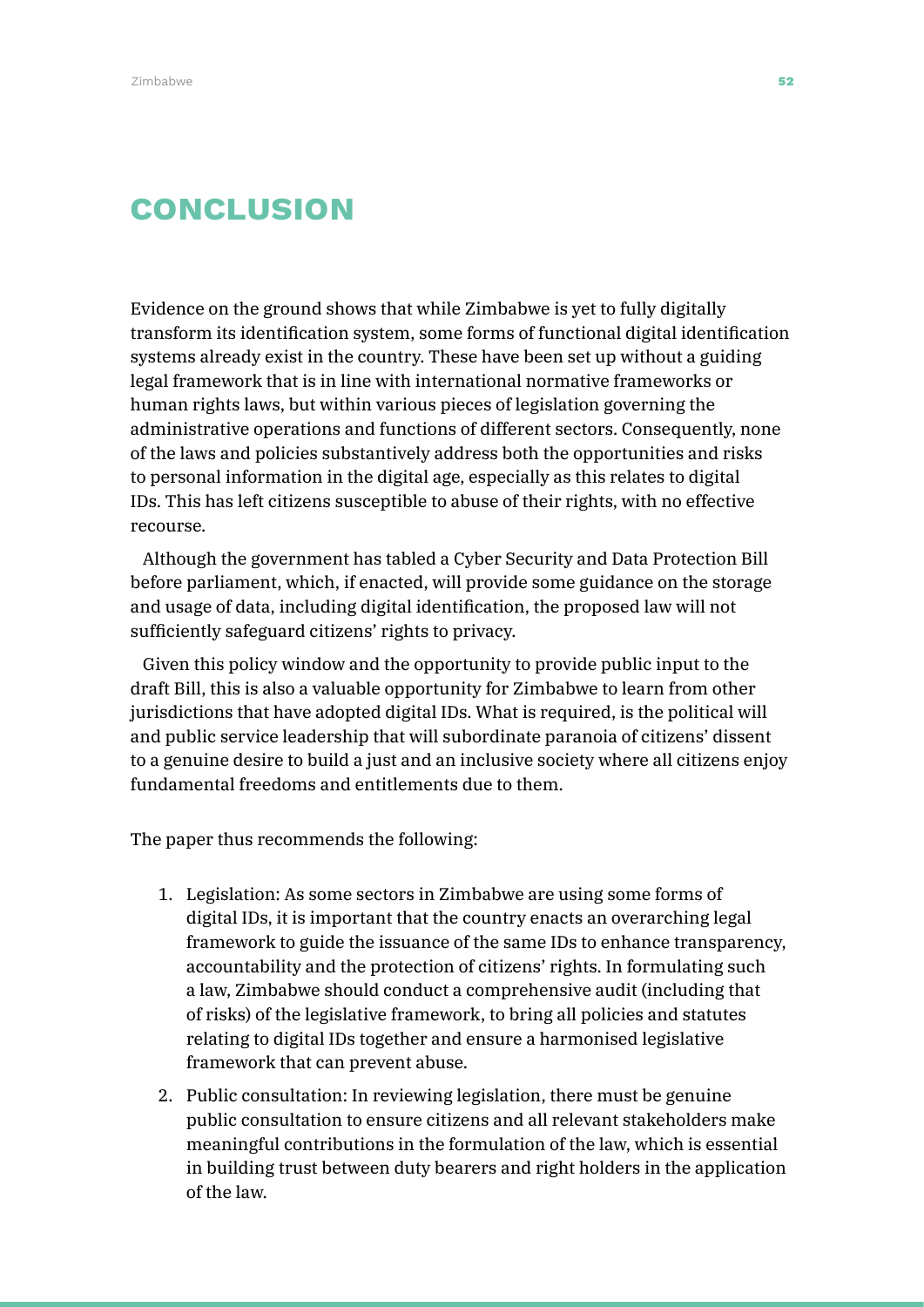- 3. Government: There is a need for the government to revisit the proposed Cyber Security and Data Protection Bill and incorporate submissions made to Parliament by civil society groups and other international bodies to protect the security of citizens' data.
- 4. Civil Society: There is a need for civil society groups to heighten their push for alternative and democratic legislation that governs national IDs and digital IDs to ensure there is inclusion of all groups of society in the country's population registry. This would go a long way in ensuring just and fair access to basic services.
- 5. Inclusion of women and marginalised communities: There is need to implement the Human Rights Commission's extensive and far-reaching recommendations on addressing discrimination of certain tribal and ethnic groups, women and children from the national ID registry. These include practical measures to address procedural and social barriers as outlined below:<sup>158</sup>
	- adequately support the Registrar General's department so it can effectively devolve its offices and operations to cover marginalised communities and enhance access to registration services;
	- issue a policy directive prohibiting withholding of birth confirmation records by health institutions and personnel for non-payment of hospital fees resulting in failure to register births essential for obtaining a national ID;
	- to do away with gender-insensitive protocols that impose unjust demands on women as a condition for them to acquire a national ID;
	- amend the birth registration law to include new and emerging or contemporary trends in the family structure, to address changes in traditional family structures so as to enable registration;
	- formulate gender-sensitive policies which take into consideration the gender dimensions of access to documentation, to address gender disparities in registration, as women bear the burden of registering children in the majority of cases;
	- review and develop application procedures and forms that take into account the evolved family structure to allow family members to facilitate acquisition of national documents on behalf of children;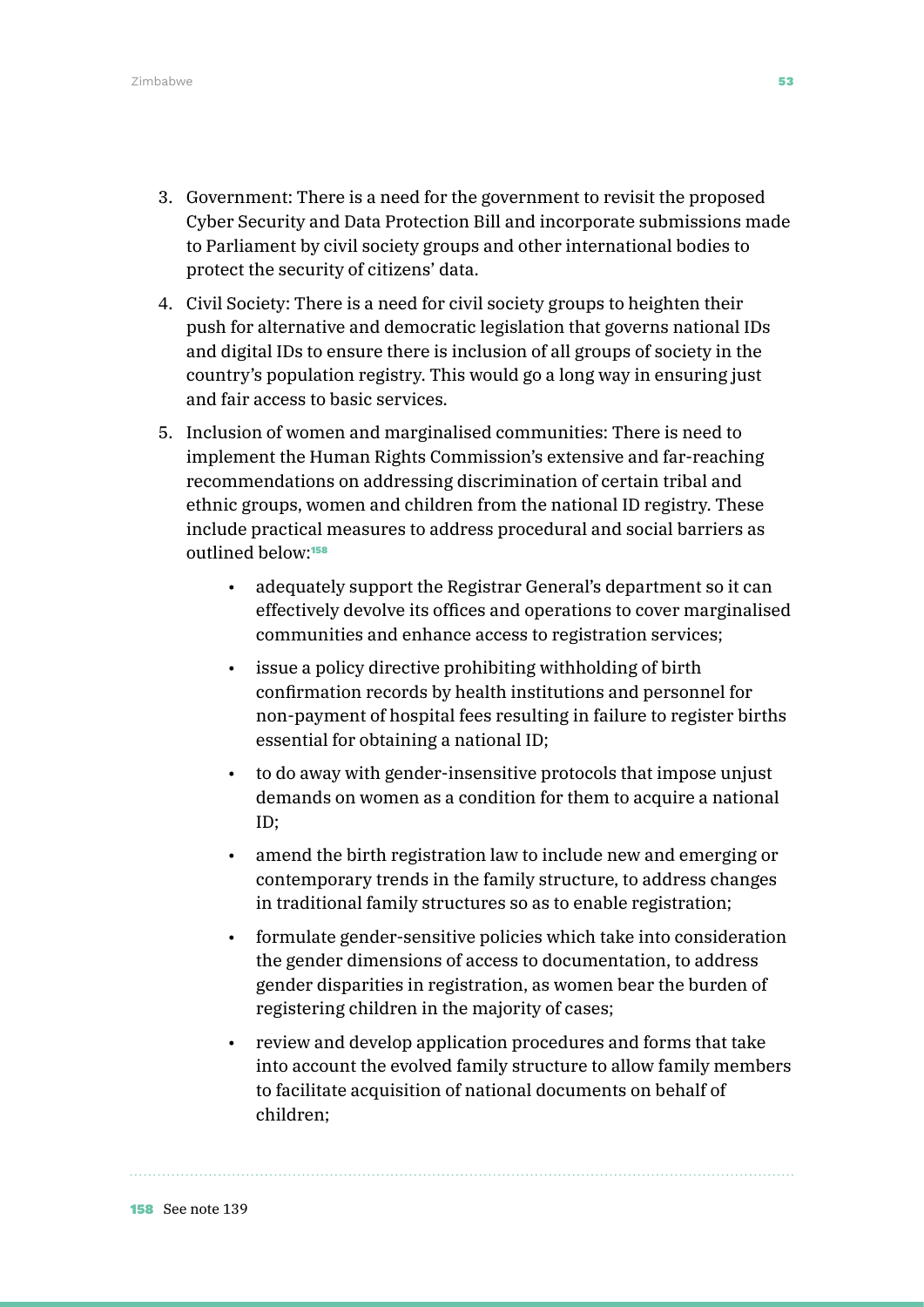- use alternative supporting documents, such as health cards and affidavits, to address difficulties faced by women who give birth outside Zimbabwe when registering children where birth confirmation records are not readily available;
- conduct awareness raising campaigns to address cultural impediments which hamper access to documentation, such as the difficulties experienced by women who want to register children in their maiden names due to cultural beliefs that children must carry their father's surnames; and
- educate staff on the intricacies of the local communities they are operating in, to effectively provide the requisite services.

The experiences of other countries can provide instructive lessons on how Zimbabwe's system could address some of the challenges brought about by digital IDs. This would require transparency and accountability as well as the willingness to consult key stakeholders on the part of government; constructive and open civil society engagement with authorities; robust parliamentary oversight; as well as extensive public awareness campaigns on the implications of digital ID on citizens' livelihoods and rights. These efforts, though not exhaustive, will help to ensure a requisite balance between the promotion of digital IDs and the protection of citizens' rights, which is central in building trust between the government and the public in the implementation of the system.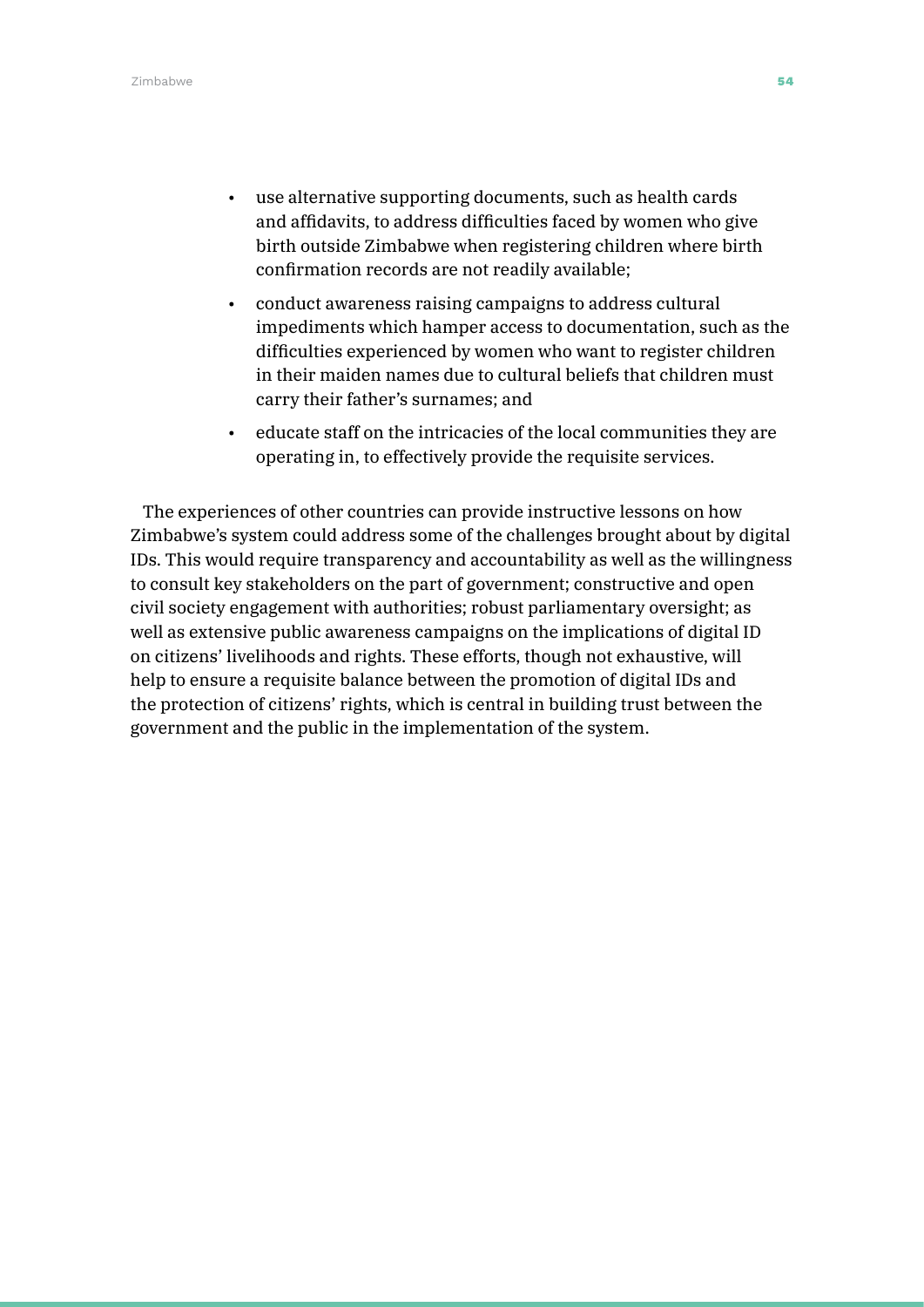#### **REFERENCES**

Amnesty International (2021). Zimbabwe Statelessness crisis traps hundreds of thousands in limbo. *[https://www.amnesty.org/en/latest/news/2021/04/zimbabwe](https://www.amnesty.org/en/latest/news/2021/04/zimbabwe-statelessness-crisis-traps-hundreds-of-thousands-in-limbo/)[statelessness-crisis-traps-hundreds-of-thousands-in-limbo/](https://www.amnesty.org/en/latest/news/2021/04/zimbabwe-statelessness-crisis-traps-hundreds-of-thousands-in-limbo/)*

Atik, J.J. (2017). Digital Identity: Essential Guide. ID4Africa Identity Forum. *[https://](https://www.id4africa.com/main/files/Digital_Identity_The_Essential_Guide.pdf) [www.id4africa.com/main/files/Digital\\_Identity\\_The\\_Essential\\_Guide.pdf](https://www.id4africa.com/main/files/Digital_Identity_The_Essential_Guide.pdf)*

Centre for Intellectual Property and Information Technology Law. (2020). Report on Narratives on Digital ID in Africa. Strathmore University. *[https://cipit.strathmore.](https://cipit.strathmore.edu/wp-content/uploads/2020/11/Report-on-Online-Narratives-on-Digital-ID-in-Africa-copy-optimized.pdf) [edu/wp-content/uploads/2020/11/Report-on-Online-Narratives-on-Digital-ID-in-Africa](https://cipit.strathmore.edu/wp-content/uploads/2020/11/Report-on-Online-Narratives-on-Digital-ID-in-Africa-copy-optimized.pdf)[copy-optimized.pdf](https://cipit.strathmore.edu/wp-content/uploads/2020/11/Report-on-Online-Narratives-on-Digital-ID-in-Africa-copy-optimized.pdf)*

Chair, C., & Majama, K (2020). Digital IDs in Zimbabwe: A Case Study. The Engine Room. *<https://www.digitalid.theengineroom.org>*

Devermont, J. & Harris, M. (2021, June 9). Digital Africa: Leveling Up through Governance and Trade. Center for Strategic and International Studies. *[https://www.](https://www.csis.org/analysis/digital-africa-leveling-through-governance-and-trade) [csis.org/analysis/digital-africa-leveling-through-governance-and-trade](https://www.csis.org/analysis/digital-africa-leveling-through-governance-and-trade)*

European Commission (2021). Regulation on a European Approach For Artificial Intelligence. *<https://www.politico.eu/wp-content/uploads/2021/04/14/AI-Draft.pdf>*

Justice for Children.(2007). Birth Registration of Children in Zimbabwe. *[http://](http://archive.kubatana.net/docs/chiyou/jct_birth_registration_0710.pdf) [archive.kubatana.net/docs/chiyou/jct\\_birth\\_registration\\_0710.pdf](http://archive.kubatana.net/docs/chiyou/jct_birth_registration_0710.pdf)*

Human Rights Watch. (2008). *[https://www.hrw.org/report/2008/06/09/bullets-each](https://www.hrw.org/report/2008/06/09/bullets-each-you/state-sponsored-violence-zimbabwes-march-29-elections)[you/state-sponsored-violence-zimbabwes-march-29-elections](https://www.hrw.org/report/2008/06/09/bullets-each-you/state-sponsored-violence-zimbabwes-march-29-elections)*

International Crisis Group. (2017). Zimbabwe's "Military-assisted Transition and Prospects for Recovery. *[https://www.crisisgroup.org/africa/southern-africa/zimbabwe/](https://www.crisisgroup.org/africa/southern-africa/zimbabwe/b134-zimbabwes-military-assisted-transition-and-prospects-recovery) [b134-zimbabwes-military-assisted-transition-and-prospects-recovery](https://www.crisisgroup.org/africa/southern-africa/zimbabwe/b134-zimbabwes-military-assisted-transition-and-prospects-recovery)*

International Telecommunications Union (2018). Digital ID Roadmap Guide. *[https://www.itu.int/en/ITU-D/ICT-Applications/Documents/Guides/ITU\\_eID4D\\_](https://www.itu.int/en/ITU-D/ICT-Applications/Documents/Guides/ITU_eID4D_DIGITAL%20IDENTITY_ROAD_MAP_GUIDE_FINAL_Under%20Review_Until-05-10-2018.pdf) [DIGITAL%20IDENTITY\\_ROAD\\_MAP\\_GUIDE\\_FINAL\\_Under%20Review\\_Until-05-10-2018.](https://www.itu.int/en/ITU-D/ICT-Applications/Documents/Guides/ITU_eID4D_DIGITAL%20IDENTITY_ROAD_MAP_GUIDE_FINAL_Under%20Review_Until-05-10-2018.pdf) [pdf](https://www.itu.int/en/ITU-D/ICT-Applications/Documents/Guides/ITU_eID4D_DIGITAL%20IDENTITY_ROAD_MAP_GUIDE_FINAL_Under%20Review_Until-05-10-2018.pdf)*

Manby, B. (2019). Report on Citizenship Law: Zimbabwe, GlobalCIT: European University Institute

Malunga, S. (2019. Zimbabwe-Corruption and Patronage do more than sanctions. Africa Report. *[https://www.theafricareport.com/19293/zimbabwe-corruption-and](https://www.theafricareport.com/19293/zimbabwe-corruption-and-patronage-do-more-damage-than-sanctions/)[patronage-do-more-damage-than-sanctions/](https://www.theafricareport.com/19293/zimbabwe-corruption-and-patronage-do-more-damage-than-sanctions/)*

McKinsey Global Institute. (2019). Digital Identification: A key to inclusive growth. *[https://www.mckinsey.com/business-functions/mckinsey-digital/our-insights/digital](https://www.mckinsey.com/business-functions/mckinsey-digital/our-insights/digital-identification-a-key-to-inclusive-growth)[identification-a-key-to-inclusive-growth#](https://www.mckinsey.com/business-functions/mckinsey-digital/our-insights/digital-identification-a-key-to-inclusive-growth)*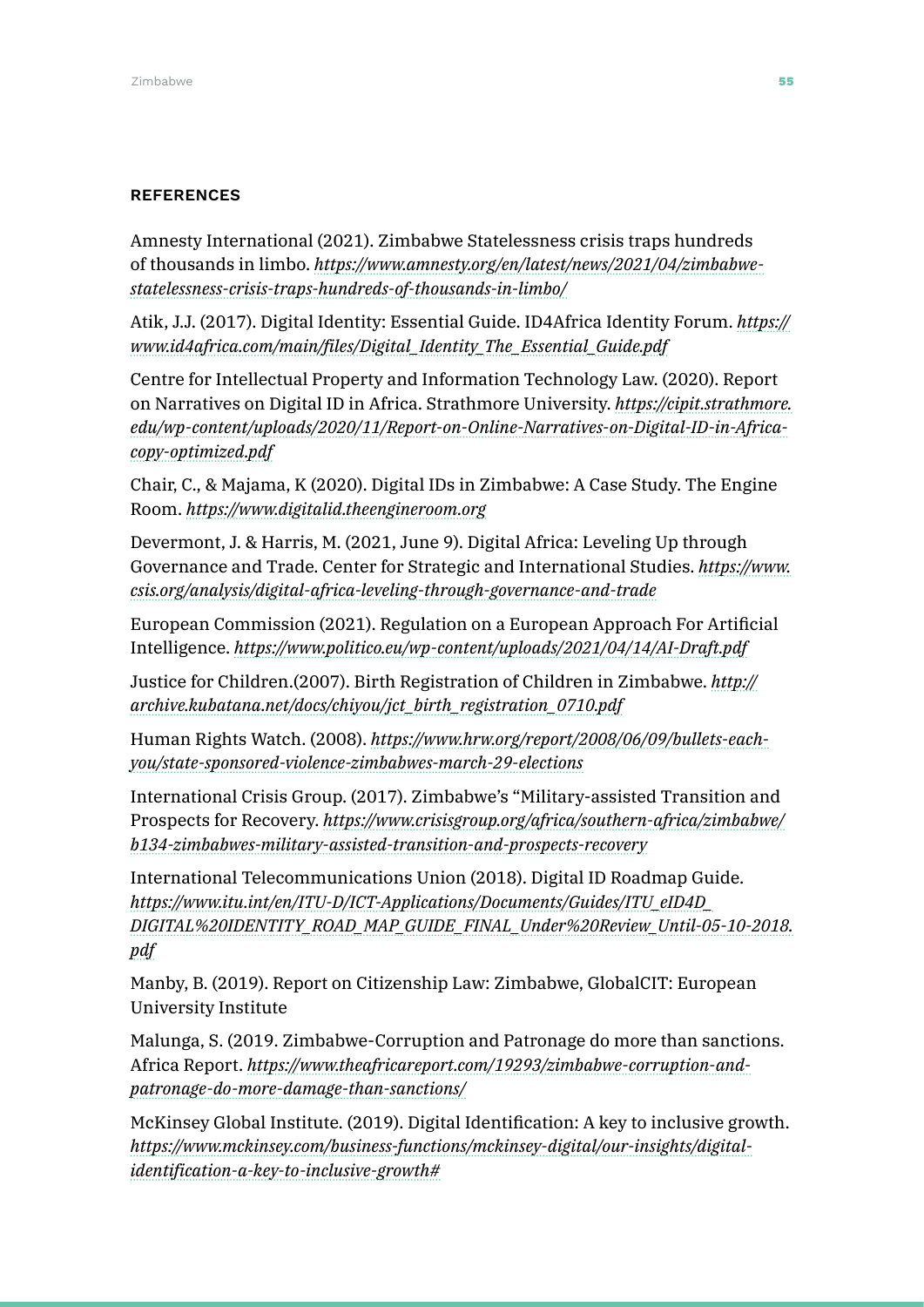Mhike, C. (2020). The Cyber Security and Data Protection Bill Review. *[https://www.](https://www.veritaszim.net/sites/veritas_d/files/Cyber%20Security%20%20Data%20Protection%20Bill%20Commentary.pdf) [veritaszim.net/sites/veritas\\_d/files/Cyber%20Security%20%20Data%20Protection%20](https://www.veritaszim.net/sites/veritas_d/files/Cyber%20Security%20%20Data%20Protection%20Bill%20Commentary.pdf) [Bill%20Commentary.pdf](https://www.veritaszim.net/sites/veritas_d/files/Cyber%20Security%20%20Data%20Protection%20Bill%20Commentary.pdf)*.

MISA Zimbabwe (2020). Submissions on Cyber Security Bill. *[https://zimbabwe.misa.](https://zimbabwe.misa.org/2020/06/25/misa-writes-to-parliament-submissions-on-the-cybersecurity-bill/) [org/2020/06/25/misa-writes-to-parliament-submissions-on-the-cybersecurity-bill/](https://zimbabwe.misa.org/2020/06/25/misa-writes-to-parliament-submissions-on-the-cybersecurity-bill/)*

MISA Zimbabwe. (2018). Zimbabwe's urgent need for data privacy laws. *[http://](http://zimbabwe.misa.org/2018/07/13/zimbabwes-urgent-need-data-privacy-laws/) [zimbabwe.misa.org/2018/07/13/zimbabwes-urgent-need-data-privacy-laws/](http://zimbabwe.misa.org/2018/07/13/zimbabwes-urgent-need-data-privacy-laws/)*

Moyo, J. (2019). Excelgate: How Zimbabwe's 2018 Presidential Election Was Stolen, Sapes Books: Harare

Mudede, T., & Machiri, H. (2012 November 26-29). Production of Machine Readable Documents: The Zimbabwean Situation. (Conference Presentation). International Civil Aviation Organisation Regional Seminar on MRTDs, Biometrics and Border Security Conference, Victoria Falls, Zimbabwe. *[https://www.icao.int/](https://www.icao.int/Meetings/mrtd-Zimbabwe2012/Documents/6-Mudede_Machiri_Zimbabwe-Situation.pdf) [Meetings/mrtd-Zimbabwe2012/Documents/6-Mudede\\_Machiri\\_Zimbabwe-Situation.pdf](https://www.icao.int/Meetings/mrtd-Zimbabwe2012/Documents/6-Mudede_Machiri_Zimbabwe-Situation.pdf)*

Ndhlovu, G.N. (2019). The Ethnicity of Development? Discourses Shaping Developmental Politics in Rural Matabeleland South, Zimbabwe. *African Journal of Social Work*: AJSW, 9 (1). 35-45

Ojokorotu, V., & Kamidza, R. (2018). Look East Policy: The Case Of Zimbabwe– China Political And Economic Relations Since 2000. *India Quarterly: A Journal of International Affairs*. 74(1), 17-41. *[https://doi.org/10.1177/0974928417749642](https://doi.org/10.1177%2F0974928417749642)*

Parliament of Zimbabwe. (2021). The Constitution of Zimbabwe. *[https://www.](https://www.parlzim.gov.zw/component/k2/download/1290_da9279a81557040d47c3a2c27012f6e1) [parlzim.gov.zw/component/k2/download/1290\\_da9279a81557040d47c3a2c27012f6e1](https://www.parlzim.gov.zw/component/k2/download/1290_da9279a81557040d47c3a2c27012f6e1)*

Privacy International. (2020). Submission on the Cyber Security and Data Protection Bill 2019 to The Parliament of Zimbabwe. *[https://privacyinternational.](https://privacyinternational.org/sites/default/files/2020-07/Submission%20on%20the%20Cyber%20Security%20and%20Data%20Protection%20Bill%202019%20to%20the%20Parliament%20of%20Zimbabwe.pdf) [org/sites/default/files/2020-07/Submission%20on%20the%20Cyber%20Security%20](https://privacyinternational.org/sites/default/files/2020-07/Submission%20on%20the%20Cyber%20Security%20and%20Data%20Protection%20Bill%202019%20to%20the%20Parliament%20of%20Zimbabwe.pdf) [and%20Data%20Protection%20Bill%202019%20to%20the%20Parliament%20of%20](https://privacyinternational.org/sites/default/files/2020-07/Submission%20on%20the%20Cyber%20Security%20and%20Data%20Protection%20Bill%202019%20to%20the%20Parliament%20of%20Zimbabwe.pdf) [Zimbabwe.pdf](https://privacyinternational.org/sites/default/files/2020-07/Submission%20on%20the%20Cyber%20Security%20and%20Data%20Protection%20Bill%202019%20to%20the%20Parliament%20of%20Zimbabwe.pdf)*

Privacy International (2018). A Guide for Policy Engagement on Data Protection: Data Protection Principles. *[https://privacyinternational.org/sites/default/files/2018-09/](https://privacyinternational.org/sites/default/files/2018-09/Part%203%20-%20Data%20Protection%20Principles.pdf) [Part%203%20-%20Data%20Protection%20Principles.pdf](https://privacyinternational.org/sites/default/files/2018-09/Part%203%20-%20Data%20Protection%20Principles.pdf)*

Research and Advocacy Unit. (2008). A Right or a Privilege: Access To Identity and Citizenship in Zimbabwe. *[http://citizenshiprightsafrica.org/wp-content/](http://citizenshiprightsafrica.org/wp-content/uploads/2016/07/Dube_Zim_Right-or-privilege-Citizenship-Identity-2008.pdf) [uploads/2016/07/Dube\\_Zim\\_Right-or-privilege-Citizenship-Identity-2008.pdf](http://citizenshiprightsafrica.org/wp-content/uploads/2016/07/Dube_Zim_Right-or-privilege-Citizenship-Identity-2008.pdf)*

Sithigh, D.M., & Siems, M. (2019). The Chinese social credit system: A model for other countries?. European University Institute Department of Law. *[https://cadmus.](https://cadmus.eui.eu/bitstream/handle/1814/60424/LAW_2019_01.pdf?sequence=1&isAllowed=y) [eui.eu/bitstream/handle/1814/60424/LAW\\_2019\\_01.pdf?sequence=1&isAllowed=y](https://cadmus.eui.eu/bitstream/handle/1814/60424/LAW_2019_01.pdf?sequence=1&isAllowed=y)*

Statista. (2021). Zimbabwe Statistics and Facts. *[https://www.statista.com/](https://www.statista.com/topics/4353/zimbabwe/) [topics/4353/zimbabwe/](https://www.statista.com/topics/4353/zimbabwe/)*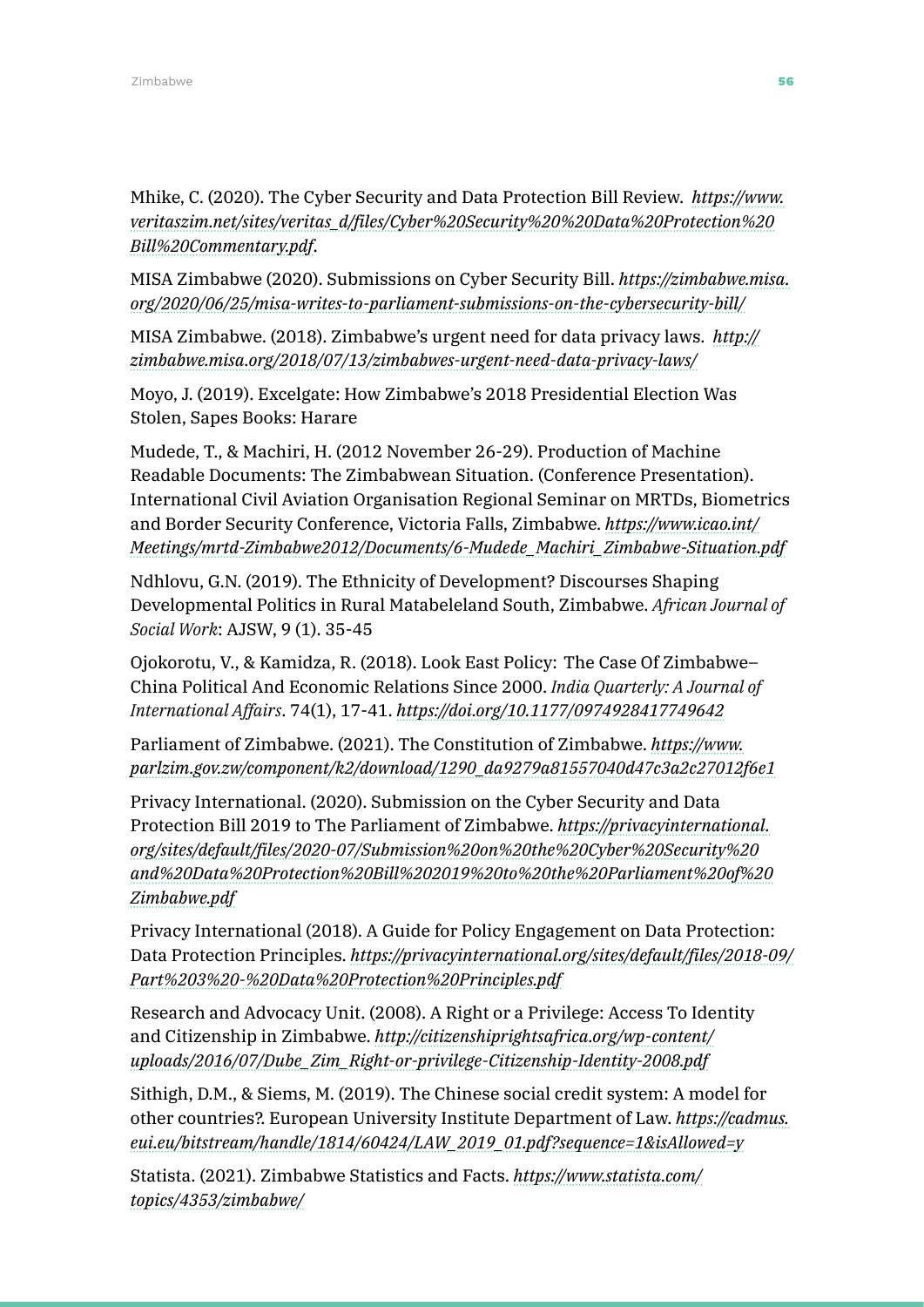Rupiya, M. (2011). The Military Factor in Zimbabwe's Political and Electoral Affairs: *[https://www.semanticschol:ar.org/paper/The-Military-Factor-in-](about:blank)[Zimbabwe%E2%80%99s-Political-%26/7287e99e7347cb686a4b893e24888acb296c1f2a](about:blank)*

Shepard, W. (2019, October 3). What China is really up to in Africa? Forbes. *[https://www.forbes.com/sites/wadeshepard/2019/10/03/what-china-is-really-up-to-in](https://www.forbes.com/sites/wadeshepard/2019/10/03/what-china-is-really-up-to-in-africa/?sh=8ec528559304)[africa/?sh=8ec528559304](https://www.forbes.com/sites/wadeshepard/2019/10/03/what-china-is-really-up-to-in-africa/?sh=8ec528559304)*

Svantesson, D. (2020). Data Localisation Trends and Challenges: Considerations for the Review of The privacy Guidelines. OECD Digital Economy papers. *[https://www.oecd-ilibrary.org/science-and-technology/data-localisation-trends-and](https://www.oecd-ilibrary.org/science-and-technology/data-localisation-trends-and-challenges_7fbaed6)[challenges\\_7fbaed62-en;jsessionid=r4z7JOHj\\_PhNPZf7\\_8VBO-mx.ip-10-240-5-60](https://www.oecd-ilibrary.org/science-and-technology/data-localisation-trends-and-challenges_7fbaed6)*

Thales Group. (2021, April 6). Biometrics: definition, use cases and latest news. *[https://www.thalesgroup.com/en/markets/digital-identity-and-security/government/](https://www.thalesgroup.com/en/markets/digital-identity-and-security/government/inspired/biometrics ) [inspired/biometrics](https://www.thalesgroup.com/en/markets/digital-identity-and-security/government/inspired/biometrics )*

The World Bank. (2017). The State of Identification Systems in Africa: Country Briefs. *[https://openknowledge.worldbank.org/bitstream/handle/10986/28310/119065-](https://openknowledge.worldbank.org/bitstream/handle/10986/28310/119065-WP-ID4D-country-profiles-rep) [WP-ID4D-country-profiles-report-final-PUBLIC.pdf?sequence=1&isAllowed=y](https://openknowledge.worldbank.org/bitstream/handle/10986/28310/119065-WP-ID4D-country-profiles-rep)*

The Herald. (2020, November 16). Development Strategy 1 set for today. *[https://](https://www.herald.co.zw/development-strategy-1-launch-set-for-today/  ) [www.herald.co.zw/development-strategy-1-launch-set-for-today/](https://www.herald.co.zw/development-strategy-1-launch-set-for-today/  )* 

Thornycroft, P. (2002, January 10). Military will not accept Mugabe defeat. The Telegraph. *[https://www.telegraph.co.uk/news/worldnews/africaandindianocean/](https://www.telegraph.co.uk/news/worldnews/africaandindianocean/zimbabwe/1381018/Military-will-not-a) [zimbabwe/1381018/Military-will-not-accept-Mugabe-defeat.html](https://www.telegraph.co.uk/news/worldnews/africaandindianocean/zimbabwe/1381018/Military-will-not-a)* 

Zimbabwe Human Rights Commission. (2020). Report on National Inquiry on Access to Documentation in Zimbabwe. *[http://citizenshiprightsafrica.org/wp-content/](http://citizenshiprightsafrica.org/wp-content/uploads/2016/07/Dube_Zim_Right-or-privilege-Citizenshi) [uploads/2016/07/Dube\\_Zim\\_Right-or-privilege-Citizenship-Identity-2008.pdf](http://citizenshiprightsafrica.org/wp-content/uploads/2016/07/Dube_Zim_Right-or-privilege-Citizenshi)* 

United Nations Development Group. (2017). Data Privacy, Ethics And Protection Guidance Note On Big Data For Achievement Of The 2030 Agenda. *[https://unsdg.](https://unsdg.un.org/sites/default/files/UNDG_BigData_final_web.pdf  ) [un.org/sites/default/files/UNDG\\_BigData\\_final\\_web.pdf](https://unsdg.un.org/sites/default/files/UNDG_BigData_final_web.pdf  )* 

World Bank (2021 June 10) Zimbabwe Overview. *[https://www.worldbank.org/en/](https://www.worldbank.org/en/country/zimbabwe/overview  ) [country/zimbabwe/overview](https://www.worldbank.org/en/country/zimbabwe/overview  )* 

World Population Review (2021). Zimbabwe Population. *[https://](https://worldpopulationreview.com/countries/zimbabwe-population  ) [worldpopulationreview.com/countries/zimbabwe-population](https://worldpopulationreview.com/countries/zimbabwe-population  )*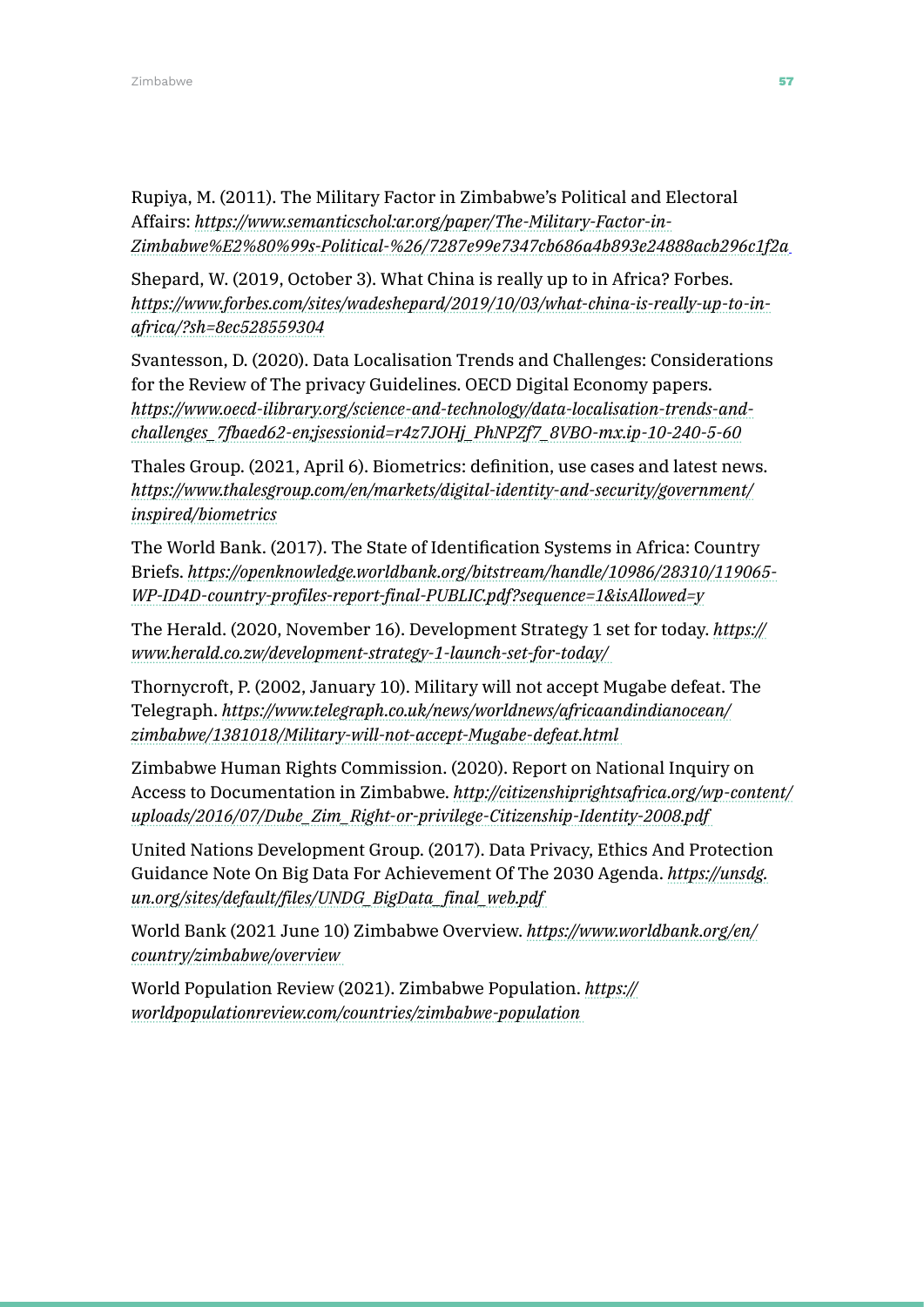# ANNEX 1

#### OVERVIEW OF EVALUATION FRAMEWORK

In 2019, the Centre for Internet and Society (CIS) published "Governing ID: Principles for Evaluation" ("Evaluation Framework"), which set out a framework for the evaluation of digital identity. The Evaluation Framework should be read alongside CIS' glossary of 'Core Concepts and Processes' that explains different principles such as identification, authentication, foundational and functional identity systems, that are present in any Digital ID system. Early draft frameworks were published in the lead up to RightCon 2019 held in Tunisia and were discussed at an event organized by Omidyar Network titled "Holding ID Issuers Accountable, What Works?"

The impetus for this document came from Clause 16.9 of the UN Sustainable Development goal, "By 2030, provide legal identity for all, including birth registration". Thus, countries across the world have begun implementing new, foundational, digital identification systems ("Digital ID"), or begun to modernize their existing ID programs.

The history of digital ID programmes in countries such as India, Kenya, Estonia, Jamaica, and the U.K. demonstrated the different concerns associated with privacy, surveillance, exclusion, and mission creep. CIS felt that there was urgent need for further analysis and discussion into the appropriate (and inappropriate) uses of digital ID systems. Through research, we realised that the use of a Digital ID system is inextricably linked to the governance structure and fundamental attributes of the Digital ID system. Hence, a use analysis of Digital ID systems is best accomplished through an evaluation framework that provides principles against which Digital ID may be evaluated.

Consequently, the Evaluation Framework lays out a series of tests that can be used across jurisdictions to assess the legitimacy and governance of Digital ID. CIS selected three sets of tests – the Rule of Law tests, Rights-based tests, and Risks-based tests – to form the bedrock of the Evaluation Framework for Digital ID. CIS adopted the definition of 'digital identity' provided by David Birch, as a "system where identification (the process of establishing information about an individual), authentication (the process of asserting an identity previously established during identification) and authorisation (the process of determining what actions may be performed or services accessed on the basis of the asserted and authenticated identity) are all performed digitally". Such a definition departs from the ID4D Practitioner's Guide that defines authorisation from the lens of eligibility, i.e. the process of determining whether a person is 'authorised' or 'eligible'.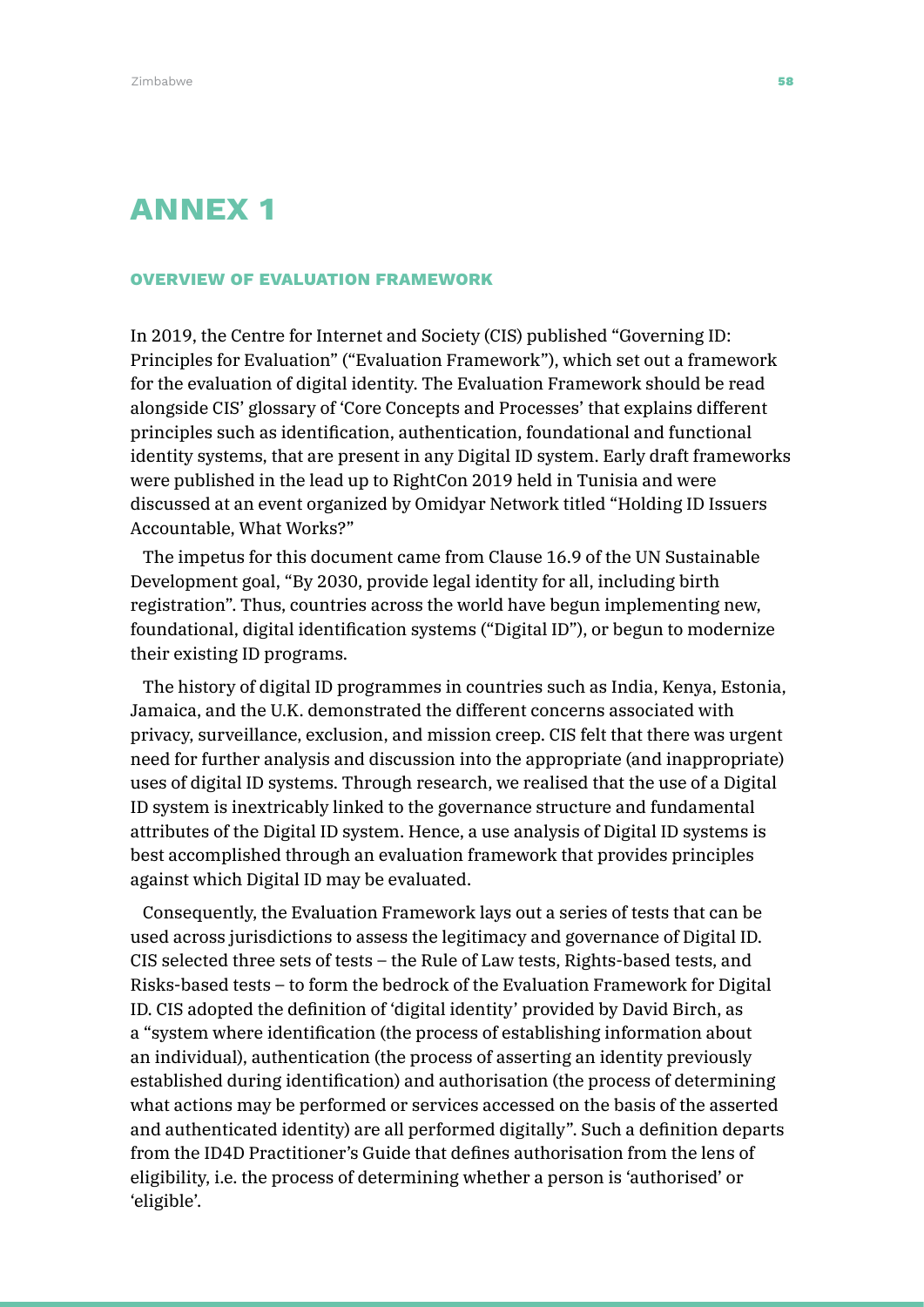In coming up with these tests, CIS adopted a first principles approach, drawing from methodologies used in documents such as the international Necessary & Proportionate Principles on the application of human rights to communication surveillance, the OECD Privacy Guidelines, and international scholarship on harms based approaches.

#### RULE OF LAW TESTS

Digital ID systems per se involve a vast collection of personal and sensitive personal data that infringe the privacy of individuals. Any such restriction on fundamental rights must be legal, backed by a legitimate aim, narrowly tailored in scope and application, accountable, and prevent mission creep. Hence, the Rule of Law tests evaluate whether a rule of law framework exists to govern the use of Digital ID and ensure sufficient deliberation before a Digital ID system is implemented for public and private actors. These tests ask six questions about:

1) **Legislative mandate** – whether the Digital ID project is backed by a validly enacted law, and whether the law amounts to excessive delegation.

2) **Legitimate aim** – whether the law has a validly defined legitimate aim.

3) **Actors and purpose** – whether the law clearly specifies the actors who use digital ID and the purposes for which the Digital ID is used.

4) **Grievance redress** – whether the law provides for adequate redressal mechanisms against actors who use the Digital ID and govern its use.

5) **Accountability** – whether there are adequate systems of accountability for all the (public and private) actors and users in the Digital ID system.

6) **Mission creep** – whether there is a legislative and judicial oversight mechanism to deal with cases of mission creep in the use of Digital ID.

#### RIGHTS-BASED TESTS

Criticism of Digital ID systems focus on their violations of privacy – whether through the mandatory collection of sensitive personal data, risk of surveillance and profiling, or the lack of robust access control mechanisms – and the risk of exclusion. Hence, the Rights-based tests put forth certain rights-based principles, such as necessity and proportionality, data minimisation, access control, exclusion, and mandatory use that should be used to evaluate the extent to which the rights of citizens are being infringed through the use of Digital ID systems.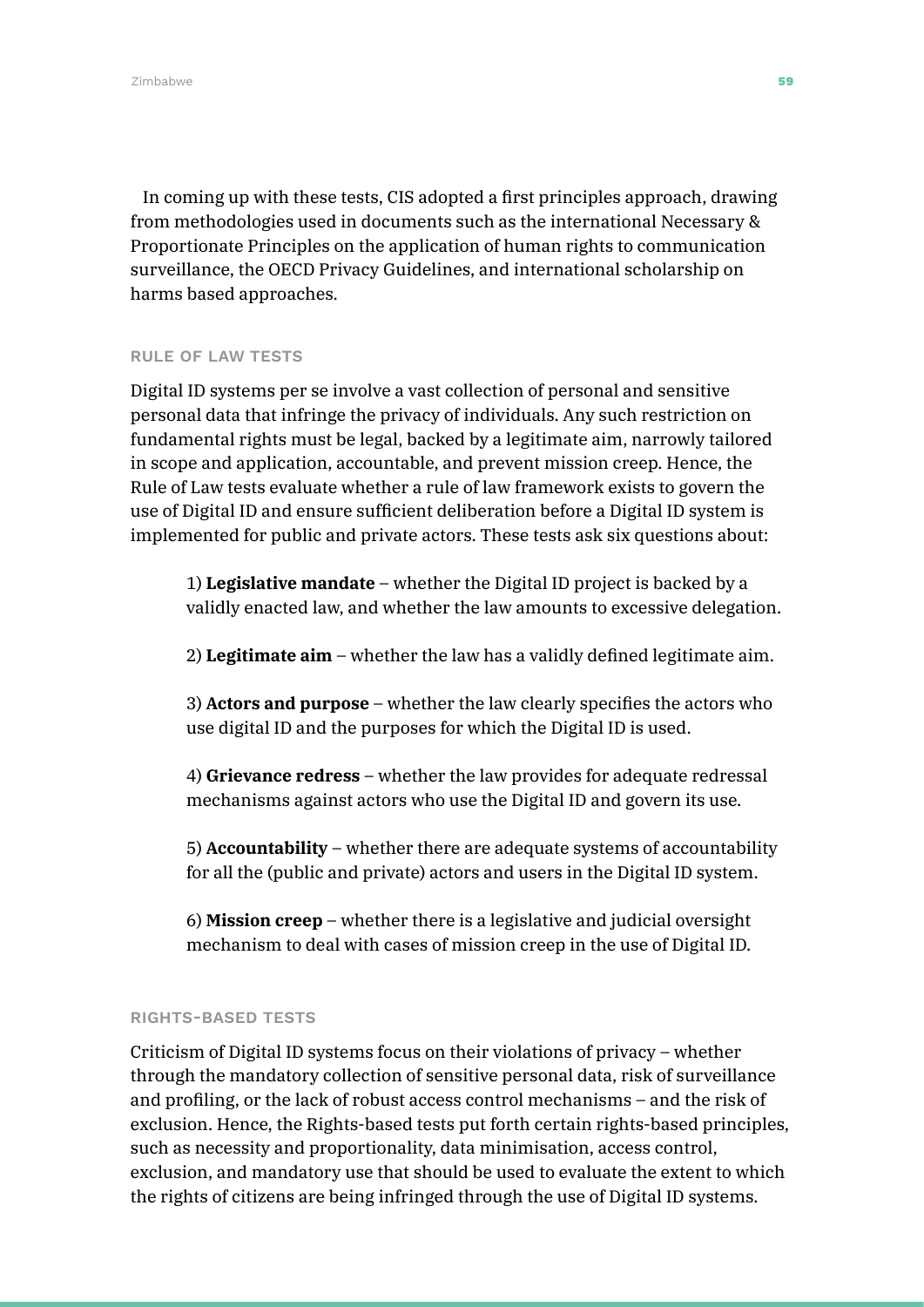These tests ask five questions about:

1) **Necessity and proportionality** – whether the privacy violations arising from the use of Digital ID necessary and proportionate to achieve the legitimate aim.

2) **Data minimisation** – whether there are clear limitations on what data may be collected, how it may be processed, and how long it is retained for, during the use of Digital ID.

3) **Access control** – how is access by state and private actors to personal and sensitive personal data controlled through the law.

4) **Exclusion** – whether there are adequate mechanisms to ensure that the adoption of Digital ID does not exclude citizens/residents or restrict their access to benefits and services.

5) **Mandatory use** – whether there are valid legal grounds to justify the mandatory nature of Digital ID, if any.

#### RISK-BASED TESTS

A rights-based constitutional approach to evaluating Digital ID is necessary, but not sufficient, to ensure a well-functioning Digital ID system. Regulation of Digital ID must be sensitive to the different types of harms caused by its uses (such as privacy harms, exclusion harms, and discriminatory harms), the severity and likelihood of the harm, and must build in mitigation mechanisms to reduce the probability or impact of the harm. Although most countries do not perform such risk-based tests, CIS hopes that by incorporating these tests into the Evaluation Framework, governments will have a more realistic picture of the harms that are likely to occur in a Digital ID system and take appropriate steps to reduce the risk of the same. These tests ask five questions about:

1) **Risk assessment** – whether decisions regarding the legitimacy of uses, benefits of using Digital ID, and their impact on individual rights is informed by risk assessment.

2) **Differential risk approach** – whether the law adopts a differentiated approach to governing uses of Digital ID (such as per se harmful, per se not harmful, and sensitive), based on the risk factors.

3) **Proportionality** – whether the governance framework in the Digital ID law is proportional to the likelihood and severity of the possible risks of its use.